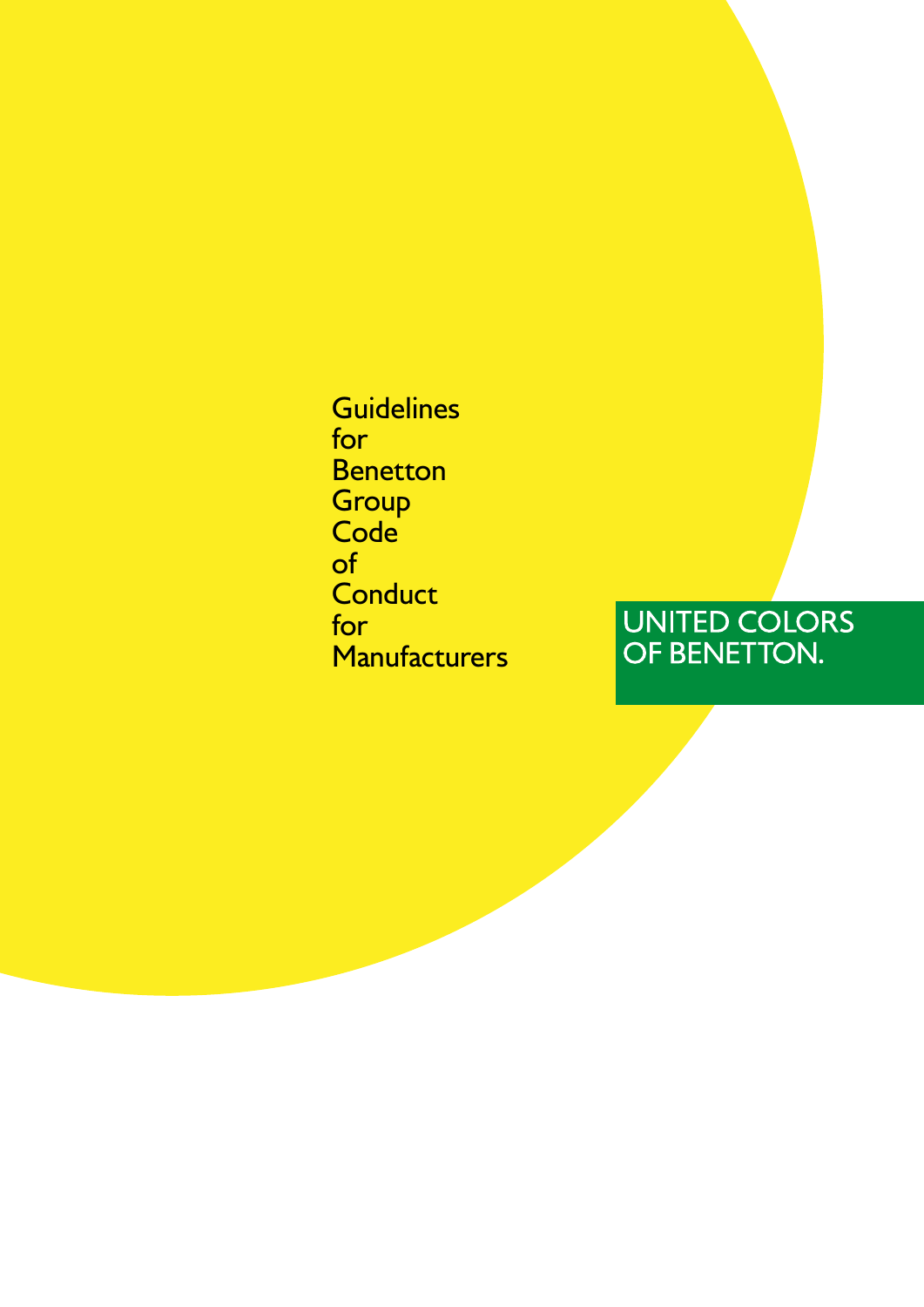Introduction Benetton Group Code of Conduct Summary of requirements



### Sommario

### A. International labour standards

- 
- 01. Child labour 10<br>02. Forced labour 12
- 02. Forced labour 12<br>
03. Non discrimination 15
- 03. Non discrimination 15<br>04. Coercion and Harassment 18 04. Coercion and Harassment 18<br>05. Association 18
- 
- 05. Association 21<br>06. Workers' contracts 24 06. Workers' contracts 24<br>07. Working hours 26
- 07. Working hours 26 and 20 and 20 and 20 and 20 and 20 and 20 and 20 and 20 and 20 and 20 and 20 and 20 and 2<br>08. Remuneration 29
- 08. Remuneration 29
- 09. Migrant workers' rights 32
- 
- 10. Health and Safety 34<br>11. Housing Conditions 39 11. Housing Conditions 39
- 12. Risk Assessment 41
- 13. Reference to National Legislation, Conventions and agreements 43

## **B.** Protection of the environment 45<br>
01. General provision 46

- 
- 01. General provision 46<br>02. Chemical and hazardous materials express to the set of the set of the set of the set of the 48 02. Chemical and hazardous materials (1988) 2008 12:00 12:00 12:00 12:00 12:00 12:00 12:00 12:00 13:00 13:00 1<br>03. Waste and Water management
- 02. Shermed and nace is seen management

**C. Transparency** 53<br>
01. Transparency and Cooperation 01. Transparency and Cooperation

## C. Supply Chain and Compliance<br>
01. Supply Chain 58

- 01. Supply Chain 58
- 02. Monitoring and Compliance 60

#### Definitions 63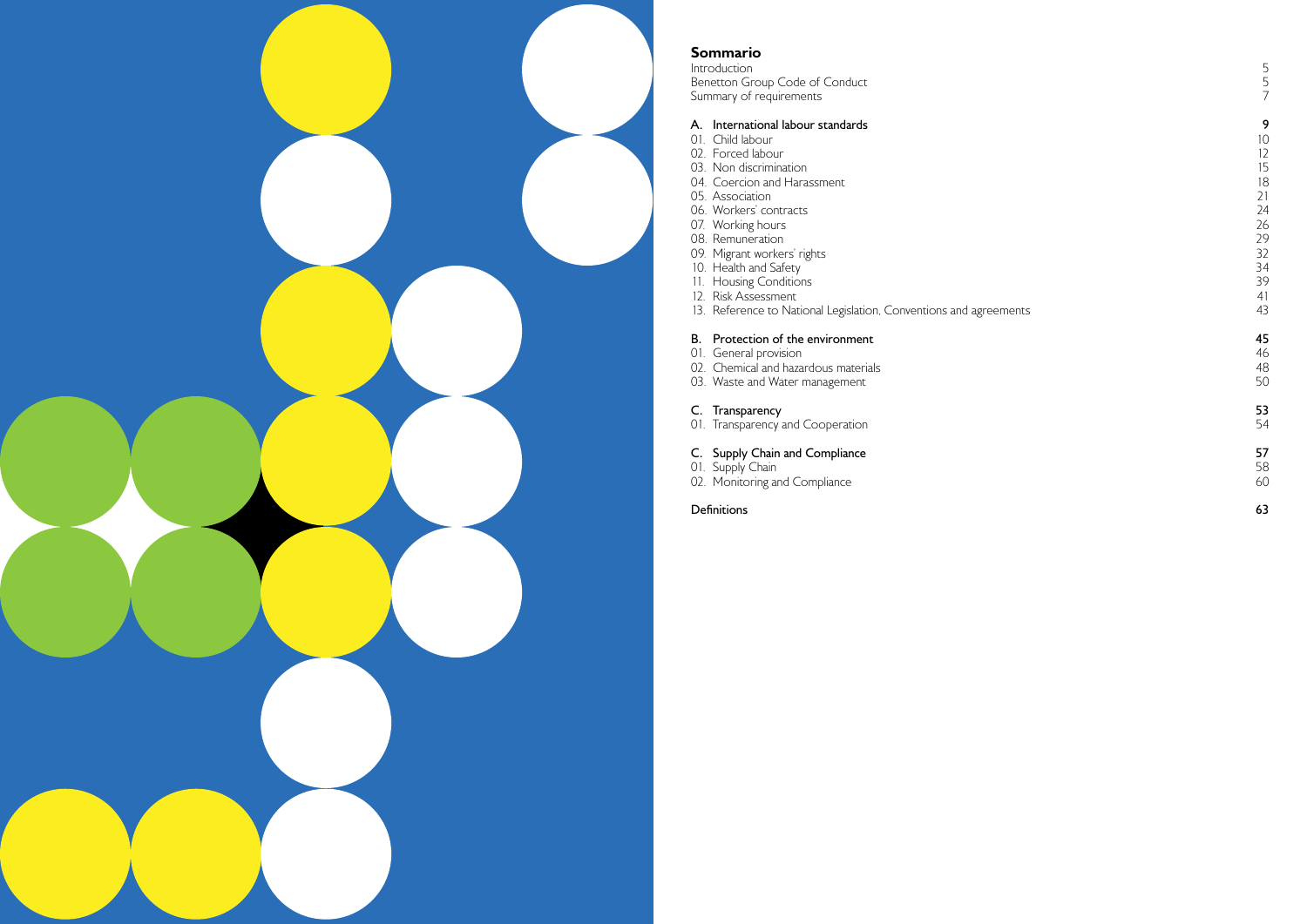

### Introduction

Benetton Group is committed to promoting respect for human rights and the environment, as well as to improving the world trade in textiles and clothing, which should be based on fair practice, equity and reciprocity.

The Code of Conduct describes Benetton Group standards and expectations from its business partnership with suppliers regarding labour practices, environmental protection, transparency and legal compliance. The BG Code of Conduct is periodically updated, according to a policy of continuous improvement, so please share with Benetton Group any comments or ideas.

The requirements in the Code of Conduct apply to all suppliers and sub-contractors, as well as to anyone doing business with Benetton Group, and BG Business Partners are required to share these commitments and undertake to abide by the Code of Conduct.

The requirements in the Code of Conduct are further explained in the Guidelines for the Code of Conduct, which intend to be a supporting manual. The main purpose of the Guidelines is to improve factories by helping managers to understand and take action on each standard and regulation. Maintaining a socially responsible supply chain is a common responsibility between Benetton Group and its partners, so these Guidelines represent an effort to encourage factories to take a pro-active approach to meet the requirements.

### Benetton Group Code of Conduct

Benetton Group expects from suppliers a strong commitment to adopt the best practices regarding human rights, working conditions, health and safety, environmental and ethical responsibility. The Code adheres to the UN Guidelines on Business and Human Rights, dated June 2011, and to the European Commission Communication for a Renewed Strategy on Corporate Social Responsibility of October 2011. This implies total compliance with ILO standards.

The table below provides a summary of the requirements in the Code of Conduct.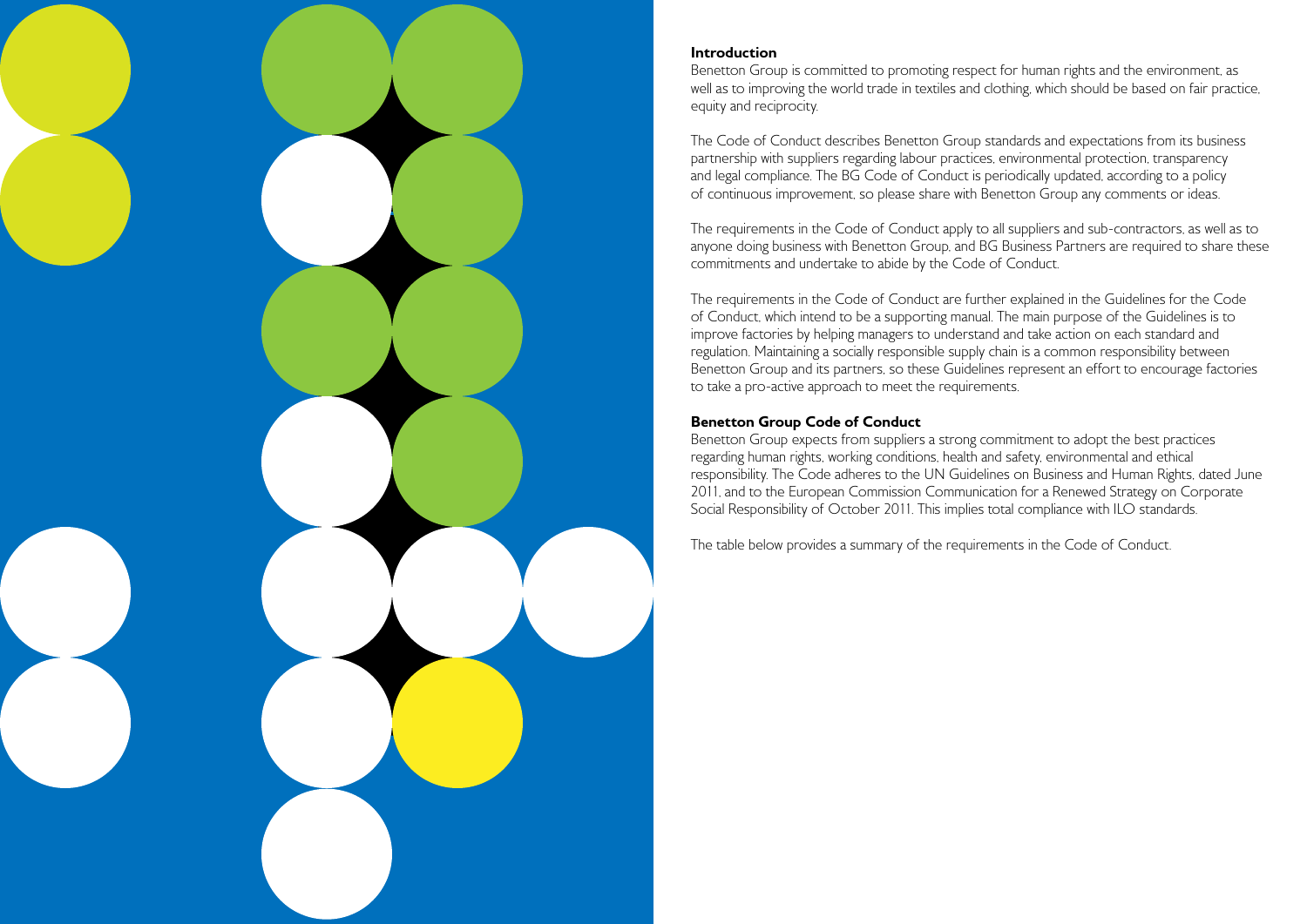

### Summary of requirements

A. International labour standards and safe place to work

- B. Protection of the environment
- C. Transparency
- D. Supply chain and compliance
- 01. No child labour
- 02. No forced labour
- 03. No discrimination in employment
- 04. No coercion and harassment
- 05. Respect for freedom of association and collective bargaining
- 06. Respect for regular workers' contracts
- 07. No excessive overtime
- 08. Fair remuneration, wages paid on time
- 09. Special consideration for migrant workers' rights
- 10. A safe and hygienic work environment
- 11. Fair housing service
- 12. Regular risk assessment
- 13. Compliance with national law, conventions and agreements
- 01. Compliance with legal requirements and control system
- 02. Reduction of the use of chemicals and hazardous materials
- 03. Improvement of waste and water management
- 01. Compliance with the Code of Conduct and cooperation between suppliers and workers
- 01. Control over supply chain
- 02. Complete support in auditing process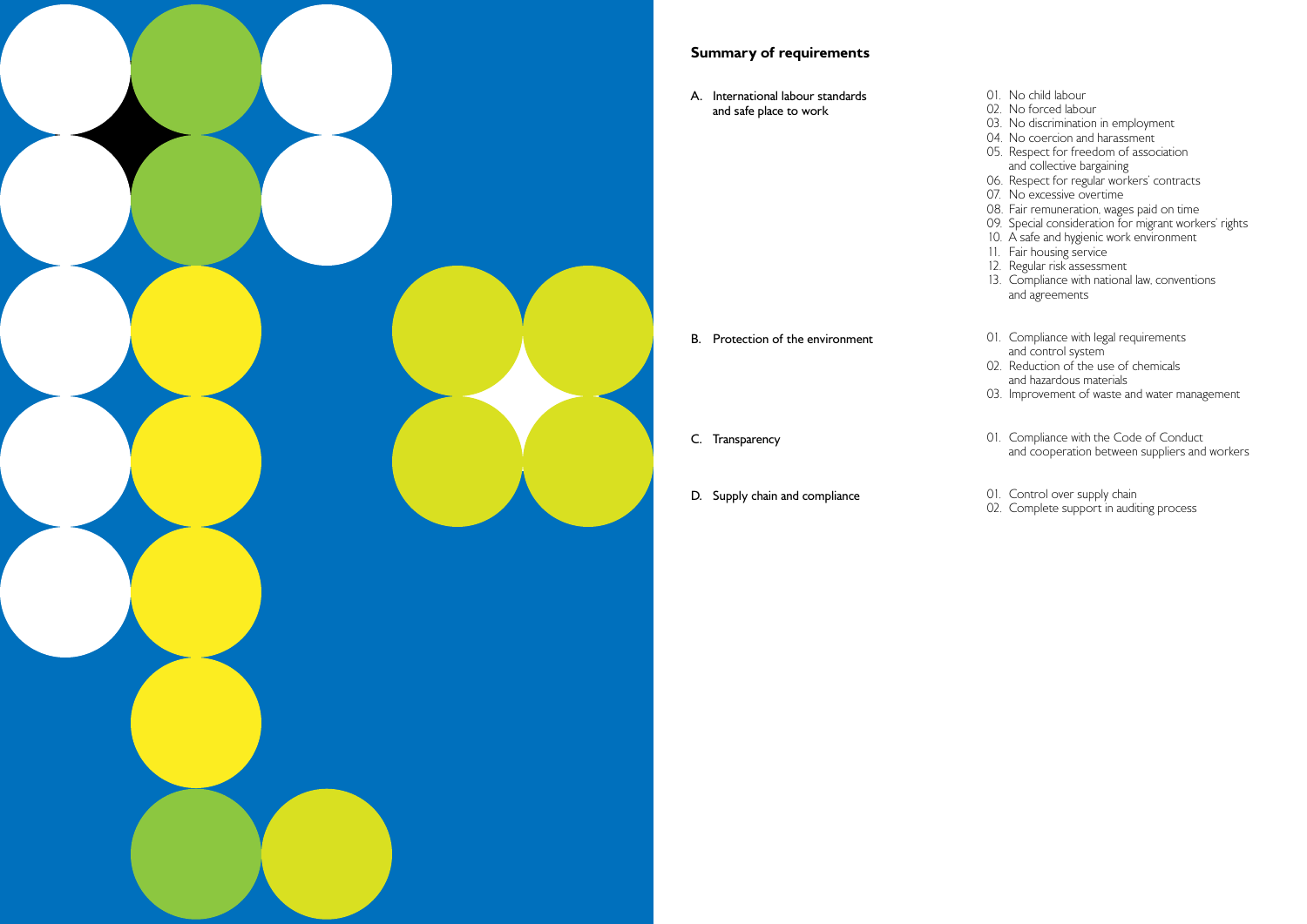

### A | International labour standards

This section is fully compliant with all standards of ILO Core Conventions and the ILO Declaration on Fundamental Principles and Rights at Work. Benetton Group expects its suppliers to respect the human rights of workers and to cooperate in improving factory working conditions.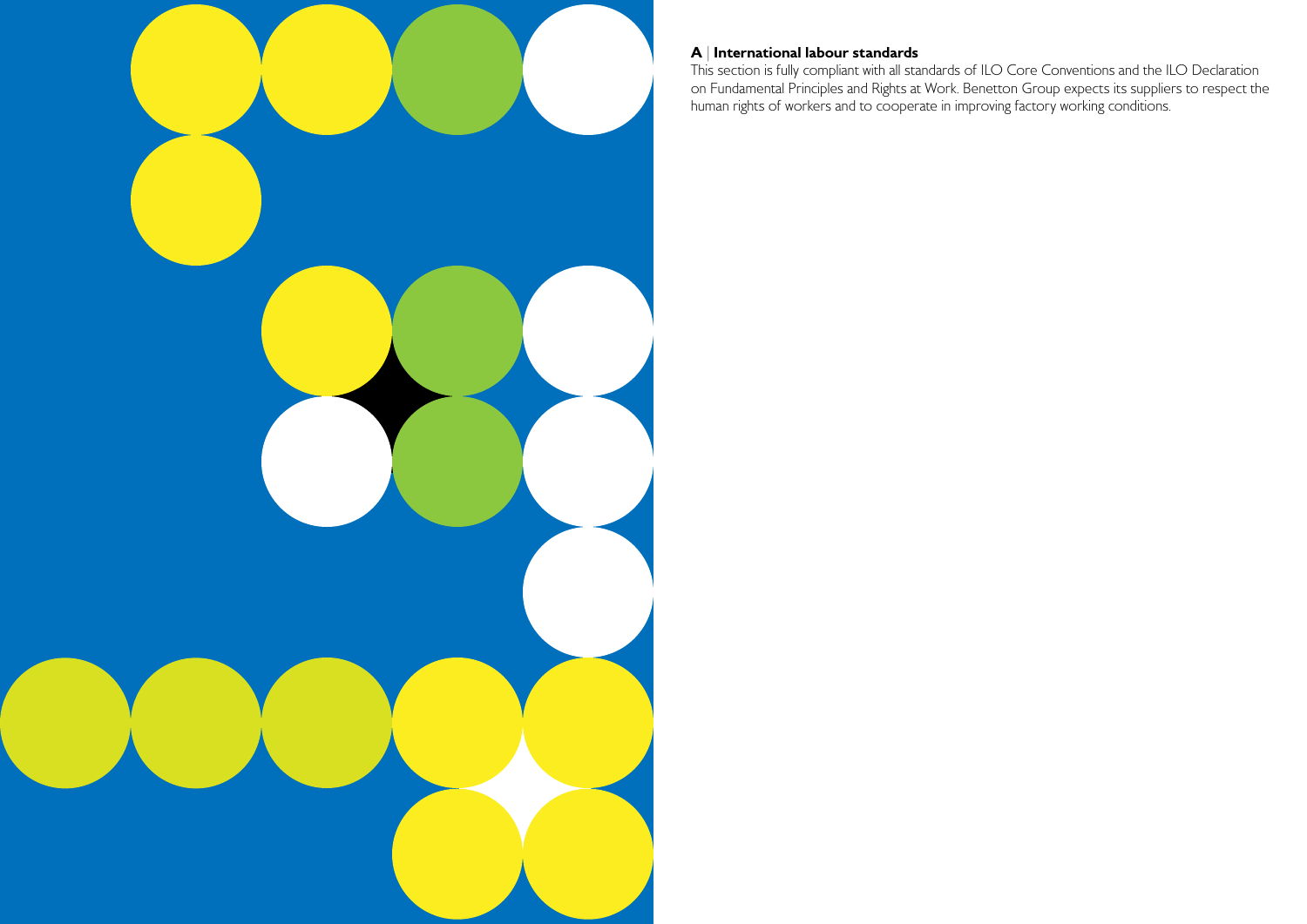### Document checklist

- Birth certificates
- National or official ID cards
- Education certificates (such as school graduation certificates)
- Social security registration
- Residence permits/cards
- Work visas
- Voter registration cards
- Juvenile worker registration cards
- Driver's licences
- Passports
- Annual health check cards
- Juvenile workers register (maintained by personnel)

### Best practices

Creating a community education program to ensure schooling and promoting school-based income generating activities.

Partnering between the single company and the public sector e.g. NGOs, to support the economic activities of the parents of children at risk of child labour.

> Factory to pay for schooling if worker is below legal age for education and to continue paying wage during education • Factory to provide vocational training if worker is too old for schooling but too young to work – continue paying wage

Training anyone associated with the hiring process (including contractors) with regard to the legal requirements for managing young workers and ensuring that no child worker is hired.

### Process mapping to avoid child labour

01. Recruitment

| • Check original ID or birth certificate as proof of age |  |
|----------------------------------------------------------|--|
| $\cdot$ Cross check at least two other ID documents      |  |
| Keep a register for juvenile workers                     |  |

| 02. Juvenile employees |  |
|------------------------|--|
|                        |  |

| No heavy or hazardous work                          |  |
|-----------------------------------------------------|--|
| No night work                                       |  |
| No overtime                                         |  |
| • Workers under 18 to wear colour coded ID cards    |  |
| Train managers and supervisors to understand policy |  |
| • Comply with the law                               |  |

### 03. Emergency procedure if a child worker is found

• Comply with the law

### FAQs

• certificate and other ID documents can be easily falsified in some countries. What suggestions can be given the employer for verifying working age?

Do have a written policy, communicated clearly to all employees, aspiring to total quality management, including procedures to comply with the requirements.

Do check that the policy is effectively compliant with minimum age requirements determined by local law and ILO Conventions, prohibiting the recruitment of under-age workers and child labour.

> *To verify the age of workers, "employers should keep registers or other documents showing names and ages or dates of birth and make them available to the competent authority. When there are no birth certificates to verify age or where falsified documents are easily obtained, the following suggestions may be helpful: crosschecking multiple written documents and affidavits to identify false documentation, holding interviews*  with employees and applicants who appear to be below the minimum age required for work to obtain further *information, checking the school enrolment certificate.*

Do have a system to verify the age of new employees, based on a cross check of different types of documents (e.g. IDs, birth certificates, driving licences) in order identify any falsification.

Do have employees' files organised properly, keeping a record of age verification procedures, with photocopies of all documentation.

Do have an emergency procedure in the event a child is found working in the factory, informing the parents and ensuring his/her schooling until he/she reaches the legal working age.

### 01 | Child labour

The Benetton Group Code of Conduct states:

*"BG Business Partners shall not employ persons younger than 15 years, or 14 years where national legislation so permits.* 

Do provide the same training and education opportunities to juvenile workers that are provided to adult workers. Do provide the same pay levels and access to benefits to juvenile workers that are provided to adult workers doing the same job.

Do develop a precise tracking system of juvenile workers, which allows easy identification of the worker and the production area where he/she is employed.

### **X** NOT TO DO

*All legal limitations on the employment of children below the age of 18 must be applied, especially the minimum age of admission to work in hazardous activities."*

Do not hire child workers or employ juvenile workers at night hours, in hazardous work or in overtime. Do not ignore the periodical health check required by law for juvenile workers.

Do not retain original documents, only photocopies.

### Meaning

Do not allow access to production areas by unauthorized people, especially children, except in the case of school trips or organised visits.

Do not use undocumented, unregistered or other system to hide child labour, e.g. payment of cash wages.

Child labour occurs when an employee hires a worker who is too young to work, depriving him/her of his/her childhood, potential and dignity and interfering with his/her schooling. The definition of "child/juvenile" labour depends on the age, the types and hours of work and the working conditions.

### Actions

Companies must refuse the recruitment of under-age workers, developing adequate internal policies. Companies must establish a strong age verification system, including ID control.

### **Benefits**

The elimination of child labour will not affect the ability of a business to operate and earn a profit. On the contrary, evidence suggests that the majority of businesses which employ children are not well managed. The costs of eliminating child labour can be offset by savings made in other areas (e.g. through better organisation), while a child labour-free supply chain can help protect the company's reputation and ensure having an educated and capable workforce for the long term.

### **V** TO DO

Do provide awareness training to all supervisors in respect of the employment rules of young workers, especially regarding the hours of work, apprenticeships, and exposure to unsafe and hazardous conditions.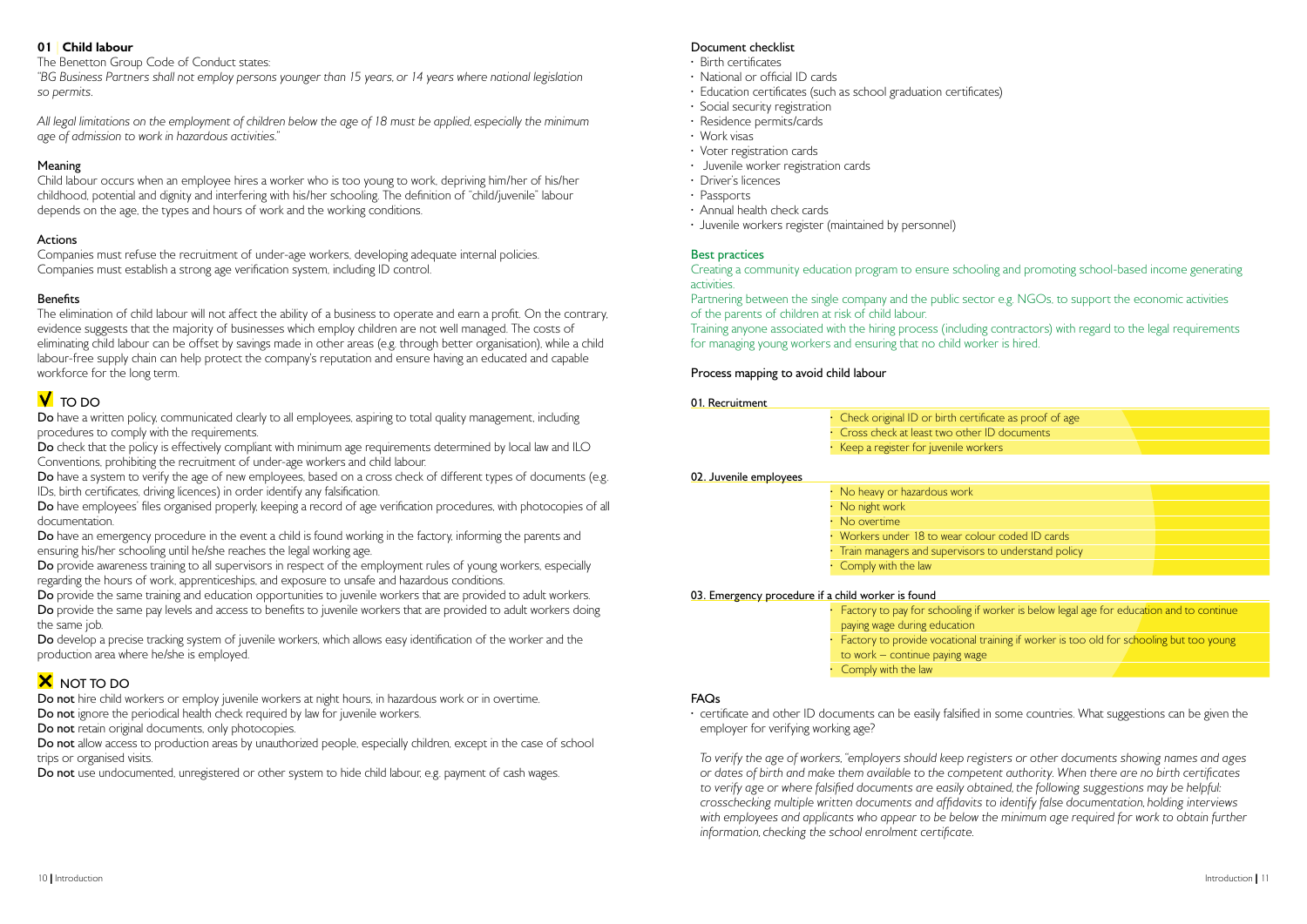### 02 | Forced labour

The Benetton Group Code of Conduct states: *"BG Business Partners shall not use any forced, illegal or involuntary labour.* 

*The concept of forced, illegal or involuntary labour includes: prison labour, indentured labour and bonded labour."*

### Meaning

Forced labour refers to all work or services that a person has not offered to do and is made to do under the threat of punishment or retaliation or that is demanded as a means of repayment of debt. The definition includes bonded, indentured and prison labour. The worst examples of forced labour are connected to human trafficking.

### Actions

The company must ensure that all labour is freely chosen and shall not engage in or support the use of forced or compulsory labour.

The company must not infringe upon the free choice of employment by requiring deposits or retaining identity papers.

Do have a written policy that prohibits forced, bonded, indentured and prison labour; the policy must address specific issues e.g. recruitment fees, employment loans, overtime, freedom of movement, etc. and identify the pertinent corrective actions.

The company must ensure that overtime is voluntary and must allow workers to terminate their employment contract after reasonable notice.

### **Benefits**

Do pay all wages and all benefits, fully and promptly, directly to the workers, without applying a 'long-term bonus' or charging a penalty in the case of contract termination.

Do pay all wages in cash or by cheque or direct transfer and do not allow 'payment in kind', whether goods or services, or any forms of deduction to be made as repayment of a bond or payment to a third party. Do ensure that all workers are employed with standard labour contracts, compliant with a bargaining agreement or an employment factory agreement.

A cost-benefit analysis of forced labour at firm level indicates that it is economically advantageous for a rational firm to reduce forced labour, since such labour actually involves significant costs that could potentially outweigh any financial benefits. There are the costs of coercion to contrast disobedience, the costs of surveillance and punishment, the costs generated by strikes and rebellions; furthermore firms bear the costs of sub-optimal productivity, as slaves are not incentivized to work harder than the absolute minimum and have no risk aversion to losses. On the contrary, voluntary labour increases productivity and worker retention.

### **TO DO**

Do verify that the labour broker or the recruitment agencies are reliable, avoiding the restriction of workers' financial freedom through unreasonable recruitment fees, unfair employee loans, etc., and the lodging of monetary deposits. Maintain a database of reputable employment agencies.

Do ensure that overtime is voluntary.

Do allow workers to freely exit the factory at any time, without fear of disciplinary action, discrimination or termination.

### **X** NOT TO DO

Do not prevent workers from resigning from employment with reasonable notice.

Do not restrict free access to toilets, water and rest breaks with the threats of disciplinary action, discrimination or termination.

Do not prevent workers from leaving the factory or unreasonably restricting movement around and out of the factory, especially using security guards, surveillance cameras or locked exits. Do not increase production targets without considering the impact on workers' overtime and do not oblige employees to work long hours because their wages do not meet the legal minimum or do not provide enough money to live on.

Do not post guards for reasons other than security.

Do ensure that no supervisors or employees impose any 'recruitment fees'.

• Ensure workers can leave the factory any time Take photocopies, do not retain original documents

Do not force workers to stay in the accommodation provided by the factory.

Do not confiscate any original documents; only retain photocopies of workers' IDs for employment records. Do not pay wages to a third party e.g. labour brokers.

Do not force workers to work against their will, ability or in a manner outside the employment contract.

### Document checklist

- List of reliable recruitment agents
- Standard agreement with recruitment agents
- Worker employment contract or collective bargaining agreement
- Policies regarding freedom of movement in and out of the factory
- Overtime work forms (i.e. the record of voluntary work)
- Payroll records
- Personnel files
- HR/Personnel procedures (e.g. annual leave applications)

### Best practices

The company may propose a cross-training program to ensure the workers can perform different tasks and functions, so labour peaks can be distributed without excessive overtime. Furthermore, the company must analyse its capacity, work schedules, total workforce population and the nature of orders each season in order to determine how the maximum number of orders can be completed in accordance with the legal maximum hours per week.

The factory should develop guidelines which facilitate workers' freedom of movement in and out of the factory, but maintain a safe and secure work environment.

The company must make use only of recruitment agents with a good reputation and who charge reasonable fees. In addition, it pays the recruitment agency fees as agreed with the agent on behalf of workers. The company will cover the total cost of round trip transportation for new workers, so no transportation costs are deducted from workers' wages.

### Process mapping to avoid forced labour



| 01. Recruitment         |                                    |
|-------------------------|------------------------------------|
|                         | Hire local workers directly        |
|                         | Select a good recruitment agency   |
|                         | Cover recruitment fees             |
|                         | Supervisors or other employees     |
| 02. Contracts           |                                    |
|                         | Direct execution of the contract   |
|                         | Regular and reasonable contract    |
|                         |                                    |
| 03. Overtime            |                                    |
|                         | Plan partial and voluntary overtin |
|                         | Propose cross functional training  |
|                         |                                    |
| 04. Freedom of movement |                                    |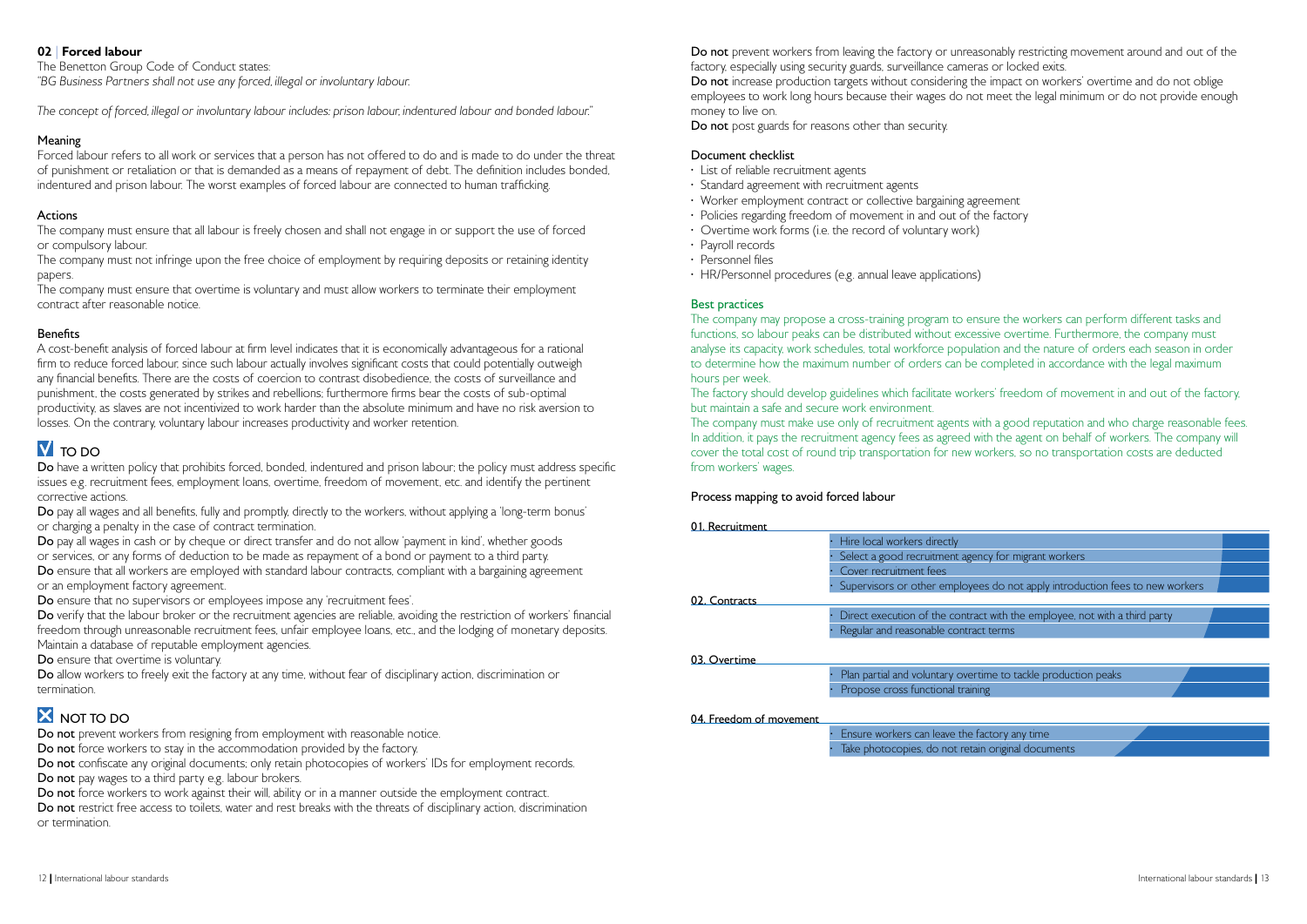### FAQs

• Does compulsory overtime constitute forced labour?

 *The imposition of overtime does not constitute forced labour as long as it is within the limits permitted by national legislation or collective agreements. Above those limits, it is appropriate to examine the case: if the work or service is imposed by exploiting the worker's vulnerability, under the menace of a penalty, dismissal or payment of wages below the minimum level, overtime becomes one of imposing work under the menace of a penalty.*

• Is it considered forced labour when workers receive only accommodation and food?

 *A company should verify that no coercion or threat is involved, that the in-kind payments do not arise from debt bondage and that the workers concerned are free to leave their employment. Payments in kind in the form of goods or services should be avoided and in any case should not create a state of dependency of the worker on the employer.*

### 03 | Non discrimination

The Benetton Group Code of Conduct states: *"BG Business Partners shall not engage in or support discrimination in procedures related to hiring, remuneration, access to training, promotion, termination or retirement.* 

*This applies to all forms of discrimination including those based on race, caste, union, membership, colour, gender,*  sexual orientation, disease or disability, pregnancy, religion, age, political opinion, social or ethnic origin or *nationality."*

### Meaning

Discrimination in respect of labour refers to any distinction, exclusion or preference in hiring, remuneration, and access to training, promotion, termination or retirement based on a personal characteristic that damages the principle of equal opportunity and equal treatment.

Do have a non-discrimination policy that must be communicated clearly to all workers. The policy must be effectively implemented and must include accessible procedures for voicing grievances. Do have predictable, fair, transparent and confidential grievance procedures and ensure that no worker is retaliated against for reporting a discrimination practice.

### Actions

In many countries discrimination is closely linked to cultural norms, but all companies must refuse any form of discrimination, in accordance with equal and respectful treatment for all personnel in all matters. The company must differentiate between workers based only on the ability and willingness to do the job rather than personal characteristics.

The company should consider using "positive discrimination" to ensure effective equal opportunity and treatment for disabled workers or in favour of underrepresented groups, such as indigenous people or other minority groups. The company must protect women's rights in all stages of their life.

Do not request pregnancy/virginity tests as a precondition to employment. Do not apply a reduction in wages or pay for workers who return after maternity leave. Do not request personal information in the recruitment process that is irrelevant to job specifications. Do not provide different economic treatment between men and women in the same work conditions. Do not apply actions such as transfer, demotion or termination based on trade union membership, political beliefs or religious observance.

Do not require unnecessary medical tests and do not treat the worker unfavourably based on such tests. Do not blacklist based on union membership or participation in union activity.

### Benefits

Companies that succeed in eliminating discriminatory practices and in creating the conditions for diversity and equality of opportunity and treatment in employment, often go beyond what is required from them by national law. Employers who adopt such approaches may derive a number of business advantages, including penetration of new markets, improved employee morale, a wider pool of talent from which to recruit, reduced exposure to legal challenges and reputational benefits.

### **V** TO DO

Do provide training programs to all managers and supervisors on the subject of diversity and awareness of equal employment opportunities, to prevent and correct any discrimination. Do establish recruitment policies and procedures based on a worker's ability, expected performance and job specifications rather than personal characteristics.

Do ensure that workers with the same experience and job classification receive similar economic treatment. Do grant any training, promotion or rotation program according to a worker's merit only. Do ensure all legal protection and benefits to pregnant women or ill employees. Do ensure that the decision to dismiss an employee is based on work-related matters only. Do promote a zero-tolerance culture against any form of sexual harassment to preserve the safety and dignity of all workers. Do give all workers fair and equal treatment in disciplinary matters.

### **X** NOT TO DO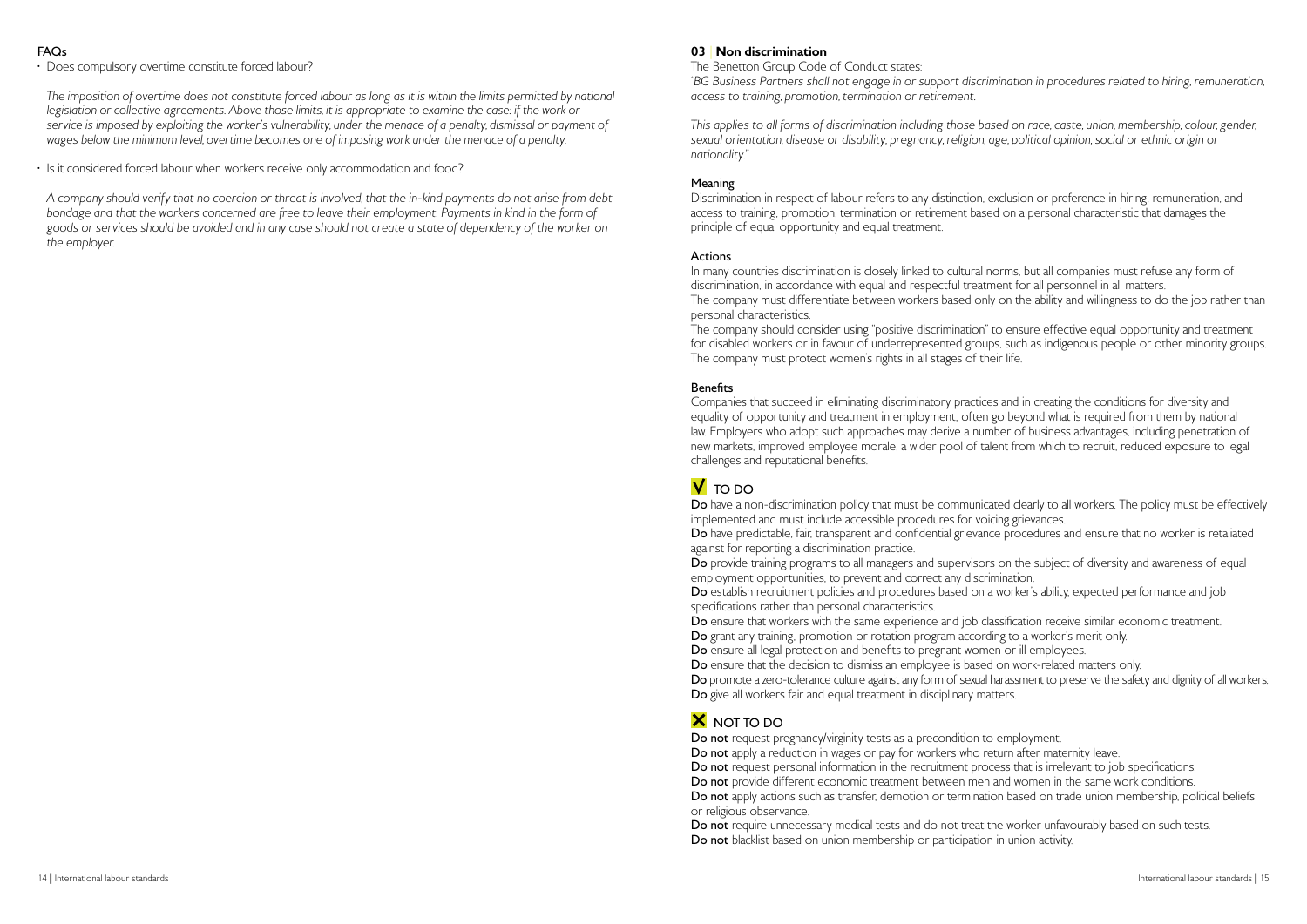### Document checklist

- All employment agreements or contracts
- Documentation on employment decisions such as to hire or not hire, transfer, promote or dismiss an employee
- Transfer notices, annual leave applications or pregnancy benefits
- Records of any grievances (and their resolution) relating to the implementation of your non-discrimination policies
- Employment applications
- Performance evaluations, which should be signed by the worker and manager/supervisor.
- Medical records (where permitted by law)
- Termination notices and records of disciplinary actions
- Maternity leave register, if required by law
- Disciplinary procedures

### Best practices

The organisation can invest more in professional development or empowerment of women to help them progress in the workplace and gain access opportunities for advancement, by implementing a training program for women. The organisation should introduce an evaluating tool that can be used for developing employee training and determining career advancement, thereby helping qualified and willing employees to earn increased wages, promotions, and opportunities that contribute directly to factory success.

The organisation should consider how to ensure the provision of a list of benefits (i.e. social security, health insurance, unemployment insurance) to migrant workers who are traditionally excluded from public and private welfare. The employer may promote interactive activities such as workshops and teambuilding exercises to promote a sense of equality.

### Process mapping to avoid discriminating practices

### 01. Job analysis • Tasks, responsibilities, relationships, targets 02. Job description • Focus on job requirements • No unlawful request for information 03. Advertisement No discrimination No mention of age or gender 04. Interview No pregnancy test No request about union membership • Check original IDs • Check if migrant worker is given free right and fare to return home by the recruitment agency • Focus on job requirements • No unlawful request for information 05. Appointment Give worker's contract • Create personnel file with copy of all employee's documents 06. Training • Disciplinary and grievance procedures • Job skills • Factory regulations • Familiarization with the Benetton Group Code of Conduct 07. Full employment • Equal pay for equal work Access to training and other job benefits Proper job evaluation • Documented promotion and other post-hiring decisions 08. Termination • Documented performance report • Documented termination decisions

### FAQs

• Is there any distinction which is not considered discriminatory?

 *Distinctions based on skills or efforts are legitimate, as well as compliance with government policies designed*  to correct historical patterns of discrimination and thereby to extend equality of opportunity and treatment in employment; in addition, special measures of protection or assistance provided by national law (e.g. health and *maternity) which do not constitute discrimination. Finally giving effect to the principle of equal treatment may require special measures and the accommodation of differences, for instance concerning people with disabilities.*

• How does the employer deal with employees who act in a discriminatory manner towards their subordinates, peers or supervisors?

*Workers who repeatedly engage in rude behaviour or act disrespectfully toward other workers should receive some form of disciplinary action, such as a written warning or even dismissal.*

• The factory refuses to hire women for a post requiring heavy lifting on the grounds that women are weaker than men, is this a discrimination issue?

*It is a discrimination practice since every worker has to be evaluated according to his/her skills and attitude, regardless of sex. There can be both strong women and men.*

• The factory employs 50% men and 50% women; should the employer still be concerned about gender equality?

*Yes, because gender equality implies not only equal proportions between men and women, but also there should be no difference in receiving the opportunity to progress, work distribution, benefits or salaries, regardless of sex.*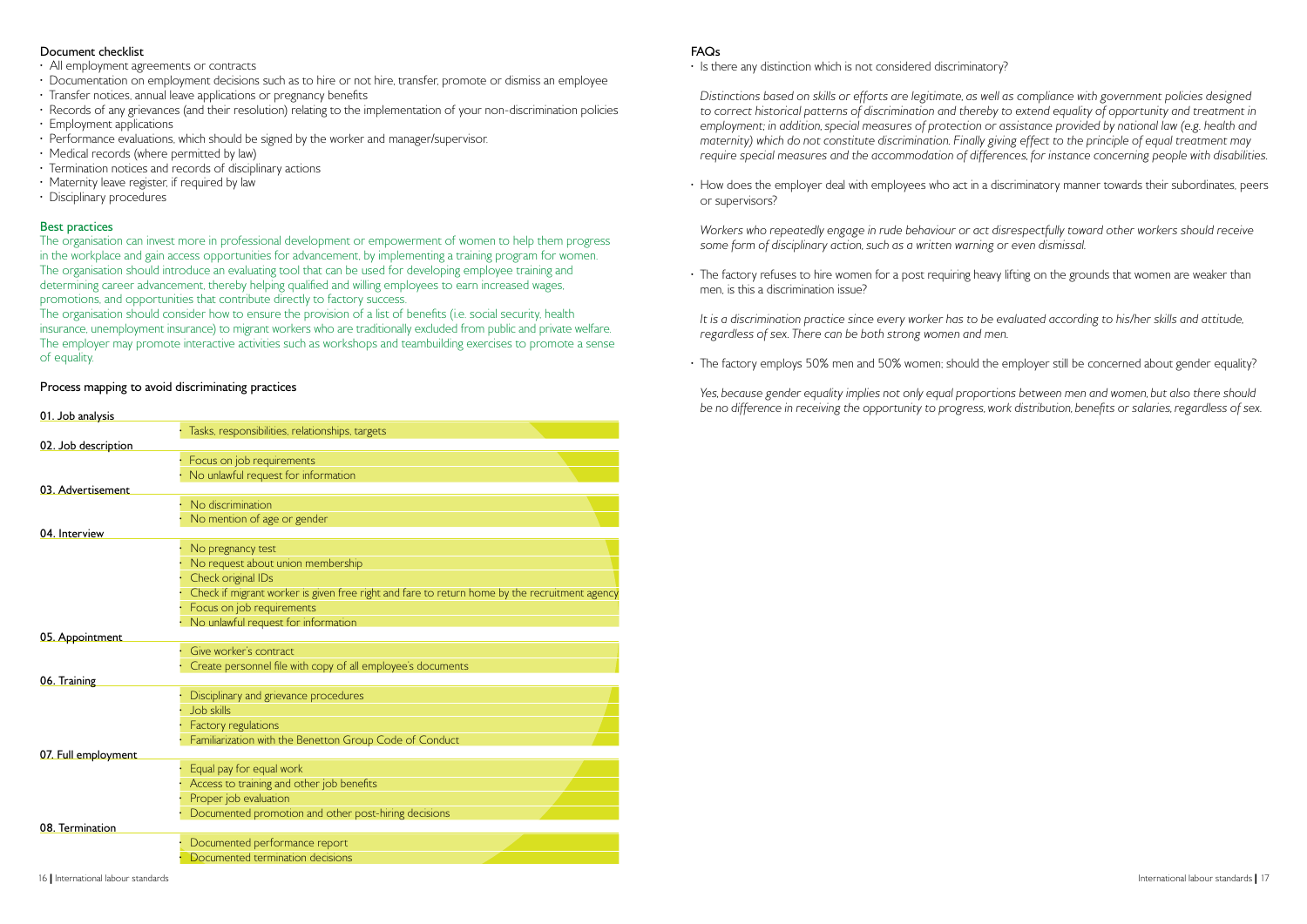Do not tolerate any unwelcome sexual advances, comments, jokes or unwanted touches that could betray workers' dignity.

Do not impose monetary fines to maintain disciplines. Do not suppress workers' to express their problems.

### Document check list

- Termination notices and records of disciplinary actions
- All reported grievances along with the investigation report and resolution
- Training materials and training records (harassment, abuse, workplace violence and bullying for both managementand workers.
- Wages paid to employees verification that monetary fines are reasonable and compliant with the law when applicable.
- Grievance committee records or union records (if applicable).
- Factory CCTV recording to review security searches (if applicable).
- Warnings form.

### Best practices

In order to win the workers' trust and facilitate the reporting of mistreatment and degrading attitudes or behaviour, the organisation must provide a trusted counsellor who has previously established a rapport with the employees. The organisation must promote an open and transparent attitude, welcoming complaints, investigating and addressing them and providing periodical feedback to the workers who raised the issues.

### Process mapping to prevent coercion and harassment



### 04 | Coercion and Harassment

Benetton Group Code of Conduct states:

Do have written policies and effective procedures that strictly prohibit any type of harassment and coercion. Do have a written system of progressive discipline based on the application of escalating disciplinary action (e.g. verbal warning, written warning, transfer, suspension, dismissal).

Do allow workers to challenge any unreasonable disciplinary practice.

*"BG Business Partners shall treat workers with dignity and respect and shall ban any form of corporal punishment, threats of violence or other forms of physical, sexual, psychological or verbal harassment or abuse.*

Do ensure that all disciplinary actions imposed are reviewed by a higher authority than the person imposing them. Do provide continuous cultural consciousness training to managers and supervisors on harassment and abuse, workplace violence and bullying.

Do have a discreet, effective compliant procedure to collect grievance and to protect employees from retaliation for reporting harassment or abusive behavior.

*Managers and/or supervisors of BG Business Partners must never threaten the use of or practice any form of physical contact."*

### Meaning

Do keep a record of all grievances regarding coercion and harassment and document the solutions implemented. Do inform workers of any disciplinary procedure against them; allow them to response or appeal and to have voice during disciplinary proceedings.

Do regulate the use of Security Personnel, including protocols for employee searches and crisis situation.

Coercion and harassment refer to any uninvited and unwelcome conduct directed at an individual or improper or excessive treatment or discipline. In particular, harassment means unnecessary or excessive contact or communication with a person, to the point where that person feels intimidated, tired or demoralised. Coercion involves force (actual or threatened) that restricts another person's choice or freedom to act.

Do not allow disciplinary actions based on physical punishment, psychological abuse or verbal harassment. Do not allow intrusive body searches and physical pat downs.

Do not allow management takes unreasonable or disproportionate disciplinary action against workers when the disciplinary action doesn't match the offence.

Do not abuse of monetary fines and penalties as means to maintain labor disciplines. Do not force workers to sign disciplinary warning letters or other records of discipline when they do not agree with them.

### Actions

Coercion and harassment limit employees' choice and can be very demoralizing to workforce. Their effects are expressed in the employees' tendency to lose their self-esteem and morale. The company must ensure that workers are treated with the maximum dignity and respect:

- condemning any kind of bullying, harassment, intimidation, violence, corporal punishment or abuse and communicating this position to both management and workers;
- implementing a grievance process to denounce unacceptable behaviours and to protect employees from retaliation connected to reporting;
- applying disciplinary measures consistently and fairly among all personnel.

### Benefits

Coercion and harassment can negatively affect workers' efficiency and productivity because they determine inconsistent timekeeping, increased absenteeism, lack of commitment and low performance, which eventually may lead to resignation.

The anxiety, the psychological and physical pressures may cause in the worst case even worker's suicide.

### $V$  TO DO

Do ensure that security practices are gender-appropriate and non-intrusive.

Do ensure that monetary fines (if applicable) are compliant with legal/CBA requirements and reasonable.

### **X** NOT TO DO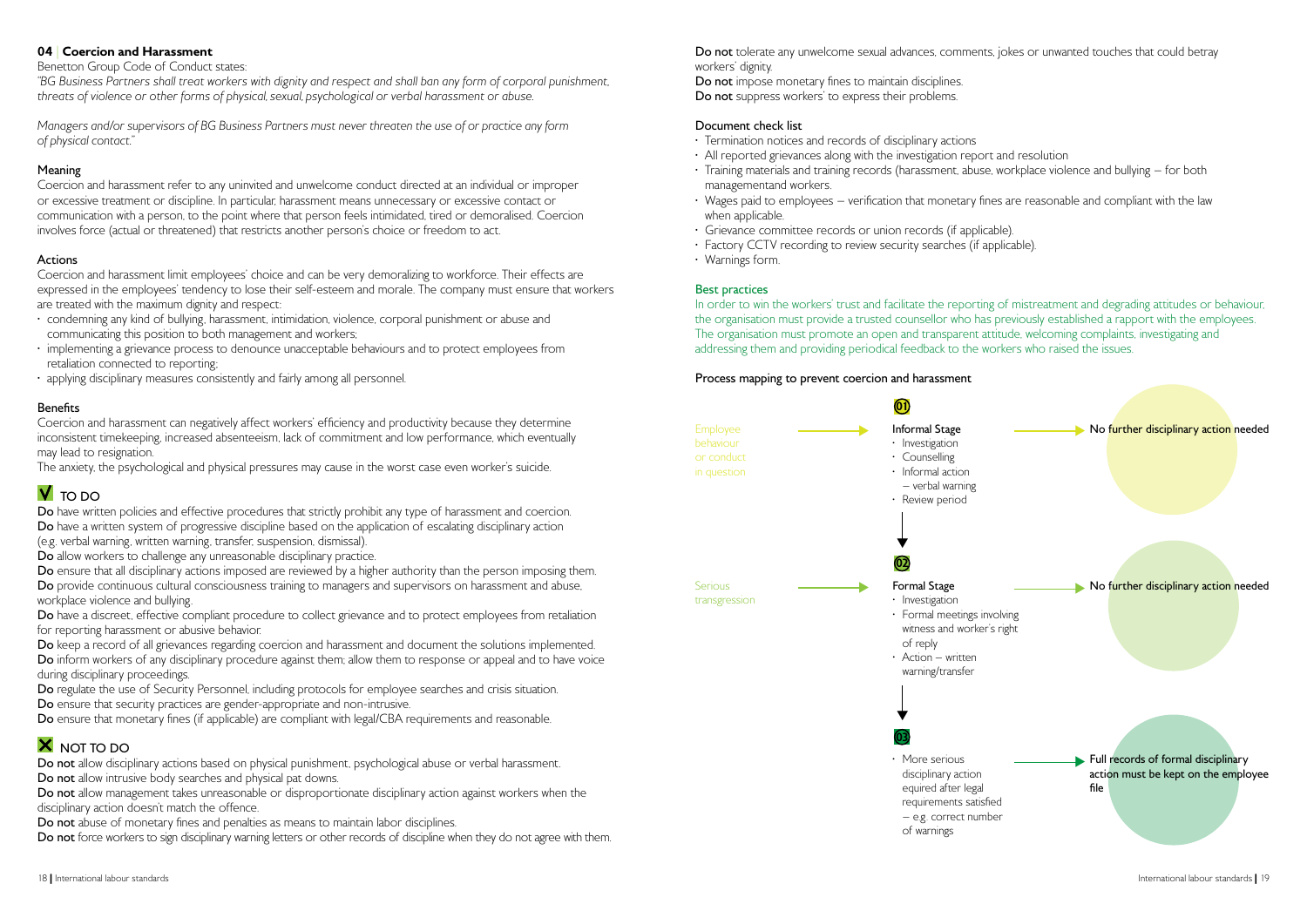### FAQs

• The use of abusive language is very common between workers. Should management indulge or condemn it?

 *Any form of verbal abuse is demeaning and disrespectful. The employer should refrain from using abusive language and promote a culture that explicitly condemns any form of abuse.*

• Are supervisors legitimised to make a physical assault to stop another kind of abuse towards other workers (verbal/physical)?

*No, any kind of physical abuse is unacceptable even if the other party is in the wrong.*

### 05 | Association

The Benetton Group Code of Conduct states: *"BG Business Partners shall permit freedom of association, organisation and collective bargaining in a lawful and peaceful manner.*

 *All BG Business Partners' workers have the right to form or join associations or committees of their own choosing and to bargain collectively. Benetton Group shall not tolerate disciplinary or discriminatory actions from BG Business Partners against their workers who choose to peacefully and lawfully organise or join an association."* 

### Meaning

Trade unions and collective bargaining can be considered as a means to protect workers' legal rights and improve their working conditions. The organisation must preserve the rights of free organisation and collective bargaining with management, without any interference. Workers' right to freedom of association and collective bargaining are recognised in International Labour Standards as the basic building blocks for healthy employer-worker relations.

### Actions

Trade unions and collective bargaining can be considered as a means to protect workers' legal rights and improve their working conditions. The organisation must preserve the rights of free organisation and collective bargaining with management, without any interference. Workers' right to freedom of association and collective bargaining are recognised in International Labour Standards as the basic building blocks for healthy employer-worker relations. • The company must develop a written freedom-of-association policy, with clear statements about freedom of association as part of the body of universal human rights. The policy must be posted in a prominent and accessible place and workers must be informed in an unbiased manner on their rights to associate and bargain

Do have a policy and procedures that effectively recognise the rights of freedom of association and collective bargaining and honour the terms of any agreement reached. Do communicate in a fair way to workers their rights of freedom of association and collective bargaining without overtly encouraging trade union membership or sponsoring a particular trade organisation. Do bargain in good faith, without engaging in undue litigation or other actions to slow, stop or limit the bargaining process.

Do ensure that workers know their representatives. Do ensure that workers have the ability to access the appropriate resources to address specific concerns or grievances without the fear of reprisal, intimidation, harassment or discrimination. Do ensure that workers can properly exercise their rights of organisation with all the facilities required, including access to the workplace, and allowing regular union meetings. Do train managers and supervisors on the respect for freedom of association and collective bargaining and educate workers about their rights.

- collectively.
- The company must stem adverse activities that discriminate against workers' representatives and members of workers' organisations.
- The employer is not permitted to interfere in workers' decisions about organising or electing their own representatives.
- The company shall have a formal mechanism of dialogue between the legal workers' representatives and management to ensure the improvement of working conditions.
- All negotiations are expected to be in good faith for both parties involved.

### **Benefits**

Respect for freedom of association can have a positive effect on economic development. First of all, communication between union representatives and management helps to improve trust and information-sharing, which can minimise industrial tension and reduce the number of days lost as a result of strikes and absenteeism. In this way, grievances can be resolved internally before escalating into intractable problems. Secondly, genuine worker participation in decision-making processes can improve the quality of decisions, increase commitment to the decisions and smooth the way for change. Finally, consulting with workers and their representatives can improve the quality of training activities and outcomes.

### **V** TO DO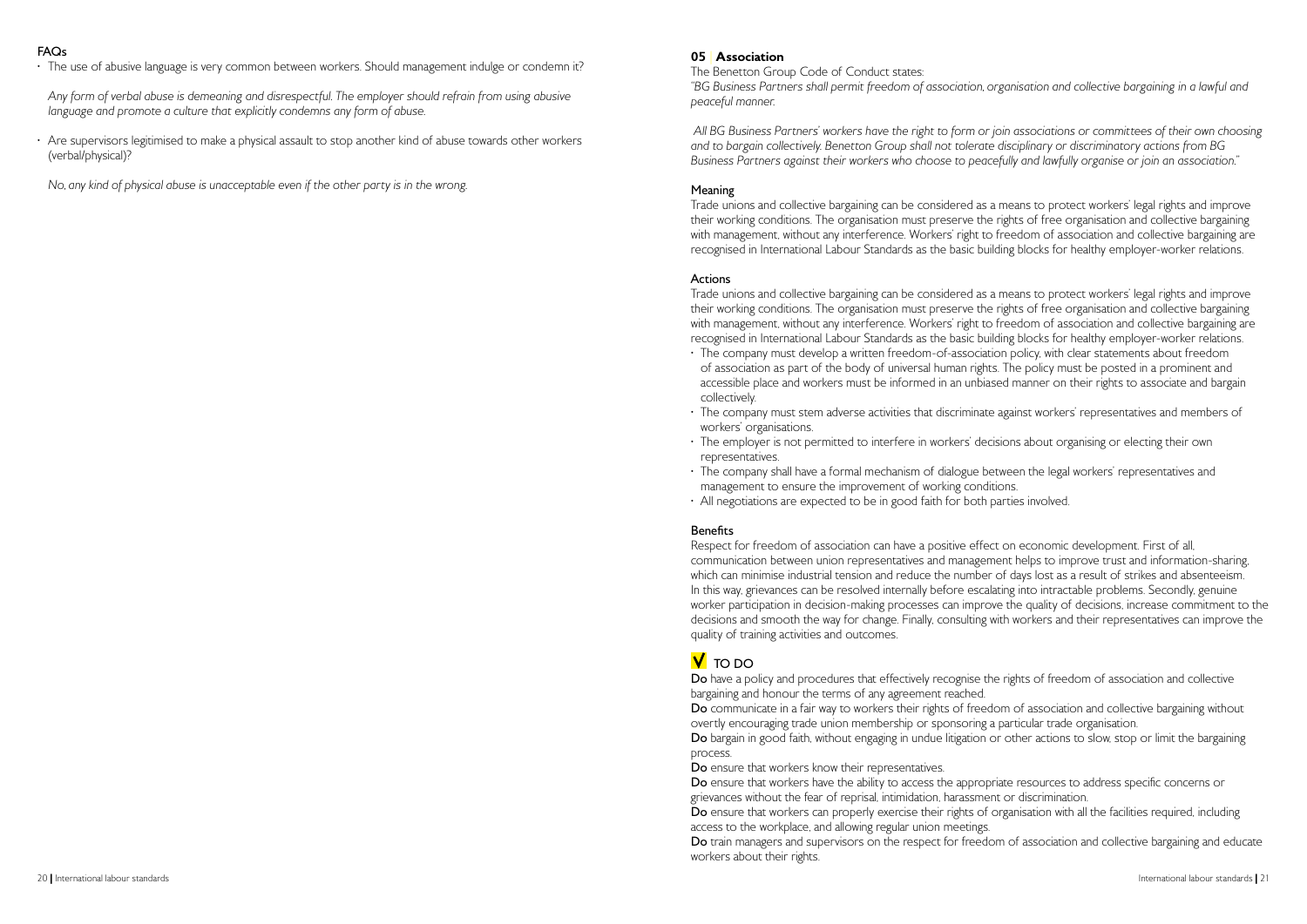

Do keep records about meetings between legal workers' representatives and management, specifying what subjects are covered, all written requests and demands received from the union or workers' representatives, together with the factory management response to the requests or demands.

- Hold wage discussions
- Participate in conflict resolution
- Assist so as to avoid strikes
- Hold regular meetings

Do require a written letter, signed by the employee, stating that the employee has voluntarily joined the union and that the factory is authorized to deduct union fees from the monthly wages, if applicable.

Do have a formally written collective bargaining agreement and make it available to the workforce for reference. Ensure compliance with the terms and conditions under the agreement.

## **X** NOT TO DO

Do not deliberately prohibit workers from exercising their rights by requiring the signing of letters agreeing not to join a union.

Do not cause the dismissal of or discrimination against a worker or in any way jeopardise his/her situation by reason of a trade union membership or because of participation in trade union activities.

Do not interfere in any aspect of workers' rights of organisation or collective bargaining, or in their taking action such as the nomination, election, administration or financing of worker representation.

Do not favour one workers' organisation over another.

Do not pursue any act aimed at placing a workers' organisation under the control of the employers or employers' organisation.

Do facilitate the establishment of alternative forms of representation and negotiation if the right to freedom of association and collective bargaining is restricted by law.

Do not use unreasonable search procedures, the presence of police or military to break up peaceful activities and allow workers to organise in a climate free of violence, pressure, fear and threats.

Do not obstruct attempts by employees to form alternative unions by promoting the largest unions, or give preferential treatment to the major union.

Do not allow the execution of collective bargaining agreements not compliant with local law.

- Grievances record
- Collective bargaining agreements
- Minutes of the meetings between workers' representatives and management
- Suggestion boxes
- Management-worker communications
- Authorization from workers on deduction of union fees
- Training record

The company shall create a "suggestion box" to collect workers' questions and provide adequate answers. It will be checked regularly, the contents will be read and reviewed and the answers, together with other relevant information, will be posted on a board next to the suggestion boxes.

### Document checklist



### Best practices

Regular meetings are not only held between management and union representatives, but are also expanded to include workers or workers' representatives. The agenda for each meeting is expanded to include projects that improve the running of the factory and the setting or revision of workplace rules and standards. In fact, the dialogue with workers is an important source of shop-floor 'intelligence' on new ways to improve productivity and introduce efficiencies.

### FAQs

• What constitutes "interference" in the context of freedom of association?

 *Interference is any act designed to promote the establishment of workers' organisations under the domination of employers or employers' organisations, or to support workers' organisations by financial or other means, with the object of placing them under the control of employers or their organisations.*

• Must a company employer allow a union or a workers' representative to hold meetings on company premises during working time?

 *Employers are encouraged to make facilities available for workers to meet. Such meetings should not disrupt regular company operations and management may require that the meetings are held outside of working hours.*

• What is a workers' representative?

 *Workers' representatives are persons who are recognised as such under national law or practice, and they can*  be: (a) trade union representatives by trade unions or by members of such unions; or (b) elected representatives *who are freely elected by the workers.*

• Must the employer let workers' representatives have time off for union business? Must the employer pay them?

 *To fully respect the right to collective bargaining, enterprises should provide facilities to workers' representatives*  as may be necessary to assist in the development of effective collective agreements. This may include affording *workers' representatives the necessary time off work, without loss of pay or social and fringe benefits, for carrying out their representative functions or for attending trade union meetings, training courses, and congresses.*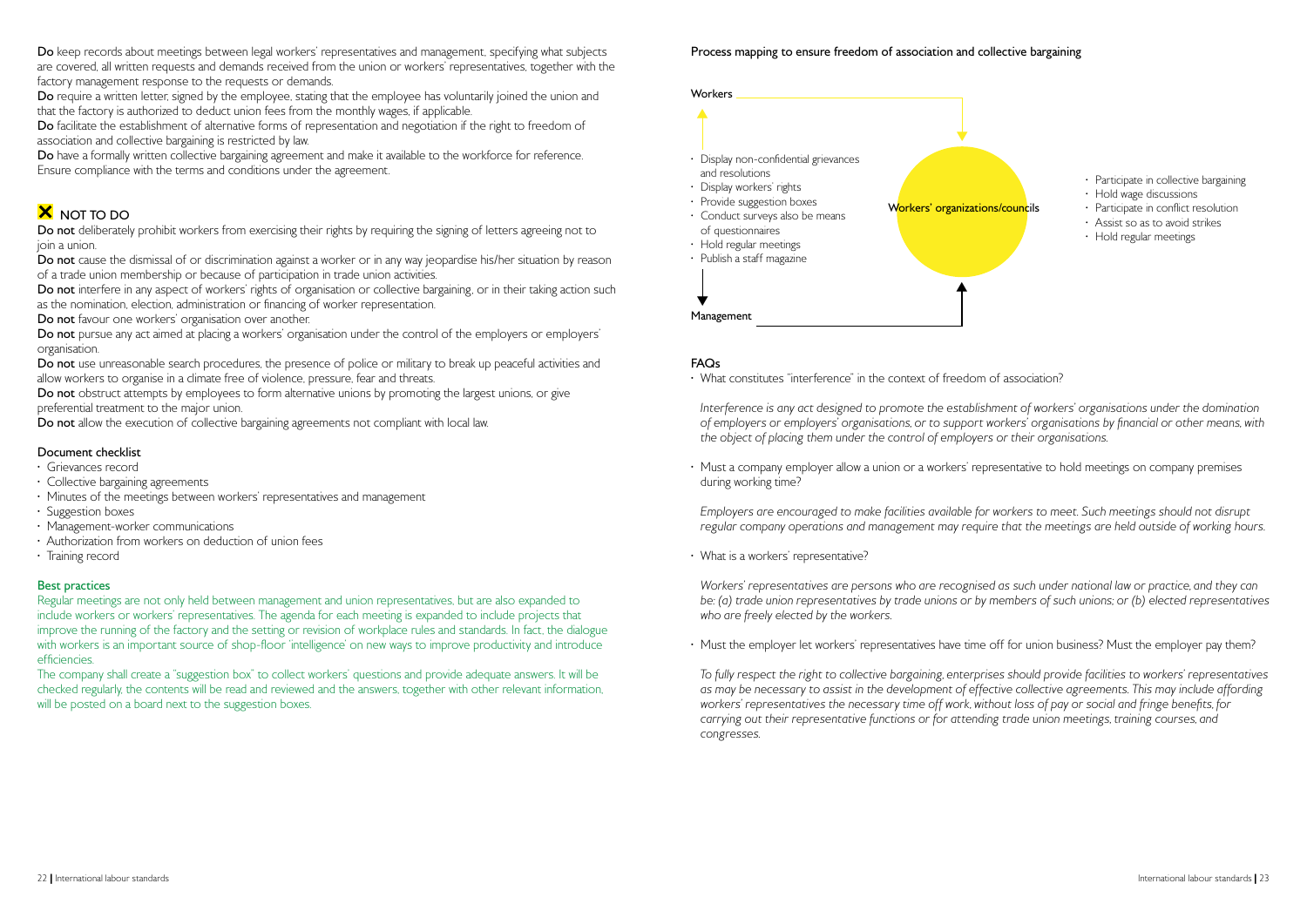#### Best practices

A company should establish a list of circumstances under which temporary work is acceptable and should train core workers in a range of skills, so that fewer temporary workers are required. Such a company may also publish the payrolls to enable sub-contracted workers to check they are receiving proper remuneration.

### Process mapping to ensure regular employment



### FAQs

• What are the minimum requirements that need to be contractually agreed in an employment contract?

*There is not an exhaustive list of matters that should be included in employment contracts. The employer must refer to local requirements.*

| ions           |
|----------------|
| rs' native     |
| 'n             |
|                |
|                |
| from           |
| Ś              |
| WS             |
| eview          |
| nt plan        |
| day pay        |
|                |
|                |
| nefits         |
| WS             |
| $\overline{a}$ |
| nt review      |
| equipment      |
| brk            |
|                |

### 6 | Workers' contract

The Benetton Group Code of Conduct states:

*"BG Business Partners' workers are entitled to a written employment contract, in the local language, stipulating their employment terms and conditions.* 

*BG Business Partners have a responsibility to ensure that all their workers are aware of their legal rights and obligations."*

### Meaning

The company must engage with workers on the basis of a recognised employment relationship established through national law and practice. Regular employment means that all workers are provided with a legally recognised employment relationship and that every effort is made to ensure that employment is continuous.

### Actions

Do sign a written employment contract that spells out the terms and conditions of the employment, such as provisions, and stipulates rules of employment regarding aspects such as, but not limited to, wage and benefits, working hours, annual leave and public holidays, dismissal and notice period, dispute resolution and disciplinary actions. All these topics must be treated following the disposition of the local law and, if applicable, of the Collective Bargaining Agreement.

Do provide a copy of the contract to the worker in his/her native language.

The company must establish legal, well-defined employment relationships that result in regular employment. The rights of employees in particular should be protected by:

Do establish direct contact with the workforce to communicate clearly workers' rights and employer expectations, such as rest days, holiday allowance, overtime requests, etc.

Do provide social insurance to employees, if required by law, and keep regular payment records.

### **X** NOT TO DO

- providing written labour contracts, including all legal terms and conditions;
- communicating clearly the employment policies of the business;
- providing regular employment, whenever possible;
- keeping all records regarding employment relationships.

Do not try to avoid obligations to employees under labour or social security laws through the use of labour-only contracting, sub-contracting, home-working or apprenticeship schemes without the effective intent of imparting skills. Do not include any provision that prohibits workers from terminating their employment contract by giving reasonable notice as stipulated by local law or as per industry best practice.

Do not allow contractual arrangements that have the effect of depriving workers of the protection they are due.

### Benefits

- Worker employment contract
- Payroll records and insurance records
- Personnel files
- HR/personnel procedures
- Worker training records
- National and local labour codes
- Management-worker communications
- Notices and bulletin boards

Regular recruitment offers several advantages for both the employer and the employee. Permanent employees develop a sense of commitment to their employer and have a loyalty usually based on the feeling of job security. Furthermore, in many cases an increase in workers' satisfaction and morale leads to an increase in productivity. In addition, training time can be considered a long-term investment and the company experiences a reduction in recruitment and hiring costs due to lower employee turnover.

## N TO DO

### Document checklist

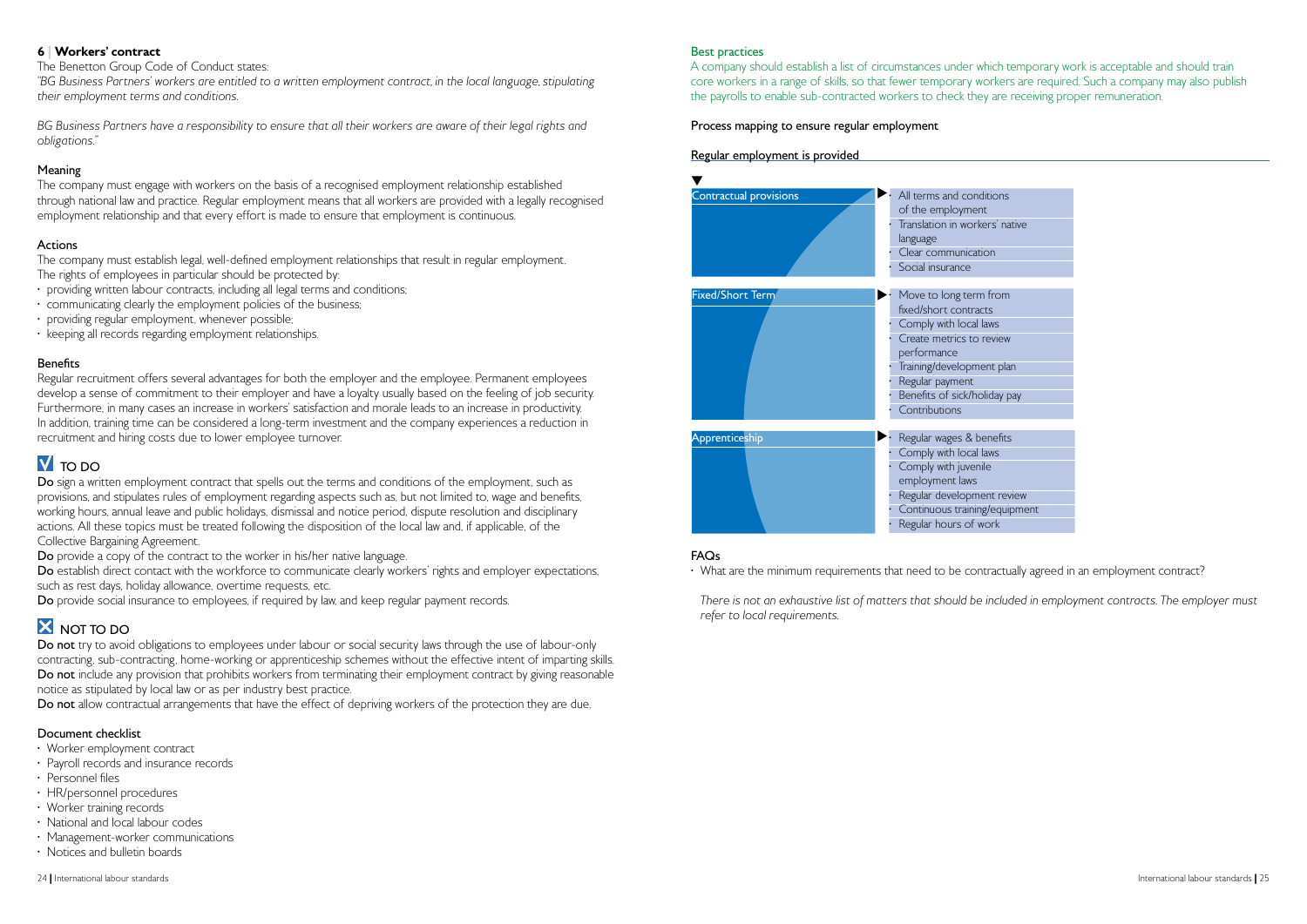### 7 | Working hours

The Benetton Group Code of Conduct states:

*"BG Business Partners shall comply with all applicable laws or with the collective bargaining agreement applicable*  for the sector in question if the latter affords greater protection for workers. The normal working week shall be *defined by law and shall not, on a regular basis, exceed 48 hours. Personnel shall be given at least one day off in every seven-day period.*

*Overtime work must always be voluntary and compensated in accordance with the law.*

*Overtime hours must not exceed the number permitted by the law of the country of employment. If such limits do not exist, overtime work should not exceed 12 hours per week."*

### Meaning

This standard aims at eliminating widespread abuse of workers' rights related to working hours, particularly the widespread use of systematic and/or involuntary overtime, in order to guarantee enough rest and free time. The limitation of working hours is connected with the need to reduce accident rates, promote a better life-work balance and reduce workers' stress-related occupational conditions.

Do mantain time cards or other records of working hours, including overtime and rest days for all workers. Do define standard working hours by contract, specifying daily, weekly, monthly and annual limits in line with local law or collective agreements, with a maximum of 48h per week of regular time and 12h per week of overtime.

Even though overtime is a reality in the garment industry, due to peak seasons, the challenge for management is the balance between productivity and compliance.

Do ensure that all overtime is voluntary, documenting workers' consent and giving them sufficient notice of overtime work.

### Actions

A company must ensure that all employees are not overworked by:

Do be supportive of any workers' decision to refuse overtime and not force or coerce them in any way to work overtime hours.

Do ensure workers' rights to rest on public holidays, as required by local law. If workers are requested to work on public holidays, they must receive premium compensation.

Do have a written policy for working hours and overtime, which clearly states that all overtime is voluntary.

- defining working hours in accordance with local law, collective bargaining agreements (if applicable) and industry standards on working hours, rest breaks and public holidays;
- making all overtime voluntary;
- ensuring sufficient rest periods and promoting life-work balance.

### **Benefits**

Do clearly communicate the policy to all workers and educate them on the standard working week, asking about their willingness to work overtime.

Do provide legally mandated breaks and reasonable meals, beverages, rest breaks, transportation and other benefits for normal and overtime working, at least compliant with local law.

Do allow workers to leave at the end of their shift, organising transportation at the end of the normal working day (if it is provided by the employer).

### **X** NOT TO DO

Excessive overtime and insufficient weekly rest can have a negative health impact on workers, who can suffer from fatigue and work-related stress. In addition, when overtime levels are too high, a detrimental impact on workers' productivity can be seen very quickly: as working hours increase, employees' attention and morale drop and absenteeism rises. Well-rested workers, on the other hand, generally work faster and make fewer mistakes.

### $V$  TO DO

Do not allow supervisors to record the working hours of workers manually, but transfer information to the payroll department directly.

Do not base production targets on excessive overtime, but fix daily goals that are achievable with standard working hours.

Do not impose any undue restrictions on sick leave or annual leave. Do not confuse standard working hours with overtime hours in time records.

Do compensate for regular and overtime hours in accordance with the law.

Do offer to all workers the same opportunity to work overtime.

Do provide at least one day off in every seven-day period.

Do not rely on regular overtime to meet production demands. Do not use overtime to replace regular employment, trying to avoid the cost of recruiting extra staff. Do not interfere with the legitimate recording of working hours by workers. Do not destroy or dispose of production records.

### Document checklist

- Work schedule
- Time cards
- Payroll records
- Overtime approval forms
- Monthly overtime summary reports
- Production records and/or CCTV recordings
- Training record on work schedules and overtime policies and procedures

### Best practices

The company should create a cross functional team in order to keep working hours under control and to investigate the root causes of excessive working hours. In particular, the team must examine production efficiencies to determine if realistic production targets are set by management. There should be regular meetings between the factory management and the personnel department to balance the workload across the facility and to implement lean solutions. In addition, the team may study employees' commuting patterns and transport timetables to determine whether adjustment to the scheduled working hours is required. The best use of overtime for a company is when well-trained employees volunteer for overtime hours in return for more income, so it's advisable to create a voluntary overtime program. A supervisor should approve each employee's overtime hours in writing, and then keep track of what each worker does during overtime to make sure the hours are productive.

### Process mapping to avoid excessive overtime

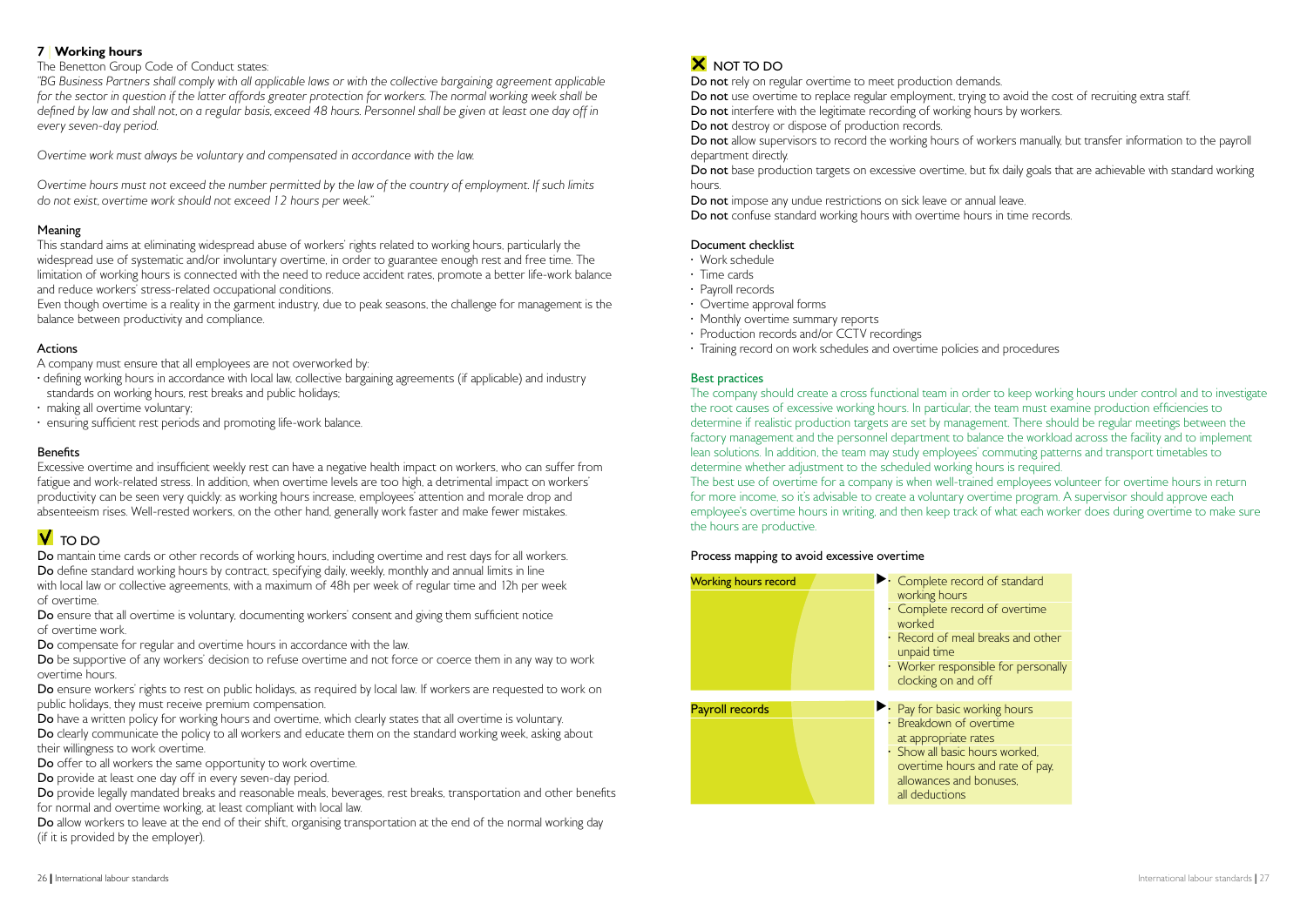### FAQs

• If required, can employees work on their weekly day off?

*Yes, but only under extraordinary circumstances. In this case the worker will rest for a whole day on one of the three days immediately before or after the weekly day off.*

• Employees want to work overtime to maximize their income, even beyond the legal limit. What should the factory do?

• The employer pays overtime at a premium rate, but maintains an informal record for such work. Is this practice iustified?

 *Excessive overtime beyond the permissible statutory limit is always a non-compliance and the employer must give the same opportunity to work overtime to all workers, without any distinction, in order to avoid discriminatory practice. To reduce overtime, the employer must provide adequate wages to meet the personal and family needs of workers.*

*No, since the employer is not transparent; records must be maintained to demonstrate/substantiate compliance*

### 8 Remuneration

The Benetton Group Code of Conduct states: *"BG Business Partners shall ensure that wages paid for a standard working period shall always satisfy as a minimum the basic statutory minimum wage, the prevailing industry wage or the wage negotiated in collective agreements.*

*The wage shall be sufficient to meet at least the basic needs of workers, their families and any other reasonable additional needs. Wages must be paid regularly, on time, and must reflect the experience, qualifications and performance of the worker.*

*All other types of legally mandated benefits and compensations shall be paid. No unfair deductions are permitted and workers have the right to a written specification of how the wage has been calculated.* 

*Workers shall be granted and properly compensated for any types of paid leave to which they are legally entitled, including annual leave, maternity/parental leave and sick leave."*

### Meaning

This statement is intended to ensure that all workers receive a fair and adequate payment for services rendered. The payment shall meet at least legal or industry minimum standards and enable workers to afford a decent standard of living for themselves and their families.

### Actions

The company must respect the workers' rights to a living wage, ensuring that payments meet the basic workers' needs (including food, water, housing, education, health care, transport, clothing and provision for unexpected events) and that they are compliant with national law, industry practice and collective agreements. Business can do this by providing:

- accurate recording and calculation of regular and overtime hours and payments;
- full and timely payment by a convenient method, in compliance with local laws;
- clear and easily understandable information about wage calculation and applicable fair and reasonable deductions.

### **Benefits**

Adequate wages and benefits can motivate employees to be more productive and can increase their morale. Remuneration awarded to team may enforce team cohesion and collaborative attitudes. In addition, paying competitive wages can help in recruiting and training talents.

### $V$  to DO

Do keep payroll documents and records complete, accurate, up-to-date and available for audit. Do apply the remuneration standards to all workers under the organisation's control and influence, regardless of who is the direct wage payer.

Do include all workers on payroll records.

Do deposit PF/ESI (Provident Fund/Employee State Insurance) deductions on time. Do pay overtime work at an advantageous premium rate, as defined by national law or established by a collective bargaining agreement. Where such laws do not exist, the reference is the organisation's premium rate or the industry premium rate.

Do separate bonuses and other items from the basic wage in the payroll. Do pay all wages in cash, by cheque or by direct transfer into the employee's account or other secure form of payment, without inflicting any cost on employees to collect their pay. Do pay wages on time and ensure that the frequency is compliant with national law. Do provide any social security, insurance or medical benefits as required by law. Any contributions which are based on and deducted from workers' monthly wages, must be set out in the payroll and workers' pay slips. Do provide termination payouts or packages to workers who leave the factory or are dismissed and track these operations.

Do make correct deductions required by law - i.e. taxation and social security - and request written consent for any voluntary deductions.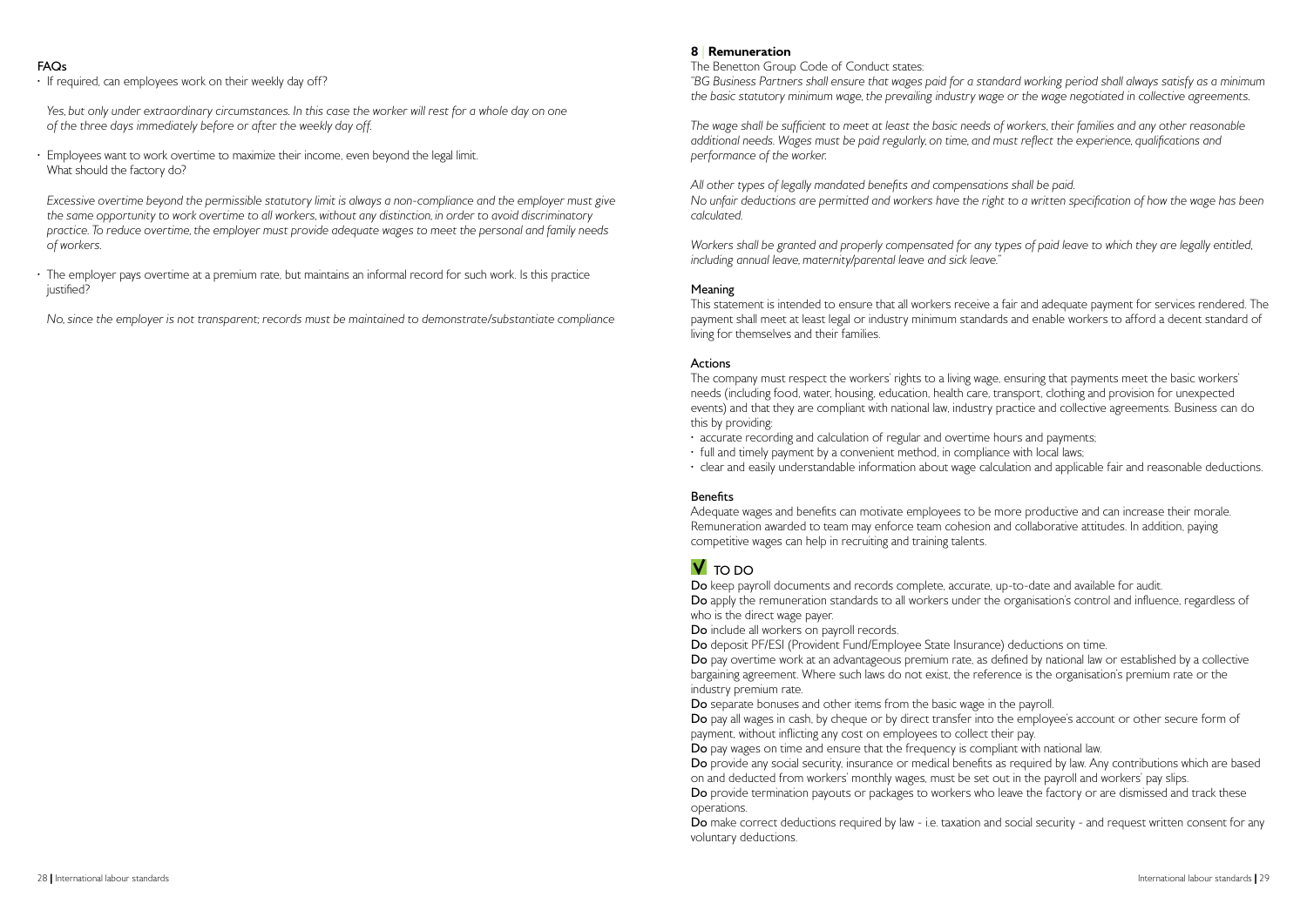Do ensure that workers can choose freely whether or not to use services provided by the employer, such as transportation, meals, accommodation. In any case, deductions for non-essential services are voluntary and shall not exceed the cost of the service.

Do provide job-essential items/services, such as necessary tools or protective gear, etc., without applying any deduction.

Do guarantee workers sufficient breaks, national and public holidays, and any other leave to which they are legally entitled e.g. marriage leave or sick leave.

### **X** NOT TO DO

Do not use multiple payroll records to hide overtime, to demonstrate false hourly wages or for any other fraudulent reason.

Do not apply unfair or involuntary deductions.

Do not set production targets, piece rates or any other incentive or production system at such a level that workers need to work beyond legal normal working hours (excluding overtime) in order to reach the legal minimum wage.

Do not split minimum wages for PF deductions.

Do not apply deductions for disciplinary purposes unless both national law and freely negotiated collective bargaining agreements allow the practice.

Do not adopt any labour practices that reduce workers' wages and benefits or result in a precarious employment situation for a worker, such as a short-term contract, labour-only contract or home work.

Do not use apprenticeship schemes to avoid workers' payments and benefits.

Do not pay wages 'in kind' and do not use vouchers, promissory notes, coupons, products or merchandise. Do not pay homeworkers without a traceable and precise remuneration method.

• Workers' responsibility for personally clocking on and off Meal breaks and other unpaid

### Document checklist

u Working hours record • Complete record of hours worked

 $\blacktriangledown$ Payroll records Show hours worked • Regular & OT rates Performance bonus • Skill allowance **Lawful deductions** • Factory and worker contribution to social insurance • Leave used and accrued • Any special allowances Pay slips Show basic hours worked Show overtime hours  $+$  rates of pay Show allowances + bonuses paid

- Payroll records
- Pay slips
- Performance evaluation
- Employment contracts
- Remuneration policies
- Records of lawful deductions, e.g. social security contributions
- Medical records
- Benefit allowance records
- Attendance, work hours records, leave records
- Termination, dismissal documents and others as required by law

### Best practices

A company should use electronic payroll registers that automatically calculate payroll entries based on hours of work rather than manual or handwritten payroll registers. Electronic registers usually minimise the possibility for errors in wage and benefits calculation. Fewer errors mean increased efficiency (less time spent on corrections and complaints) and increased trust from workers.

#### Process mapping to avoid excessive overtime

### FAQs

• The minimum wage was revised with effect from "MM/DD/YY", but the factory received the notification two weeks after. Does the employer need to pay arrears?

*Yes, arrears should be paid to the workers. The factory should always keep track of any revision in minimum wages..*

• Is it ok if workers receive accommodation and food, but no cash payment for their work?

*No, payments in kind are not acceptable.*

• Is there a precise standard on deductions from wages?

 *International labour standards are silent on the issue of whether it is permissible to make disciplinary deductions from wages; it depends on national law. In general deductions need an appropriate legal basis, must be limited so that the net amount of wages received by workers should in all cases be sufficient to ensure a decent living income*  for themselves and their families, and must be communicated in advance to the workers concerned so as to avoid *any unexpected decrease in their remuneration.*



#### times to be recorded

### $\blacksquare$

• Understood by employee

**Show all deductions**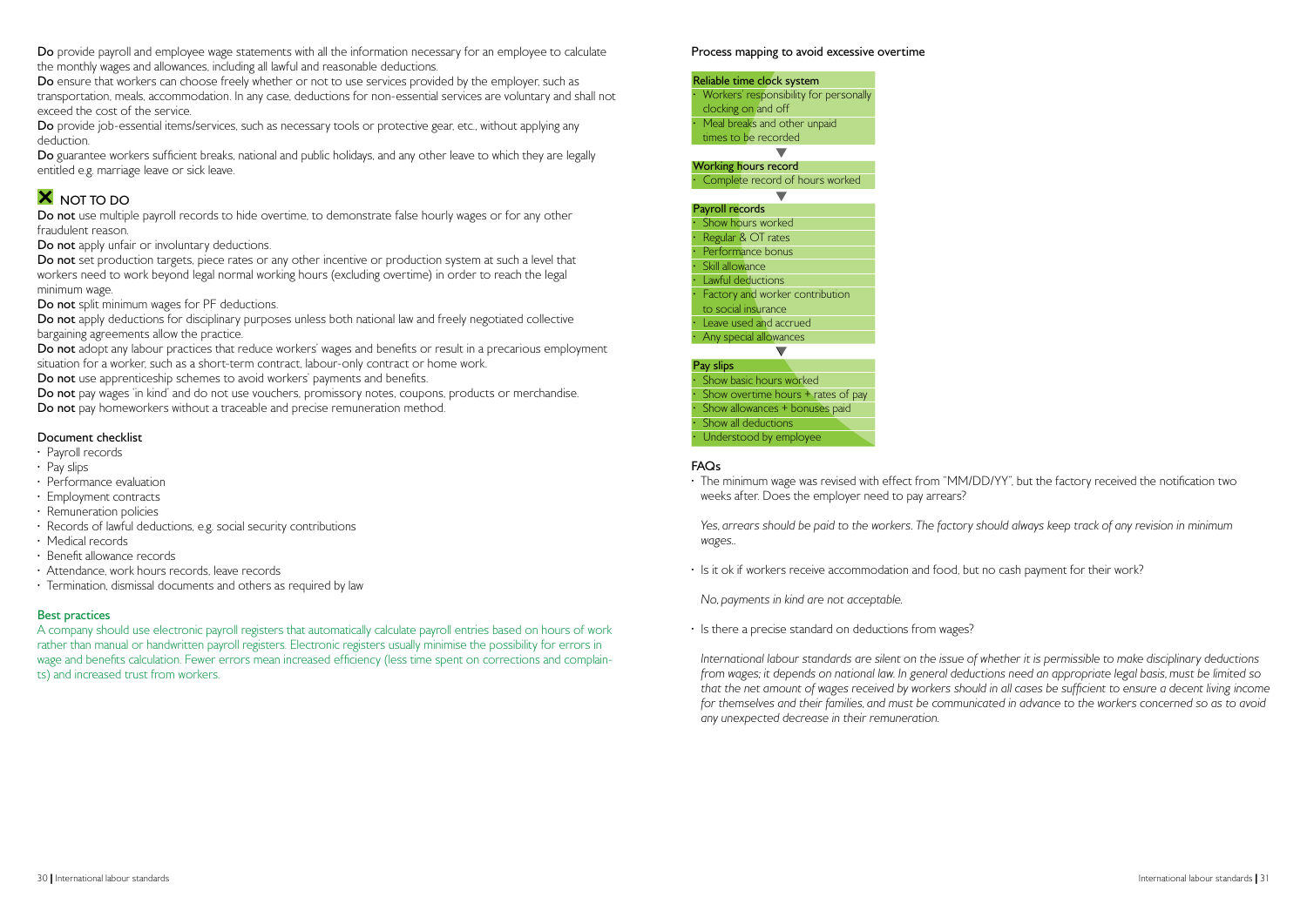

- 
- 
- 
- 
- Establish a clear company policy for medical examinations for mi grant workers
- Establish a policy that ensures a decent standard of living for all workers
- Ensure policy and procedure for calculation of wages is in line with national, local laws and with those given to national workers
- Develop a training program for both migrant workers and their supervisors

conditions, receiving country living conditions, workplace conditions, rights and responsibilities, and job skills required. In the second stage, they should receive basic job training, information about occupational health and safety, working hours and production requirements, workplace policies, rules, disciplinary systems, communication systems, as well as grievance channels and processes. In addition, basic local language skills classes and meetings about receiving country culture and common practices could be organised to encourage migrant worker integration.

### Process mapping to protect migrant workers' rights

### FAQs

• Is it ok for a company to retain the passports of migrant workers employed in the factory?

 *In general, management must retain only copies of the original documents. The employer may, however, be holding workers' identity documents for safekeeping. In such cases, the workers must have access at all times to the documents and there should be no constraints on the ability of the worker to leave the enterprise.*

• A supplier deducts the legally mandated worker contributions for legally mandated worker insurance. However, the supplier employs many migrant workers who will be unable to receive the social benefits based on what they pay. What is the appropriate course of action of the supplier in this case?

Do keep precise and up-to-date records about the number of migrant workers in the factory, their personal details and pay grade.

### **X** NOT TO DO

Do not charge any recruitment fee to migrant workers.

Do not retain any original document, keep photocopies.

 *The company should obey the law, including laws requiring them to collect and forward the workers' social security contributions. This should be done in a transparent manner and workers should be aware of their rights within the social security system. Every government administration should have a mechanism for migrant workers returning*  to their country/region of emigration to receive their pension contributions back or to have the pension benefit *paid abroad.*

Do not pay migrant workers less than the minimum wages stated by labour law or less than employees who are legal residents of the country of employment.

Do not require lump sum payments or any form of deposits from migrant workers.

- Photocopies of national or official ID cards or passports
- Work Visa
- All employment agreements or contracts
- List of reliable recruitment agencies
- Personnel files
- Employment policy
- Payrolls and pay slips

### 9 Migrant workers' rights

The Benetton Group Code of Conduct states:

*"Migrant workers shall have exactly the same entitlements as local workers. Any commissions and other fees in connection with the employment of migrant workers must be covered by the employer.*

*The employer may require a worker to submit identification documents but shall not retain the documents. Lump sum payments by the employer and deposits by workers are not permitted."*

### Meaning

The company must pay particular attention to recruitment practices and employment conditions for migrant workers. The purpose of this statement is to guarantee migrant workers' rights as well as set out their responsibilities.

### Actions

Understanding and addressing the challenges specific to migrant workers is a tough exercise for companies. To achieve this goal, the company should ensure the same rights and treatment for migrant and local workers.

### **Benefits**

A company that guarantees migrant workers' rights can increase community integration and thereby improve its reputation, enabling it to have access to a pool of skills and competences which can strength its competiveness in a global economy.

### $\overline{\mathsf{V}}$  TO DO

Do apply all legal requirements for both country of origin and country of employment when hiring migrant workers. Do recruit migrant workers only through legally authorized bodies and/or by direct contact with the workers.

Do keep a list of recruitment agencies with which the company is working.

Di include in the recruitment advertisement the statement "No recruitment fee" and ensure it is prominently displayed.

Do provide migrant workers with the same terms and conditions of employment as those provided to nationals. Do provide all applicable benefits outlined by law for migrant workers.

Do ensure that migrant workers have full control over their legal documents.

### Document checklist

### Best practices

The employer should ensure that all migrant workers receive a pre-departure and a post-arrival orientation session. In the first stage, migrant workers should be informed about the contract process, employment terms and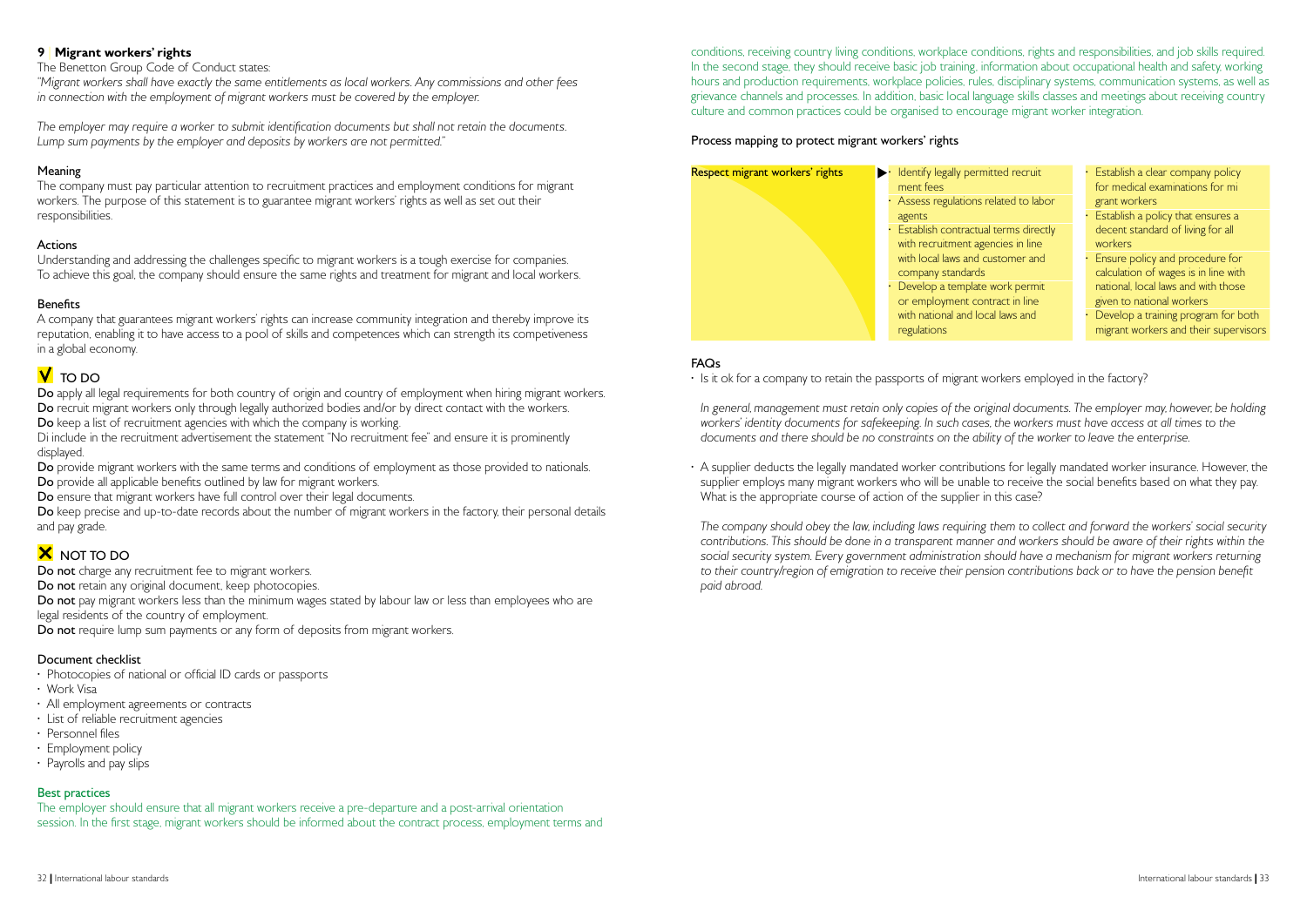### 10 | Health and safety

The Benetton Group Code of Conduct states: *"We require all BG's Business Partners to make workers' safety a priority at all times.*

*BG Business Partners shall provide a safe and healthy working environment ensuring minimum reasonable access to potable water and sanitary facilities, adequate lighting and ventilation.*

*BG Business Partners shall take adequate steps to prevent accidents and injury to health, in relation to both the working environment and any workplace and premises they provide for their workers.*

*BG Business Partners shall ensure that the building and premises, where the activity is carried out by its workers, are suitable and appropriate to host productive activities, comply with applicable local law and regulations for use and comply with the legal provisions on local construction regulations,*

*BG Business Partners shall provide their workers with protective equipment as required by applicable law and industry standards. BG Business Partners should inform workers about the health and safety risks of not wearing the required personal protective equipment (eye protection, hearing protection, respirator masks, face shields, gloves, aprons, foot protection, etc.).*

The standard requires a holistic management system approach to identify, control and minimise workplace hazards. In order to achieve this goal, the company must:

*BG Business Partners should supply workers who perform potentially hazardous work with proper and suitable personal protective equipment and require that it be worn.*

*No hazardous equipment may be used.*

*Emergency exits on all floors must be clearly marked, well lit and unobstructed all the way out of the building.*

*Evacuation through emergency exits must always be possible during working hours. Everyone working on the premises must be regularly trained in how to act in the event of fire or other emergency.*

Do conduct a risk assessment and hazard identification process of the complete organisation, including operations, product lines and canteen.

Do develop a written health and safety policy and formalize procedures to set a clear direction for the organisation to follow.

*Appropriate first aid equipment must be available and where legally required a doctor or nurse should be available during working hours."*

### Meaning

Do obtain all certificates required by local authorities and post them in a prominent location. Do ensure that all personnel are competent, motivated, trained and empowered to work safely. Do keep records of all training programs organised on health and safety issues. Do allow workers and their representatives to make responsible and informed contributions to the organisation's health and safety management.

Over recent decades, the attention given to health and safety issues has increased significantly, while some workplace disasters have drawn attention to the human cost of ineffective implementation of health and safety standards. The intent of this statement is to recognise the obligation, shared between employer and workers, to maintain a safe and healthy work environment. Health and safety requirements are intended to protect workers from exposure to short-term and long-term risks at work and reduce workplace injuries and illnesses.

### Actions

Do provide training for new managers, supervisors and newly hired workers on company health and safety policies and procedures and provide job-specific training as needed. Do maintain a healthy and safe working environment in terms of sufficient lighting for the work performed, a comfortable temperature range, controlled level of noise, continuous ventilation, cleanliness and tidiness. Do keep a record of all work-related injuries, accidents and illnesses. Do appoint an adequate number of supervisors for each work shift, considering the number of workers and activity-related risk.

Do make safe, free and clean drinking water available at all times within a reasonable distance of workstations. Do provide a reasonable number of operating toilets and changing rooms that are hygienic and clean, offer privacy and are fully stocked with sanitation materials.

Do ensure that the canteen/eating room and kitchen are kept safe and hygienic in accordance with all applicable laws. Do ensure that all employees who work in the kitchen are suitable for food service and have a valid health certificate as well as certification or training on food hygiene and safety as required by law. Do ensure a reasonable number of readily accessible first aid kits are available - at least one on each production floor

- clarify and amplify the role of the organisation in managing workplace hazards;
- identify specific measures to be implemented to address known common workplace hazards/risks;
- promote awareness of workplace hazards throughout all levels of the organisation

### Benefits

Do ensure that first aid kits are fully stocked with supplies as required by law and that there are clear signs to indicate the location of the first aid kits.

Even if perceived as an imposition in the early stage, a planned approach to reducing accidents and injuries in the workplace delivers significant benefits in cost saving (thanks to reduced physical damage and fire accidents), efficiency gains (due to productivity increase directly related to workers' happiness) and personnel retention (connected to less absenteeism for illness or injury).

## **V** TO DO

Do ensure that all site buildings, including dormitory facilities if provided, are stable and safe and do not exceed the approved loading.

Do provide the appropriate PPE, free of charge, for all workers who require PPE to work safely (e.g. dust masks, needle guards, glasses, boots, protective clothing, respirators, hearing protection). Do ensure that workers are trained on how to use PPE, why it is important and why it is required. Keep training documentation to demonstrate compliance.

Do conduct regular and documented health and safety audits of the facility. Do establish effective management leadership, structures and procedures, appointing a senior manager as responsible for health and safety.

Do provide valid inspection certificates and/or permits for boilers, elevators, pressure vessels, furnaces and other equipment as per local regulations.

Do store gas cylinders in a well-ventilated area, upright and secure against the wall. Do ensure electrical safety devices are in place, such as proper earthing/grounding, suitable insulation, effective

Do allow workers to refuse to work under unsafe conditions with no penalty. Do address any risk through a hierarchical control method, eliminating the risk if possible or minimising and mitigating its impact.

Do provide eye and body washing stations in areas where caustic or irritating chemicals are used in the factory. Stations should be tested regularly and must be provided with a continuous water flow. Do guarantee the presence of medically trained personnel on site and maintain a separate medical room. Do provide regular health checks to all workers conducted by a qualified medical professional (keeping adequate records) and ensure that they are free of charge.

Do conduct regular building inspections as per standard practice or national law. Do ensure all construction projects of existing facility buildings have the proper certificate of intended use, the approval of the government or municipal authorities and any other document required by law. Do post signs and warnings in production areas and on the machinery, reminding employees to wear personal protective equipment.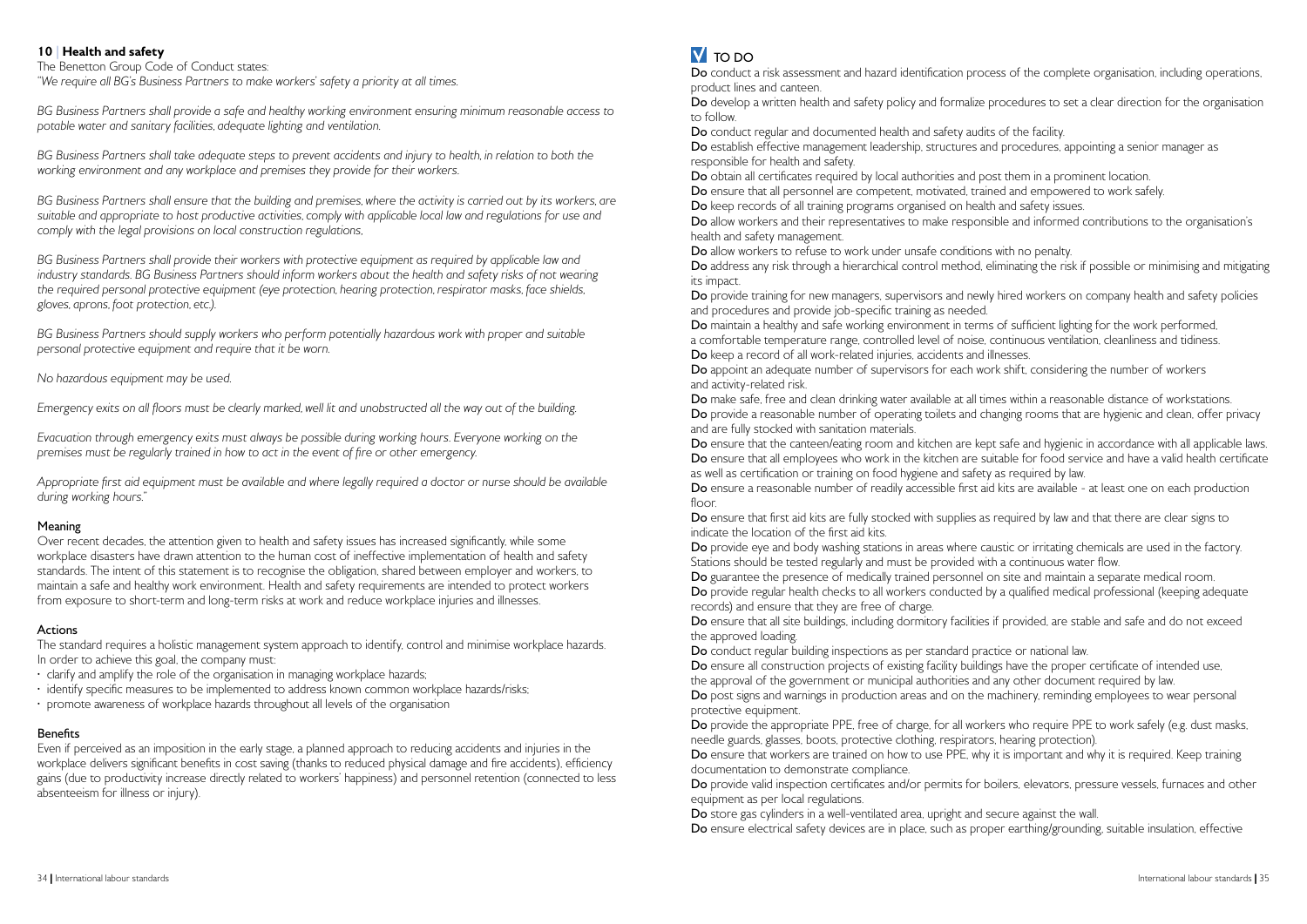guards to prevent contact with live and exposed parts of electrical equipment.

Do conduct regular inspections and preventive maintenance on all electrical installations and machinery and maintain records for machine inspection/maintenance/repairs.

Do ensure that only qualified electricians inspect, install and repair all electrical wiring.

Do give accident prevention training at the time of hire, transfer of position or change of machinery, or update of internal procedures.

Do provide an emergency cut-off system for electrical safety.

Do keep the area around electrical equipment dry to minimise the possibility of shock.

Do give machine operators and special equipment operators and workers engaged in special tasks (e.g. boiler operator, cargo lift operator, forklift driver and electrician) specialized training and ensure they acquire the licence for such tasks.

Do ensure that all safety locks can only be removed or placed by the employees exposed to the hazards or by the maintenance technician.

Do prepare guidelines on the emergency procedure to be followed in the event of electrical shock.

Do ensure that all machines with exposed, moving, rotating or dangerous parts, pulleys and belts are fitted with guards and safety devices.

Do ensure that safety instructions are either displayed or posted near all machinery or are readily accessible to workers.

Do ensure that all machinery is registered, effectively and regularly maintained and regularly inspected.

Do appoint a person to be responsible for the facility emergency preparedness and response program and train designated personnel at regular intervals.

Do prepare a fire and emergency response plan and post the plan in visible locations. It must give critical information, such as emergency evacuation routes, fire-fighting equipment location, exit location, "you are here", etc.

Do install, inspect and maintain an effective fire extinguishing system as required by law on each facility floor.

Do provide an adequate number of fire extinguishers and/or other fire extinguishing systems as required by local law. Fire-fighting equipment must be easily accessible, clearly marked and adequate to address all possibilities of fire in the facility.

Do keep exit routes easy to access, clearly marked, unlocked and not obstructed by equipment, materials, production, etc.

Do mark all exits and fire exits with brightly coloured and glow-in-the-dark lines and arrows. Ensure that all exit signs are illuminated with lamps and are printed in the local language.

Do aways provide the machines with fully operational emergency cut-off switches.

Do install an emergency lighting system and fire alarm system on each facility floor and connect them to an independent source of power.

Do display the hazard sign DO NOT TOUCH at vulnerable spots

Do not restrict access to first aid kits. If kits need to be secured and locked, then designated workers in the vicinity of the kits must have access to the keys.

Do not restrict the time or frequency when workers can have drinking water and do not limit access to toilets unreasonably.

Do not use the building for purposes other than those for which it was originally designed, unless the change has been approved by a qualified engineer and government or municipal authorities.

Do not conduct business in a building that has structural concerns, which indicate it might have significant defects. Do not allow the use of PPE without providing proper training on the correct use, maintenance and storage of the PPE. Do not rely on PPE as a primary control of exposure to hazards. PPE should be used as a last resort when

Do install and regularly carry out an automatic test of fire detection devices (smoke, heat or flame detectors) if required by law.

Do train workers in the use of fire-fighting equipment and keep training records.

Do provide valid inspection certificates issued by the local fire service authority.

Do conduct and document emergency evacuation drills regularly and at least once a year.

Do install fire-fighting equipment at a proper height to facilitate easy access.

### **X** NOT TO DO

Do not accept management lack of knowledge of the key legal requirements pertaining to Health and Safety. Do not confine the Health and Safety policy to a file, but effectively communicate it.

- The company should get multiple feedback on the health and safety training program in order to verify the effectiveness of communication through questionnaires, surveys, suggestion boxes and team meetings. Workers and supervisors must be able to explain the functionality of the H&S program, the mechanisms to control and minimise risks, personnel organisation, the emergency plan and should show an open-minded culture in relation to health and safety.
- The company must promote a well-balanced H&S committee composition and a high level of workforce engagement: everyone, from the most senior managers to individual workers, has a part to play in building a strong health and safety culture.
- III. Monitoring is a very important part of the H&S program, since it entails measuring H&S practice and policy against an organisation's own H&S plans and standards. The main purpose of monitoring is to make sure that health and safety are being effectively managed. Monitoring requires the purchase of technical equipment to regularly assess factory conditions (e.g. light meters, noise meters, thermometers, and indoor air quality meters).
- IV. In emergency/fire drills, the company should practice different scenarios in order to address the deficiencies of the response plan and provide the necessary corrective actions.

#### Document checklist

- Risk assessment
- Training records for supervisors and employees about general H&S issues
- Result of internal audit or assessment
- Health and safety committee meeting minutes
- Records of worker's injuries/illnesses for at least 12 months (or longer if required by law)
- Building structural and architectural designs and approvals
- Certificate of "intended use"
- Building structural safety inspections
- Maintenance and inspection records (PMV, Electrical Installations, Machinery)
- PPE training records
- Site specific emergency plan
- Emergency/fire drill records
- Equipment and alarm inspection records
- Fire safety management plan and risk assessment
- Records of occupational health checks
- Canteen hygiene certificate
- Canteen workers' health certificates
- Written policies and personnel organisation on H&S matters

### Best practices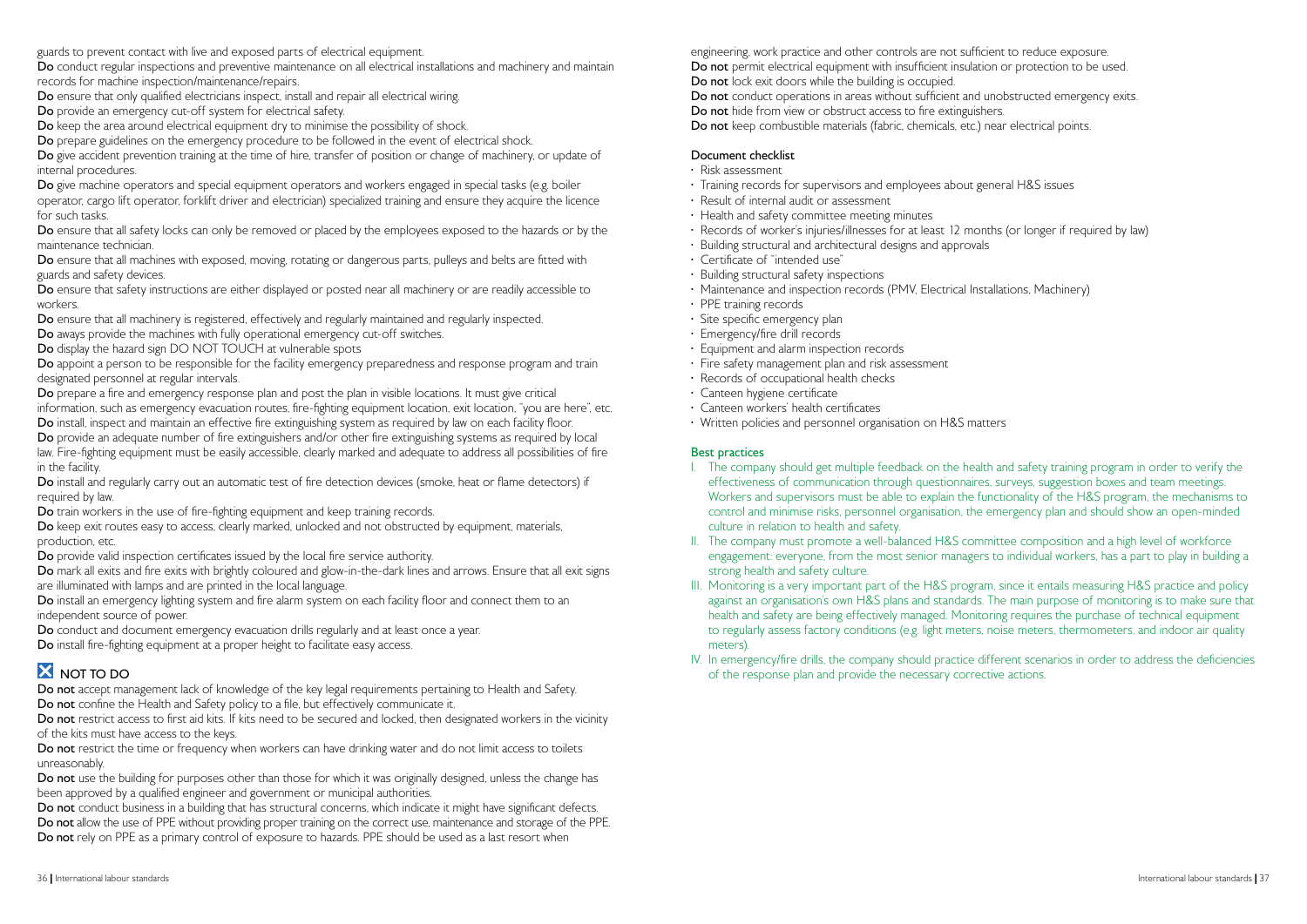#### Process mapping on H&S procedures

| 01  |                                                                               |
|-----|-------------------------------------------------------------------------------|
|     | Analyze health and safety risks and reduce them                               |
| 02. |                                                                               |
|     | Ensure all legal requirements on Health and Safety are met                    |
| 03. |                                                                               |
|     | Mantain legal records pertaining health and safety                            |
|     |                                                                               |
| 04. |                                                                               |
|     | Investigate all near misses and accidents                                     |
| 05. |                                                                               |
|     | Establish a H&S Commitee and monitor its functioning                          |
|     |                                                                               |
| 06. |                                                                               |
|     | Review regularly on H&S to ensure that all management systems are functioning |
|     | and risks are mitigated through effective corrective and preventive actions.  |
|     |                                                                               |

• The employer has stopped stocking the first aid boxes adequately because workers were stealing medicine. What should he do?

### FAQs

- Is it mandatory to have a health and safety policy or is it a best practice?
- *It is a mandatory requirement.*
- The employer must keep the emergency exits locked in order to secure the factory from theft. What should he do?

*The employer should install a door with a push bar so that it can only be opened from inside.*

 *Use of the first aid contents should be monitored and an entry made in the injury book for every treatment. The first aid box should be kept in the custody of a person trained in first aid and be easily accessible. Specific drugs must be prescribed by a registered medical practitioner. All employees must be trained to use the medications as necessary but not to misuse the contents of the first aid boxes*

• Must a company accommodate religious beliefs which hinder the wearing of PPE (beards which interfere with safety masks, head coverings which prevent wearing a safety helmet, etc.)?

 *A religion may require a special type of clothing, which may not be compatible with personal protective*  equipment (PPE). In such cases the worker's right to fully practice his or her faith or belief at the workplace *needs to be weighed against the need to meet genuine safety requirements. Enterprises are encouraged to make reasonable efforts to accommodate particular religious customs, however safety requirements may*  restrict workers' religious freedom. Workers, in particular through their representatives, should be consulted on *possible steps which could be taken to accommodate religious practices.*

In order to implement health and safety standards in the dormitories, the facilities must be clean, tidy, not overcrowded, well ventilated, at an adequate temperature, provided with toilets, showers and subject to adequate emergency planning arrangements and fire safety precautions. In addition, the organisation is expected to apply processes of risk assessment as well as health and safety performance tracking and monitoring, similar to procedures implemented in workplaces.

### **Benefits**

• Adequate protective clothing and protective equipment should be provided wherever necessary free of charge to the workers.

 *Adequate protective clothing and protective equipment should be provided wherever necessary free of charge to the workers.*

Do apply all legal requirements on residential facilities and follow all regulatory requirements such as hygiene certificates, fire-fighting measurements and health checks. Do clearly separate dormitories from the production facility and/or warehouse. Provide kitchen or laundry facilities.

• Is it OK to lock workers inside for the night in order to make sure that the workers are not stealing?

*Workers must not be locked in enterprises for any reason.*

• For smaller (5-9 employees) workplaces, is a H&S officer need?

 *Some countries require the appointment of a safety representative who will have basic knowledge of H&S, focussing on prevention. Beyond formal aspects, the important point is to have someone who is adequately trained to ensure an effective system for hazard identification, risk assessment, preparation and implementation of safety programs.*

### 11 Housing conditions

Do provide dormitories with fire-fighting equipment required by law (e.g. escapes, exit signs, evacuation plans, emergency lighting, fire-hose equipment and fire extinguishers). Do prepare a fire and emergency response plan and post the plan in visible locations. It must give critical information, such as emergency evacuation routes, fire-fighting equipment, exit location, etc. Do post emergency directions of evacuation in all sleeping quarters, printed in the local language. Do provide an adequate number of fire extinguishers and/or other fire extinguishing systems as required by local law, in all sleeping quarters.

The BG Code of Conduct states:

Do keep exit routes easy to access, clearly marked, unlocked and not obstructed by equipment, materials, production, etc. on each facility floor.

Do mark all exit routes with brightly coloured exit signs. Do install an emergency lighting system and fire alarm system on each facility floor.

*"If a BG Business Partner provides housing facilities for its workers, the above requirements regarding the premises of the workplace should also cover the dormitory.*

*The housing facilities must be separated from the workplace.*

*No restrictions shall be applied which interfere with the worker's right to leave the housing facility during their free time."*

### Meaning

The standard ensures that dormitory facilities and housing (if permitted and provided by the supplier) meet the basic needs of personnel and respect all health and safety requirements.

### Actions

Understanding the vast need for affordable housing on a global scale, especially in distant inaccessible locations, a company that provides housing services can bring about incredible social benefit. In addition, a company can attract workers from different regions and can achieve significant cost saving in transport and efficiency in time management, especially when the undertaking is located far away from normal population centres, or where the nature of the employment requires that workers be available at short notice.

## **V** TO DO

Do ensure that all areas are well maintained, taking into consideration space, temperature, ventilation and lighting. Do provide a reasonable number of washing and toilet facilities that are clean and separated by gender. Do provide dorm residents with their own individual beds and secured storage space/locker for their personal possessions.

Do provide free access to potable water.

Do control access to dormitories.

Do conduct regular fire drills and document them.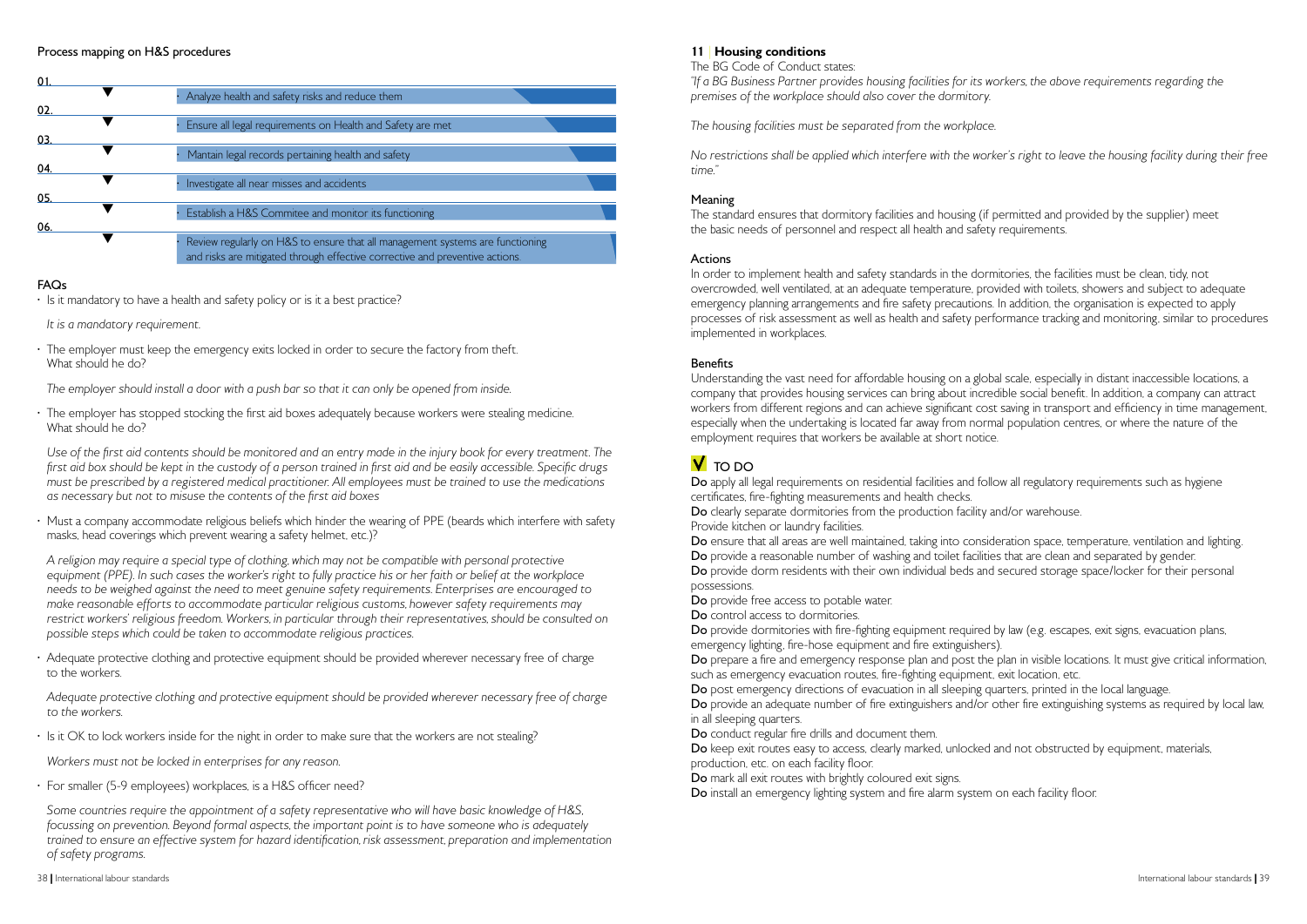## **X** NOT TO DO

Do not unfairly charge employees for sleeping quarters/meals/transportation/other services. Do not restrict employees' freedom of movement when they are in dormitories. Do not impose unreasonable curfews that excessively encroach upon workers' freedom. Do not oblige men and women to share the same dormitories. Do not store combustible materials in the dormitories or in any connected buildings.

### Document checklist

- Building structural and architectural designs and approvals
- Certificate of "intended use"
- Building structural safety inspections
- Site specific emergency plan
- Fire safety management plan and risk assessment
- Hygiene certificate
- Canteen workers' health certificates
- Records of occupational health checks
- Equipment and alarm inspection records

### Best practices

- I. The company should promote a program of integration between workers based in the dormitories and the community, first of all providing reasonable access to a telephone or other modes of communication and organising common rest and recreation occasions.
- II. In the design of housing for workers, every effort should be made to consult the representatives of future occupants, who are best able to advise on the most suitable ways of meeting their housing and environmental needs.

### 12 | Risk assessment

The Benetton Group Code of Conduct states: *"BG Business Partners should have a procedure for identifying workplace hazards and assessing their risks.*

*Potential emergency situations and events are to be identified and assessed and their impact minimised by implementing emergency plans and response procedures.*

Do implement emergency and response procedures to minimise the impact of emergency situations. Do ensure that competent people are appointed to carry out the risk assessment. Do continuously communicate the compliance policy to all employees through the employment contract, employee manual, newsletter/poster or employee training.

*Moreover, BG Business Partners shall include procedures for verifying the environmental and social impact of their operations on the whole of the local community."*

### Meaning

The purpose of this statement is to identify all hazards within the workplace which could reasonably be expected to cause harm and to assess the risks presented by those hazards. The fundamental purpose of a risk assessment is to evaluate the probability of a negative event happening and the severity of the negative impact if it did happen, as well as to rate risks in order to prioritise the actions and operational controls to address the risks.

### Actions

The company must carry out a periodic risk assessment to identify the areas of actual or potential non-conformance with standards, prioritise risks, implement the emergency plan and response procedures, effectively communicate and implement the recommended action to address the identified risks.

### **Benefits**

Hazard identification and risk assessment will help the company in recognising and controlling hazards in the workplace, creating awareness among employees, setting risk management standards based on acceptable safe practices and legal requirements, reducing incidents in the workplace and saving costs by being proactive instead of reactive.

## **V** TO DO

Do have a procedure for identifying workplace hazards and assessing their risks. Do review risk assessment and safety action plans on a periodic basis, verifying the adequacy and/or the opportunity to take additional action.

Do implement appropriate actions to address recurrent labour/H&S problems.

### Document checklist

- Risk management policy and operational instructions
- Internal audit and external audit results
- Written risk assessment
- Personnel organisation
- Facility emergency plan
- Training program records and materials
- Record of accidents, warnings and compliances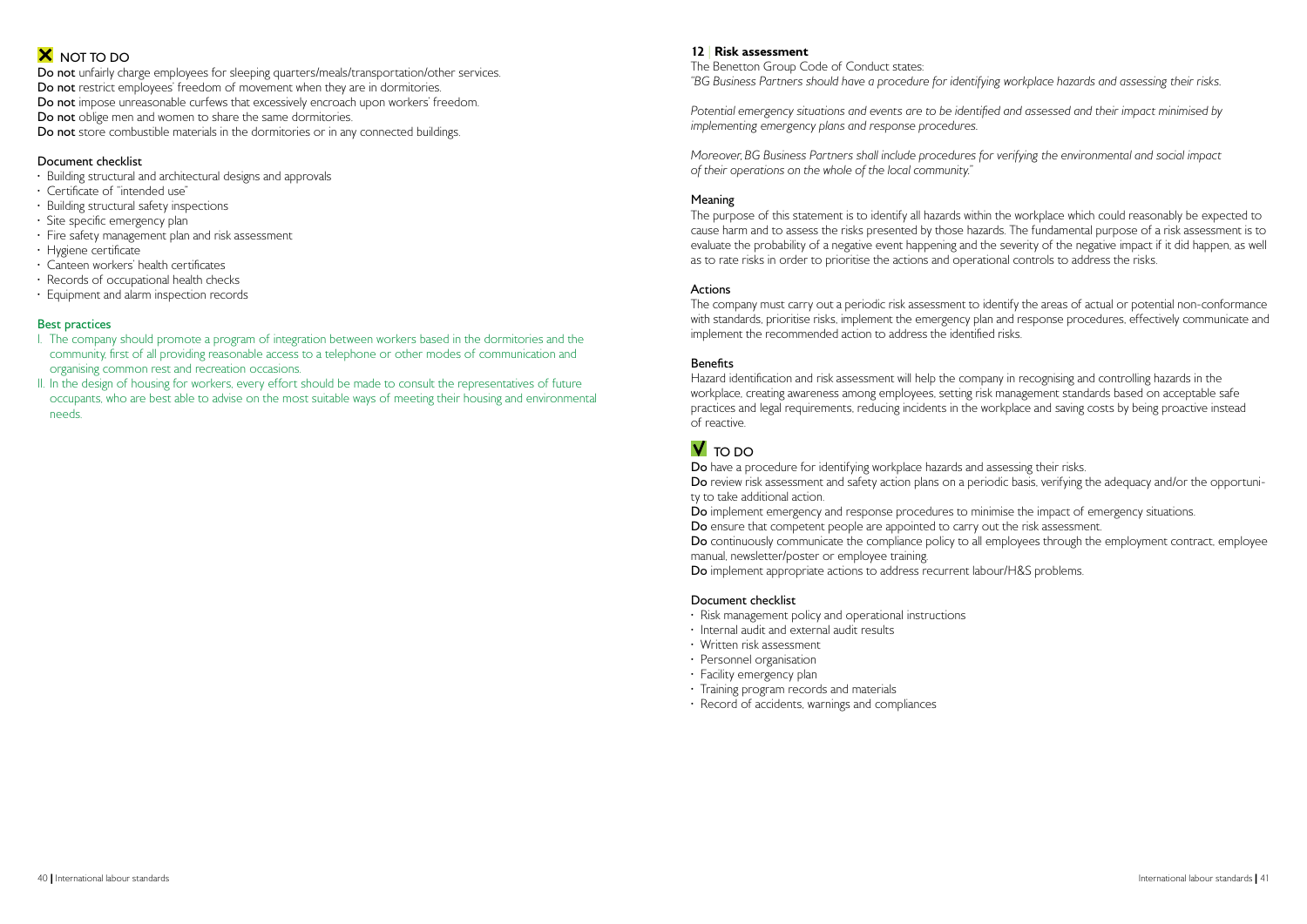The Benetton Group Code of Conduct states: *"The provisions of this Code of Conduct only constitute minimum standards.*

*If the issue is covered by national regulations or any other applicable law or any other commitments undertaken or applicable, including collective bargaining agreements, the provision which offers greater protection for workers shall be applied."*

*All references to "applicable laws and regulations" in this Code of Conduct shall include local and national codes, rules and regulations as well as applicable treaties and voluntary industry standards.*

### Meaning

The purpose of this standard is to ensure that Benetton Group suppliers meet the legal requirements of the countries they are working in at all times. The legal requirements refer to any laws or regulations which apply to the factory.

Do understand specific local requirements, which can differ from country to country, and ensure that they are met. Do communicate changes in local law and implement the necessary actions to ensure continued compliance with the law.

### Actions

Where the provision of law and The Code of Conduct addresses the same subject, suppliers must apply that provision which offers the greater protection for workers or the environment.

### **Benefits**

Do ensure that crèche rooms provide adequate accommodation for children, are well lit, well ventilated, clean and safe; finally the crèche must be under the charge of personnel trained in the care of infants.

The issue of legal compliance and of what it means to comply responsibly is part of the CSR agenda, since it represents what is required for businesses to be deemed legitimate. More specifically, CSR puts pressure on businesses to review their attitude to law and compliance, shifting the threshold from compliance with the letter of the law to compliance with its spirit and so, potentially, enhancing the effectiveness of legal controls.

### $V$  TO DO

Do comply with all legal provisions.

Do always act with the aim of offering maximum protection of workers and the environment. Do provide a viable crèche for workers' children, if mandatory, and ensure that all services are compliant with all national and local requirements.



### Document checklist

• All documents/certificates/permits required by national and/or local law. • Written document to communicate to personnel information or changes on local labour, health & safety

and environmental laws.

### Best practices

The company should consider legal requirements not simply as an external obligation, but also as a way to enforce commitments to ethics, human rights, and social and environmental responsibility.

### Best practices

The risk assessment process should be conducted in partnership with third parties, who are experts on occupational safety, health, discrimination, freedom of association and other matters, and have the ability to offer a fresh perspective on workplace risks.

### FAQs

• What should the employer include in the risk assessment?

 *Risk assessment should include consideration of what in the business might cause harm and how; it should take into account any controls which are already in place and identify what further controls, if any, are required.*

• Is risk assessment a legal requirement?

*Yes, it is a legal requirement for every employer.*

• What responsibilities do the employees have?

*Employees must embrace workplace safety, co-operate, follow the instructions and training provided and highlight any potential risk of failure in the procedures.*

• When should risk assessment be performed?

*Risk assessment should be performed if the previous assessment is no longer valid or if there has been a significant change.*

• Who should be involved in doing risk assessment?

 *The employer must consult staff/workers or their representatives since the actual risks can be better understood by those with a deep knowledge about how the work is done.*

### 13 | Reference to national legislation, conventions and agreements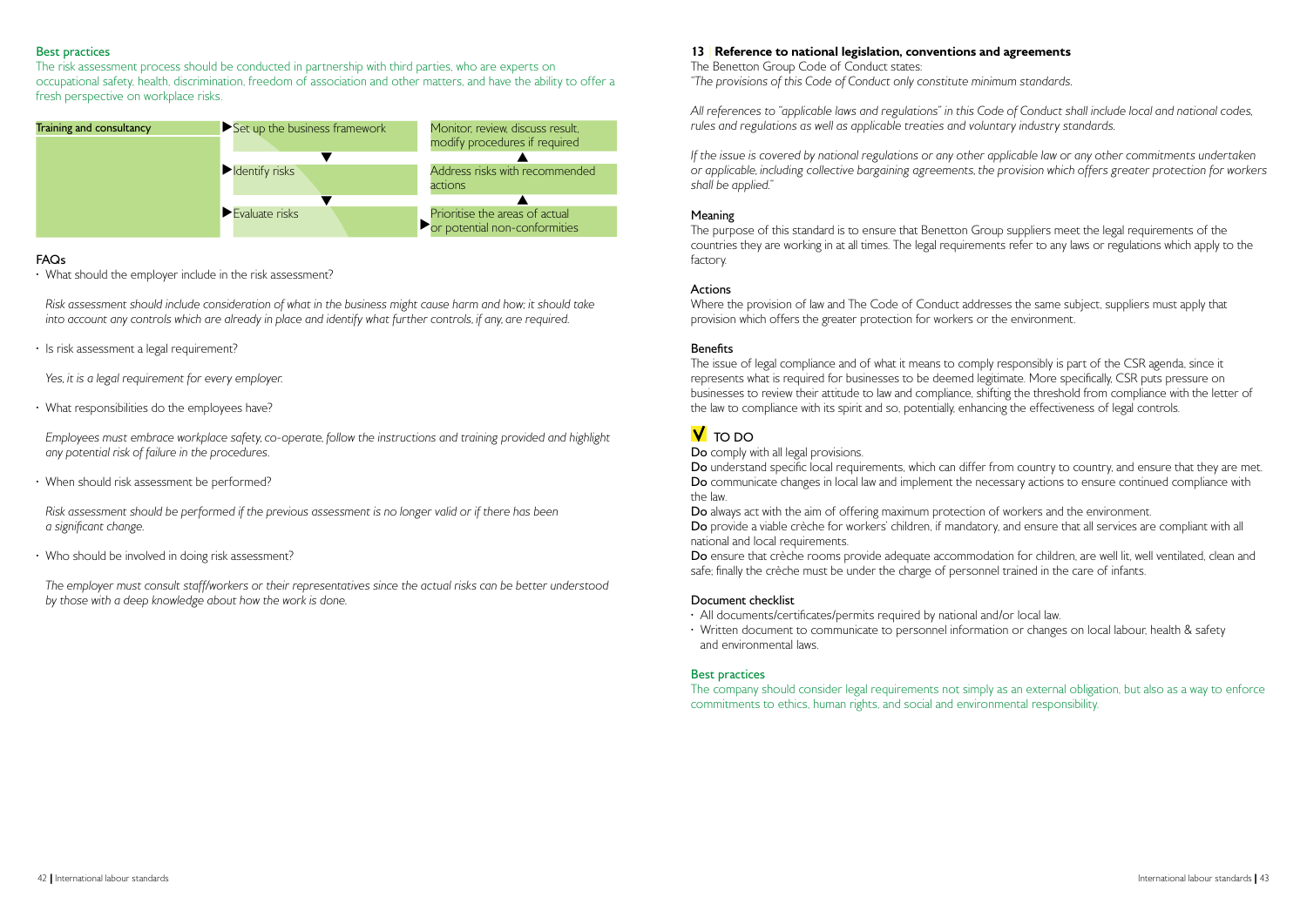

### B | Protection of the environment

Benetton Group firmly believes that a healthy environment is an essential prerequisite for future success as an industry; in order to achieve this goal, BG requires observance of the legal framework on environmental protection and on the right to a safe and healthy environment and expects full compliance from its suppliers. BG partners remain in any case responsible for ensuring that they meet all legal requirements relating to environmental matters.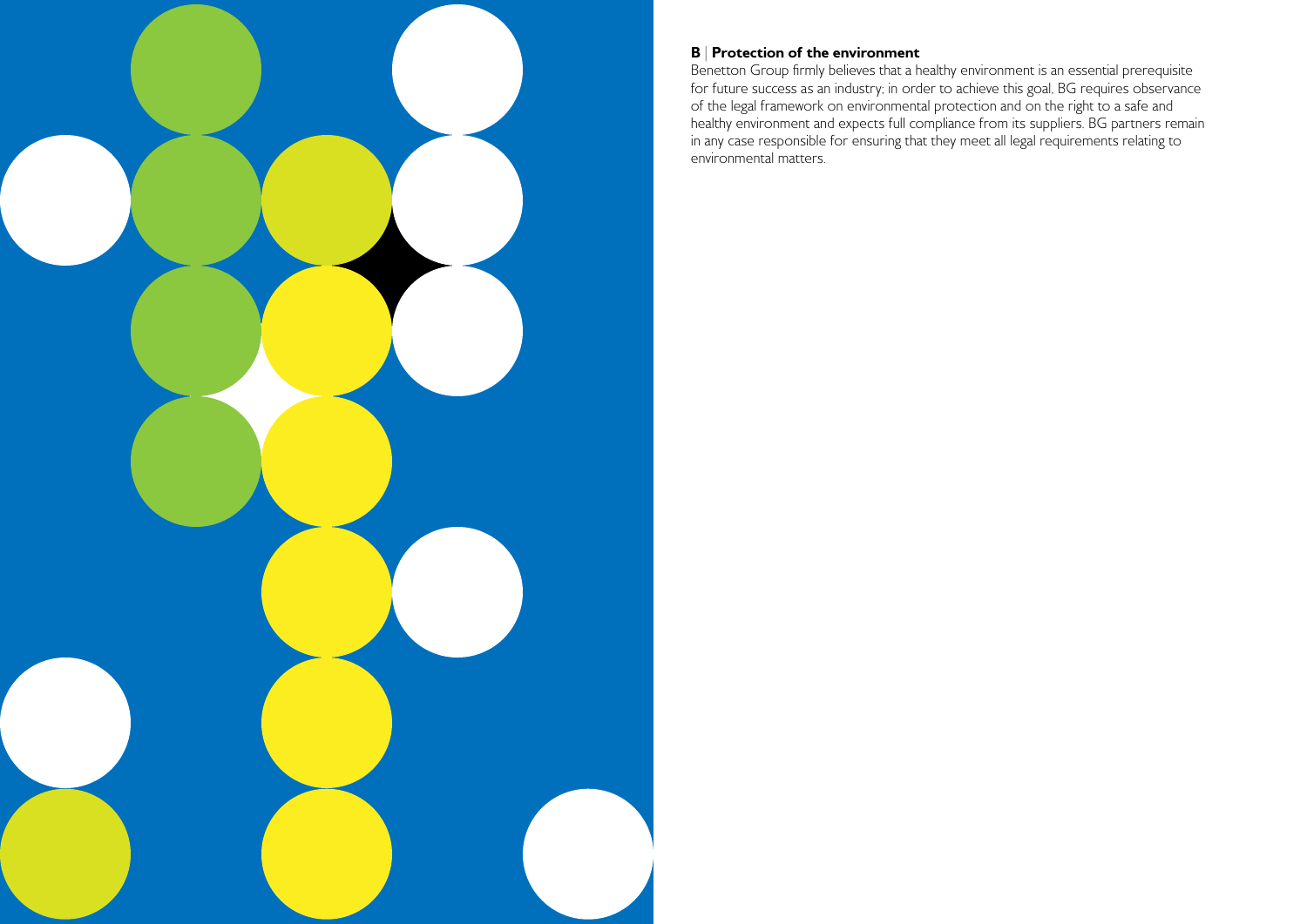### 01 General provision

The Benetton Group Code of Conduct states:

*"A healthy environment is essential to human well-being. BG Business Partners shall comply with all applicable environmental laws and regulations as well as local industry standards if higher.*

In all operations, BG Business Partners shall apply the precautionary principle as a general process of environmental *due diligence. The general objective of all operations should be to prevent adverse environmental impact, based on the precautionary principle, including the commitment to zero discharge of hazardous substances by 2020.*

*BG Business Partners must have the relevant environmental permits and licences for their operations. Such permits shall be aimed at preventing soil, water and air pollution and shall be accompanied by relevant implementation procedures by BG Business Partners."*

### Meaning

Benetton Group aims at building up a business model that is sustainable in financial and environmental terms. Working with its suppliers, Benetton Group promotes responsible practices that reduce the impact on the environment, protect communities and preserve natural resources.

### Actions

Do comply with all relevant local and national environmental protection laws and regulations, and aim to meet international environmental protection standards.

Do obtain all necessary environmental permits, licences and/or registrations and keep them updated. In particular have all documents authorising the collection, storage, use, disposal, and discharge of solid waste, hazardous waste, wastewater, storm water and air emissions.

Starting from the awareness that the supply chain deeply affects the environment, the challenges of preserving environmental resources and protecting the welfare of future generations require application of the precautionary principle and commitment to responsible practices, including zero discharge of hazardous substances.

### **Benefits**

Do understand how business activities affect the environment and be aware of the most important impact of the site.

Do have a policy or guidelines that define the approach towards managing the environmental impact. In particular, the policy shall define actions to reduce energy consumption and  $CO<sub>2</sub>$  emissions, waste creation and water usage. Morevoer, a waste recycling initiative shall be put in place, paying particular attention to textile waste.

Do have basic management controls in place to reduce or eliminate the facility's environmental impact.

Do assign the responsibility for environmental performance to a senior manager representative.

Environmental problems can create economic costs in the company's value chain, in the form of internal inefficiencies and/or externalities. Major improvements in environmental performance, on the other hand, can yield net cost savings through enhanced resource utilization, process efficiency and quality. Heightened environmental awareness can unlock efficiency opportunities through all value chain activities. In addition, environmentally sustainable businesses often have a competitive edge when it comes to attracting customers. Finally, respect for the environment is the logical precondition to maintain the good health of local communities, which represent the basin of a healthy workforce and healthy consumers.

### $N$  TO DO

Do not undertake any production activities without obtaining all required permits and/or registrations. Do not tamper with the wastewater, waste storage inspection or energy monitoring records. Do not set unrealistic targets and monitor performance and progress at least once a year. Do not use unauthorised waste facilities to dispose of any type of waste, including but not limited to solid waste, hazardous waste or sludge.

Do establish a clear framework for setting and reviewing environmental objectives and targets.

Do establish an environmental committee to integrate environmental impact into business decisions.

Do disclose environmental information to internal and external stakeholders.

Do train all workers on environmental matters and keep records.

## $X$  NOT TO DO

### Document checklist

- Valid environmental certificate and permits
- Training records
- Hazardous waste inventory and manifests
- Waste handler permits/certifications
- Wastewater monitoring results
- Air emission monitoring results
- Water and energy efficiency monitoring

### Best practices

The company may consider reducing energy needs and maximizing the use of renewable and sustainable energy through the value chain. Renewable energy is in fact an essential component of cutting global carbon emissions and an effective way to impact on climate change and global warming. Additionally, the return on investment can be significant due to the reduction in energy costs.

### Process mapping

| 01. Comply with law |                                                                                  |
|---------------------|----------------------------------------------------------------------------------|
|                     | Obtain all necessary environmen<br>Establish business procedures re<br>standards |
| 02. Monitor         |                                                                                  |
|                     | Define a clear framework for se<br>Monitor waste, wastewater, air                |
| 03. Disclose        |                                                                                  |
|                     | Disclose environmental informa<br>Provide adequate training to all               |

tal permits, licenses and/or registrations and keep them updated equired by local and/or national law and/or international

etting and reviewing environmental objectives and targets emission and energy efficiency

ation to internal and external stakeholders workers on environmental matters and impact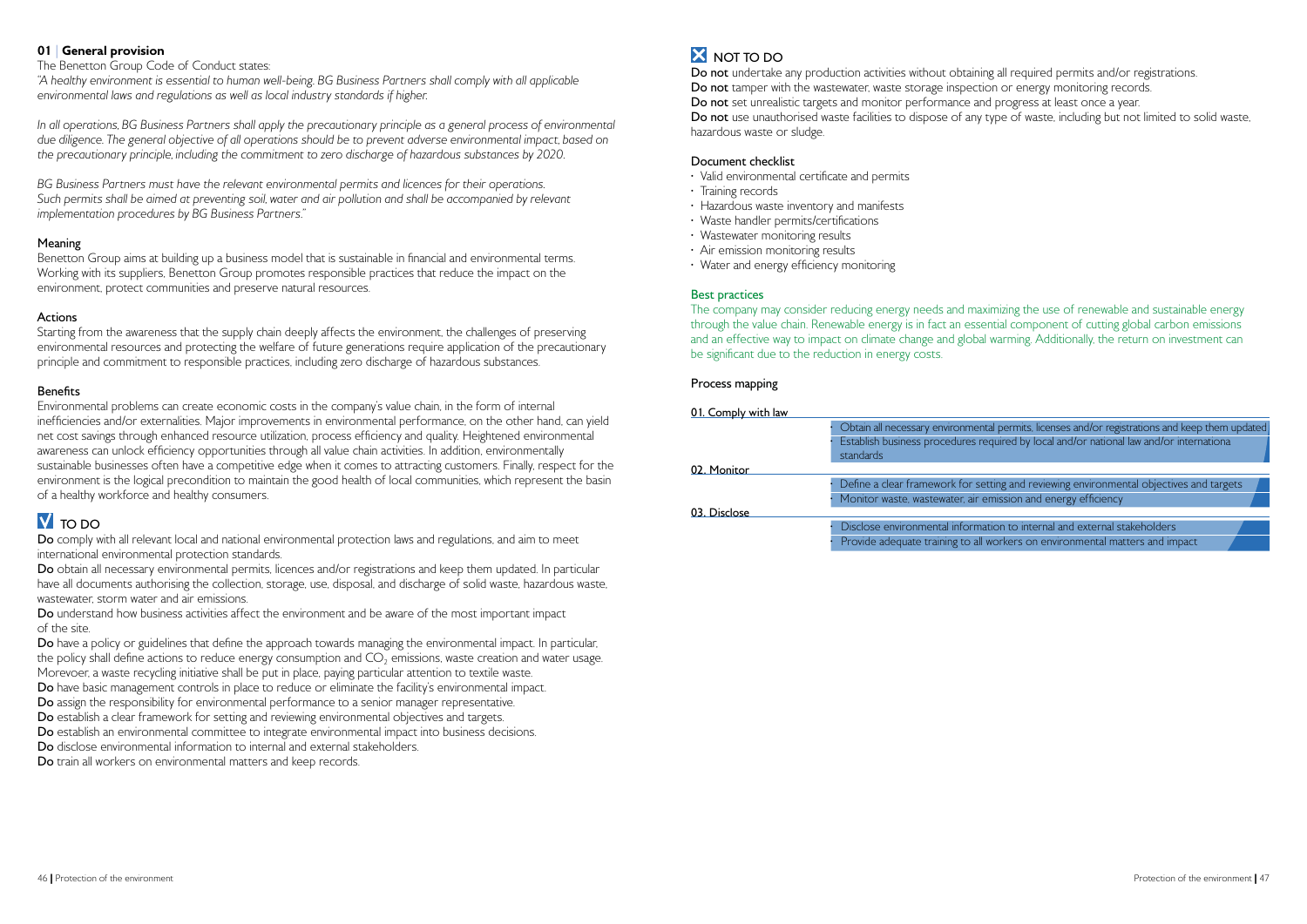### 02 Chemical and hazardous materials

#### The Benetton Group Code of Conduct states:

*"Chemicals used must be in compliance with Benetton Group's chemical restrictions as referred to in its Technical Safety Specification document in force at the time for the relevant production type. In particular, we require BG's Business Partners to use only APEO - free chemical formulations - as from June 2013 and to eliminate all PFC use by no later than 31 December 2015.*

*Chemical containers must be properly labelled and safely stored. A material safety data sheet must be available in the local language and the instructions in it must be followed."*

### Meaning

BG Business Partners are expected to work towards the elimination of hazardous substances from the supply chain. Hazardous chemicals are substances that pose a wide range of health, physical and environmental hazards at any stage of their life cycle, from production to use, to disposal.

### Actions

Do train designated personnel on the storage, handling, use and disposal of dangerous/hazardous chemicals. Do assign overall responsibility for chemicals only to qualified personnel.

Do maintain a master inventory list of all chemical substances used and stored on site, and keep it up to date.

Do include in the inventory the name of the chemicals, quantity, locations, and general hazards.

Hazardous chemicals and materials are present in most workplaces and can determine different levels of risks, depending on the dosage, concentration and duration of exposure, the exposure route and the mixing of substances. Management should identify and collect information about all hazardous chemicals and materials used within the facility, duly inform workers, clearly label such materials and draw up precautionary procedures for storage and handling.

### Benefits

Managing hazards caused by chemicals and materials can provide tangible benefits to the company in the shortterm, such as a reduction in accidents and incidents, minimisation of labour costs and reduction of forced business interruption. In addition, in the long-term the company can create a safe work environment, improve the relationship with employees and strengthen the corporate image and credibility.

### $\overline{V}$  TO DO

Do establish a written policy for monitoring and controlling restricted substances.

Do identify all chemicals with a proper label and a readily accessible Material Safety Data Sheet (MSDS).

Do respect Benetton requirements regarding the Restricted Substances List (MRSL/PRSL) and clearly communicate

them to the chemical suppliers as well as to the suppliers of fabrics and other materials, if applicable.

Do store all chemicals in a designated, labelled, cool and well-ventilated storage area, with access limited to authorised and trained personnel.

Do provide a secondary container at all locations where chemicals are stored.

### **X** NOT TO DO

.

Do not store incompatible chemicals together.

Do not store hazardous materials at a workstation in quantities that exceed the amount needed for one work shift.

### Document checklist

- Benetton Group RSL policies and accompanying test results
- Hazardous handler permits/certification
- Material Safety Data Sheets (MSDS) for all chemicals on factory site
- Training records
- Inventory list of all chemicals and hazardous materials

### Best practices

Full SDS or MSDS provide very detailed information on the properties of chemicals and hazardous materials and may be difficult to understand for most workers. A company should post a summary information sheet in the local language about the use, handling, and safety procedures required. This information must be clearly understandable by workers and should be posted where the relevant chemicals are stored or used.

### Process mapping

#### 01. Hazard assessment

| Identify the types and amounts   |
|----------------------------------|
| Analyze the potential for uncont |
| on health and environment        |
| List all hazardous chemicals and |

#### 02. Release prevention and control planning

| • Establish a written policy for mo |
|-------------------------------------|
| • Provide hazard communication      |
| and respond to workplace chen       |
| · Provide a secondary container a   |

#### 02. Emergency preparedness and response

• Establish procedures and practices for quick and efficient responses to accidents that could result in human injury or damage to the environment.

of hazardous materials present in the factory trolled reactions of hazards and the accidental consequences

materials

onitoring and controlling restricted substances and training programs to prepare workers to recognize nical hazards

at all locations where chemicals are stored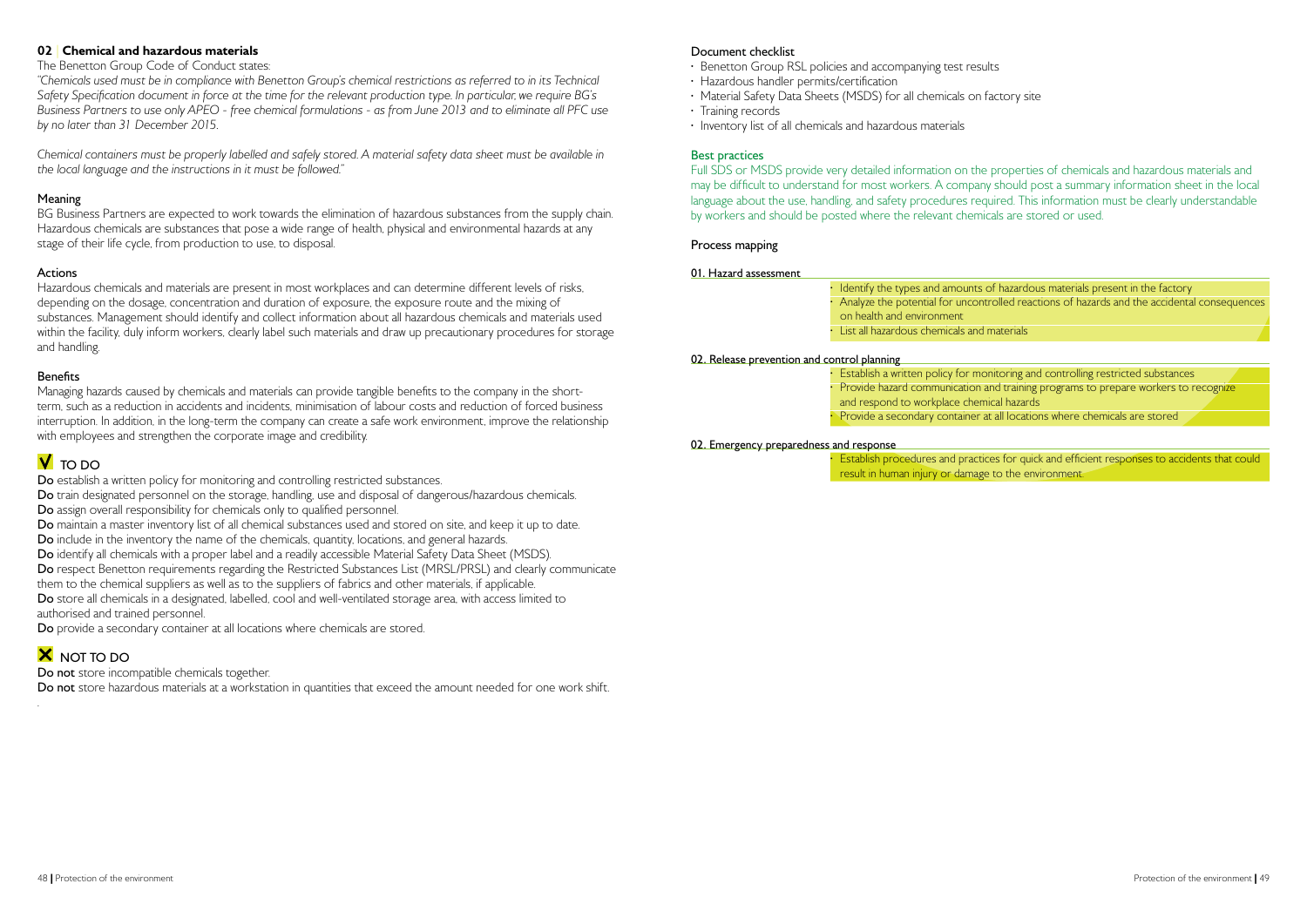### 03 | Waste and Water management

The Benetton Group Code of Conduct states:

*"Any waste and in particular hazardous waste must be handled in a responsible manner and in accordance with relevant laws and regulations, whichever are stricter.* 

Water is a scarce resource in many parts of the world and we believe it should be used as efficiently as possible. We ask BG's Business Partners to share this concern by paying the strictest attention to the management of water *resources.* 

*All emissions must be managed in a proper and transparent manner in accordance with the relevant laws and regulations, whichever are stricter.*

*All outgoing wastewater from wet processes must be treated, before it is discharged, in accordance with local laws."*

### Meaning

BG Business Partners are expected to take measures to reduce waste through design and operational efficiency, to facilitate reuse and recycling when possible and to apply the best method available to use water in a responsible manner.

### Actions

Do manage hazardous waste in a way that minimises the possibility of exposing workers and contaminating the environment (i.e. air, land or water).

Do be familiar with local laws and regulations governing the management of hazardous waste and comply with all applicable requirements as well as with best management practices.

Do identify the types and the amount of hazardous waste generated as a result of production and business

The separation and treatment of waste generated in the production process, the monitoring of any emissions and the management of water are becoming more and more a part of good management practice. The company must comply with national and local legal requirements and identify additional opportunities to tackle environmental issues, setting ambitious but realistic targets.

### **Benefits**

Do have documented procedures for identifying, monitoring and controlling waste and allow auditing of these procedures.

Do disclose waste, wastewater volume and air emission to relevant stakeholders and ensure that appropriate remediation is performed, if necessary.

### **X** NOT TO DO

Do not mingle or mix hazardous and non-hazardous waste. Do not allow waste to pollute the watercourse or any other waterway.

Waste reduction and responsible water management are linked to a long list of benefits: first of all, by practising waste reduction, the company will purchase, use and throw away less due to cost-effective management. In addition to a reduction in raw materials costs, responsible waste practices will lower solid waste disposal and service costs while potentially generating revenue from recyclable materials. Moreover, waste and water management enhance the company's public image, demonstrating a conscious approach to environmental issues and the willingness to comply with legislation.

### $V$  TO DO

Do prepare a list of hazardous and non-hazardous waste.

Do segregate hazardous and non-hazardous waste.

Yes, it can. Waste oil, empty chemical containers, oil soaked cloth, used PPEs, discarded oil filters, used batteries, *fused tube lights, broken asbestos, etc. all comprise hazardous waste.*

and air emissions.

areness on waste and water management good practices

mission minimisation opportunities, setting ambitious

d quality data to Benetton Group and to internal ired.

activities, and decide the waste disposal method for each waste stream.

Do ensure that wastewater permits are held and permit conditions are met.

Do ensure that outgoing wastewater complies at least with legal requirements.

Do carry out tests and measures to verify compliance with legal requirements.

Do implement efficient extraction and treatment systems for polluted air.

### Document checklist

- Detailed list of waste generated
- Monitoring tests and results for waste and water management
- Licences and permits for waste transportation, storage and disposal
- Air emission monitoring results
- Diagram showing waste storage areas and routes for waste handling
- Wastewater discharge licences
- Water treatment plant inspection and regular maintenance records

### Best practices

The company should conduct a footprint analysis that identifies water usage in all stages of production and use, in order to show the impact of the company's water use and to explore ways to conserve water and save money for the business.

The company may also engage with suppliers and consumers to identify opportunities for waste reduction through prevention, minimisation, reuse, and recycling, e.g. avoiding excessive packaging and implementing better design.

### Process mapping

| 01 |                                                                      |
|----|----------------------------------------------------------------------|
|    | Account for waste, wastewater a                                      |
| 02 |                                                                      |
|    | Devolop consciousness and awa                                        |
| 03 |                                                                      |
|    | I dentify waste, wastewater and e                                    |
|    | but realistc targets.                                                |
| 02 |                                                                      |
|    | Disclosed monitoring results an<br>or external staheholders, if requ |
|    |                                                                      |

### FAQs

• The factory does not carry out any wet processes like washing or dyeing. Can it produce hazardous waste?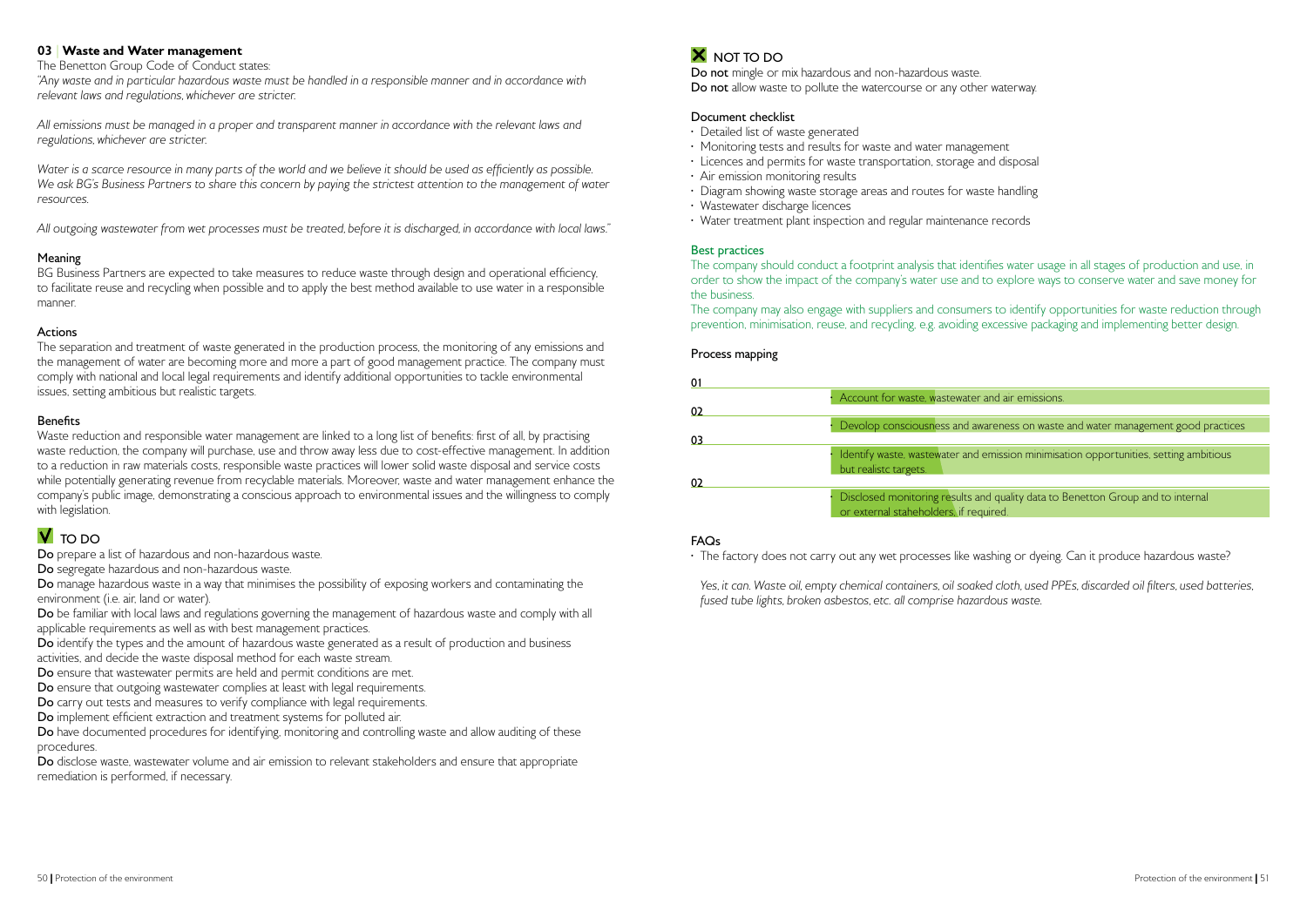

### C | Transparency

Benetton Group has firmly recognised that adhering to the Code of Conduct can be challenging for its business partners, but believes that it is a critical factor in maintaining its sustainability commitment. Benetton Group is ready to support suppliers, encouraging them to meet the required standards, but it also expects Business Partners to be honest, open and committed to continuous improvement.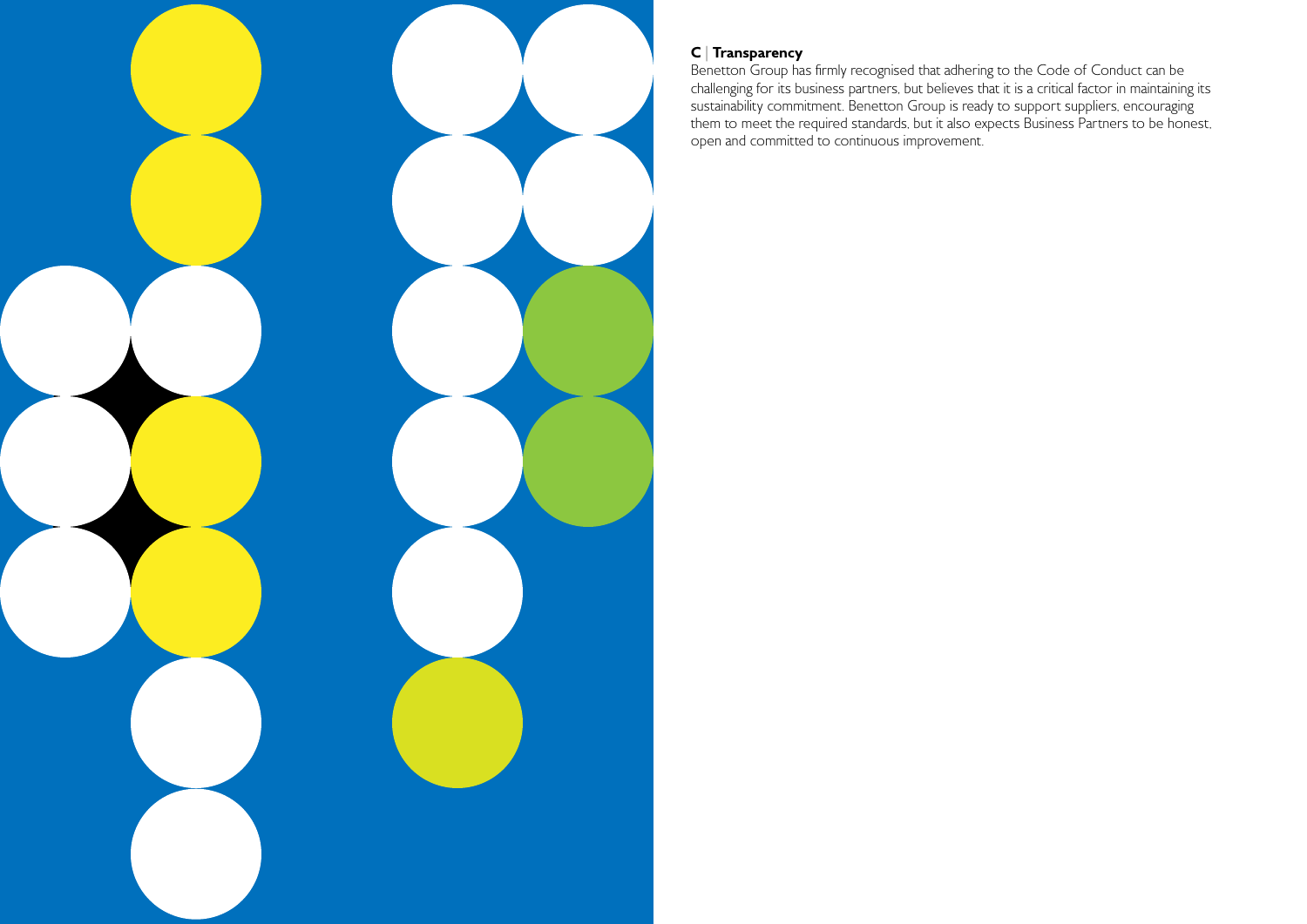### Document checklist

- Code of Conduct posted in local language
- Records of any grievances (and their resolution) related to implementation of the Code of Conduct.

### Best practices

The company should choose an internal compliance team with the ability to communicate the standards in a manner that is understandable by all employees. The internal team members should have the trust, confidence and respect of management and other employees. Finally, they should have a familiarity with the operations, practices and policies of the partner's factories or suppliers. To ensure success with the internal compliance program, the team will need management support and must be knowledgeable about local laws and the Benetton Group Code of Conduct.

### Process mapping

#### Be transparent

• Post and clearly communicate the  $\cdot$  Be proactive in resolving any gries

| e Code of Conduct |  |
|-------------------|--|
| evances           |  |

### 01 Transparency and Cooperation

#### The Benetton Group Code of Conduct states:

*"Benetton Group requires BG Business Partners to respect this Code of Conduct. Benetton Group also expects BG Business Partners to be transparent in the information they provide on their operations. Benetton Group believes in cooperation and is willing to work with BG Business Partners to achieve sustainable solutions and to promote BG Business Partners who are in compliance.*

*BG's Business Partners will take appropriate steps to ensure that the provisions of the Code of Conduct are*  communicated to their workers, including the prominent posting of a copy of the Code of Conduct, in the local *language and in a place readily accessible to workers at all times."*

Do proactively manage compliance with the Code of Conduct, implementing an effective management system and an adequate framework for policies and procedures.

Do provide training to all employees and managers on their rights and responsibilities regarding the Benetton Group Code of Conduct.

Do ensure that all training is conducted in local languages which employees understand.

Benetton Group has a confidential whistleblowing system through which BG Business Partners can report unethical behaviours. The issues reported through this procedure can refer to topics such as, but not limited to, bribery, corruption, presentation of false information, wilful misconduct, and breaches of the Code of Conduct as well as of the Code of Ethics. The Whistleblower Procedure is published in the company website (http://assets.benettongroup.com/wp-content/uploads/2018/04/Regolamento\_whistleblower\_2018-March\_en.pdf). *Each of suppliers is required to display a poster communicating details of the mechanism in a location that can be seen by all factory workers.*

Do conduct internal assessments on a regular basis to verify conformity with legal and regulatory requirements and the Code of Conduct.

Do implement a grievance mechanism related to the Code of Conduct, develop action plans and then follow up on progress.

Do display a poster communicating the details of the Whistleblower procedure in a location that can be seen by all factory workers.

### **X** NOT TO DO

Do not voluntarily hide critical issues concerning compliance with the law and the Code of Conduct. Do not superficially monitor implementation of the Code of Conduct, but keep records of improvements and make them available so that compliance can be effectively assessed.

### Meaning

Benetton Group expects its Business Partners to be completely transparent about their ability to adhere to policies, processes and standards in relation to the Code, and to conduct regular assessments and investigations.

### Actions

Suppliers are responsible for their compliance program and for communicating the Code of Conduct requirements to their workers and sub-contractors. Since Benetton Group aims at building long-term relationships with suppliers who are genuinely committed to working together towards sustainable goals, it is ready to offer them all the necessary support to overcome the difficulties they may face.

### **Benefits**

Transparency is a fundamental part of a business relationship: operating in a transparent way demonstrates respect for employees and consumers, disclosing corporate information shows integrity to stakeholders, while more information means more certainty for investors.

## $N$  TO DO

Do assign the responsibility for compliance to a senior management representative.

Do post the Code of Conduct in a place that is readily accessible to workers at all times.

Do make the workers aware of the requirements of the Code of Conduct, posting it in the local language.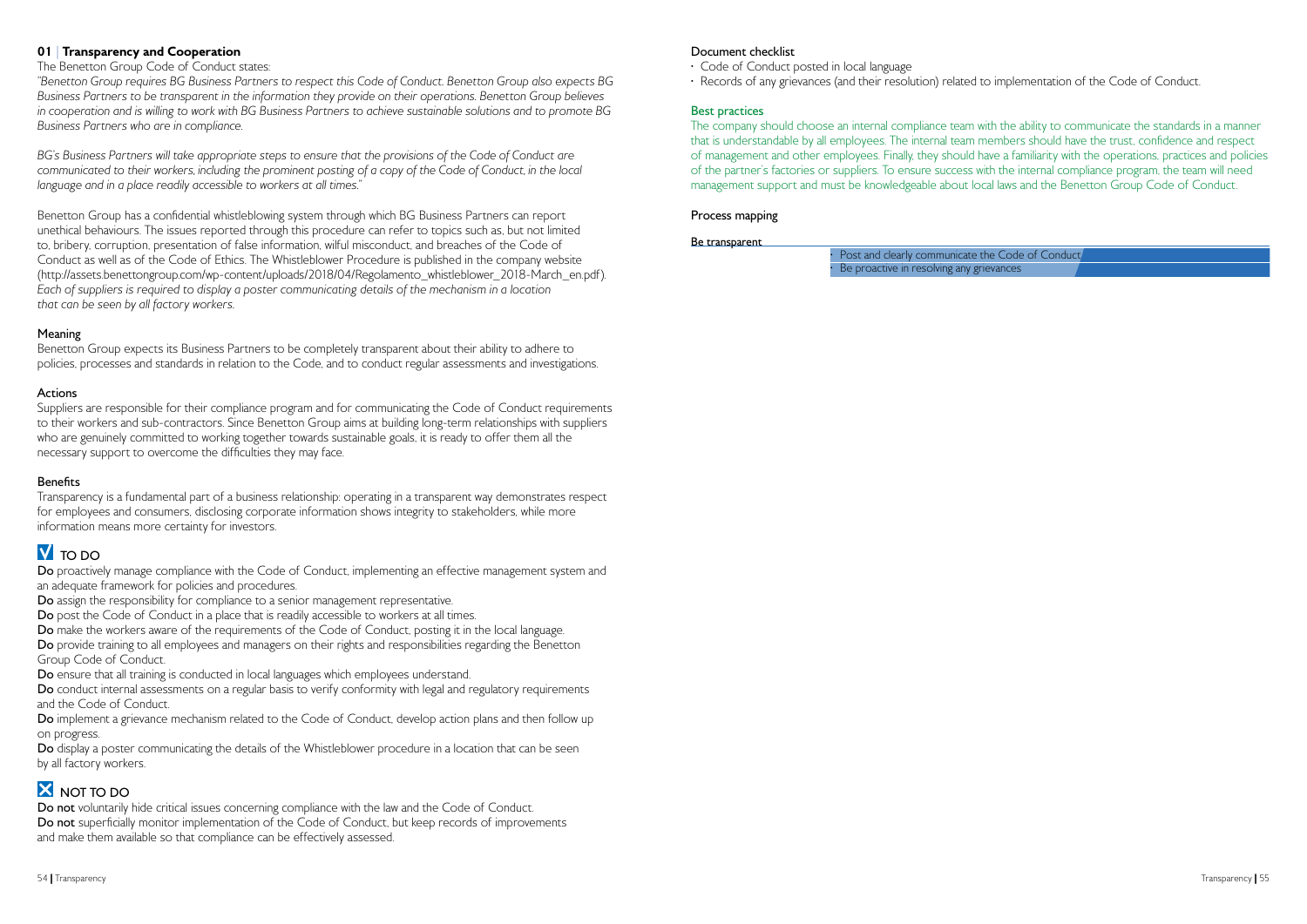

### C | Supply Chain and Compliance

Benetton Group expects from its Business Partners a transparent attitude in the disclosure of production units used worldwide and open collaboration during the audit/ assessment. Benetton Group is in fact committed to responsible management of the supply chain and the relationship with suppliers is based on principles and criteria of competitiveness and transparency, as well as respect for social, ethical and environmental principles.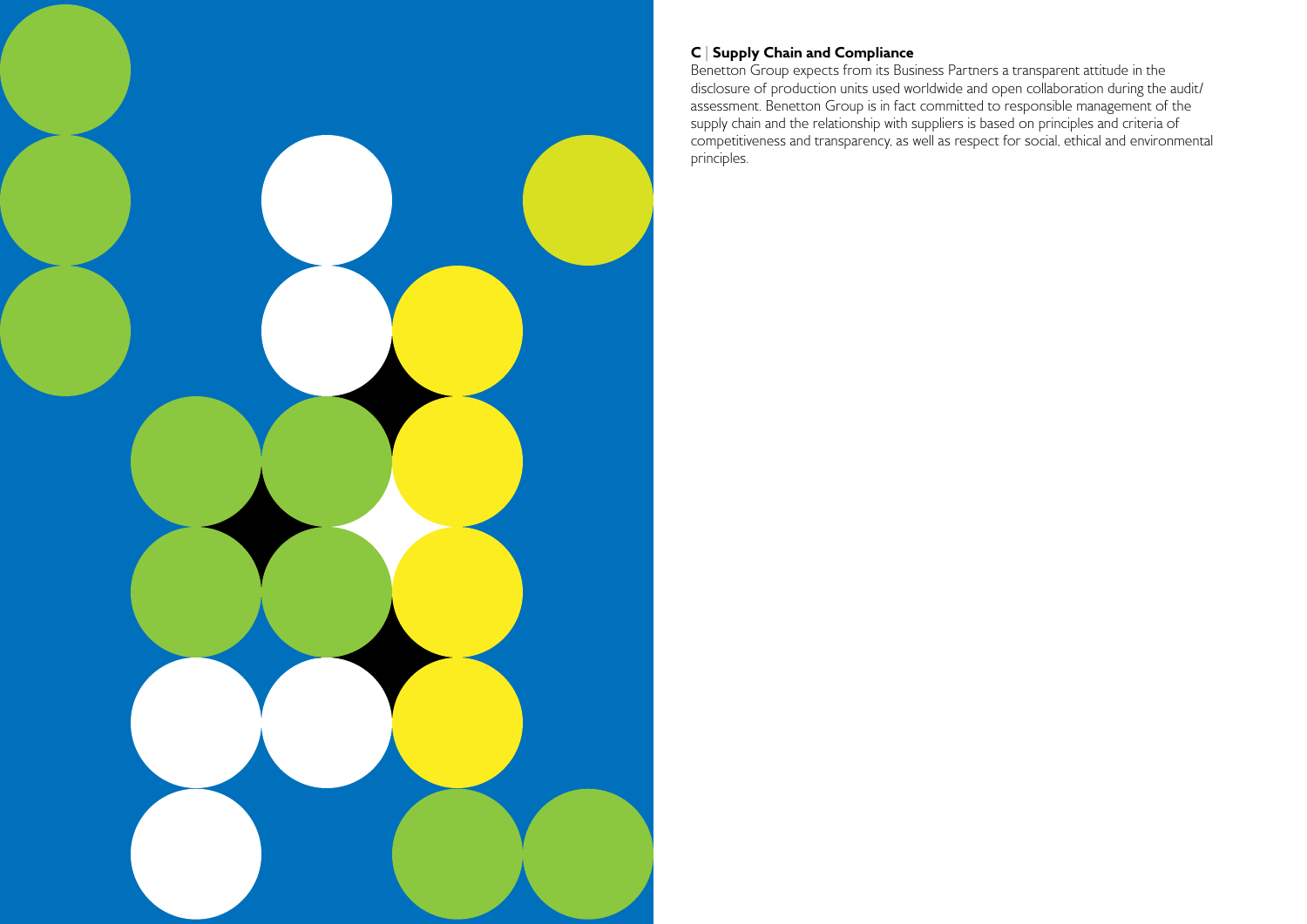### 01 | Supply Chain

The Benetton Group Code of Conduct states:

*"BG Business Partners shall not use sub-contractors for the manufacture of (or parts of) Benetton Group products without Benetton Group's prior written consent.*

*Business Partners shall ensure that sub-contractors abide by this Code of Conduct and sign a copy of the Code of Conduct."*

### Meaning

Supply chain management is a key aspect for Benetton Group business activities since the company's aim is to promote a commitment within its supply chain to adopting the best practices on sustainability issues; in addition, Benetton Group has undertaken to provide a complete mapping of its supply chain.

### Actions

Do disclose all sub-contractors who participate in various ways in the manufacturing of Benetton products, including but not limited to cutting, sewing, embroidery, trims, accessories, printing, laundry/washing, dry processing, garment dyeing, panel knitting, linking, and final assembly/packaging.

Do inform Benetton Group of all outsourced work to individuals, families or collective work groups, specifying what articles/components are produced.

Do obtain written approval from Benetton Group for all the production units prior to the start of production. Do take responsibility for ensuring compliance with the Code of Conduct by sub-contractors.

Suppliers are required to communicate all sub-contractor names to Benetton Group and must obtain the latter's written approval prior to the start of production. They are also expected to take responsibility for the compliance of their sub-contractors.

### **Benefits**

The disclosure of all production units used worldwide can bring many incentives not only to Benetton Group, but also to its suppliers, who will able to understand the risks in their own supply chains and improve their own business resilience.

### **V** TO DO

Do ensure that individual workers, families or collective work groups who are charged with outsourced production have all rights guaranteed and are promptly paid for the work they have carried out.

### **X** NOT TO DO

Do not use any unauthorised production unit.

Do not sub-contract any part of the production process if the sub-contractors refuse to sign the Code of Conduct and/or to comply with it.

Do not use sub-contracting or home-working arrangements to avoid social or environmental obligations.

Do provide a copy of the Code of Conduct signed by the sub-contractor.

Do check the conditions at sub-contractors' businesses before placing orders with them or contracting their services.

### Document checklist

- Copy of the Code of Conduct signed by sub-contractors
- Benetton Group written approval for all production units
- Clear records and vendor descriptions for all suppliers and sub-contractors

### Best practices

Every company should build a close, collaborative relationship with its suppliers and sub-contractors, as it is the best route to high-quality internal and external transparency. This may require that companies provide technical, operational or financial assistance to suppliers to share the cost burden, to foster learning and ensure that there is a culture of transparency throughout the supply chain. Once a company has established a strategy for disclosure, it should work on maintaining a stable supply chain.

### Process mapping

| 01 |                                                                |
|----|----------------------------------------------------------------|
|    | • Disclose all subcontractors                                  |
| 02 |                                                                |
| 03 | • Comunicate Benetton Group Code o<br>signature and compliance |
|    |                                                                |
|    | • Build a collaborative relationship based                     |
| 04 |                                                                |
|    | • Work to maintain a stable supply chain                       |

### FAQs

• How can a factory prove to have informed Benetton Group of its sub-contractors during an audit/inspection?

 *Even if Benetton Group does not give formal and direct feedback following notification of factory subcontractors, the management must be able to present a copy of a document/mail or any other evidence of the relevant communication (direct or through the vendor) to the auditor. In addition, the factory must be ready to give a list of its sub-contractors to the auditor, in order to allow a data cross check.*

| • Disclose all subcontractors                                                                                      |
|--------------------------------------------------------------------------------------------------------------------|
|                                                                                                                    |
| • Comunicate Benetton Group Code of Conduct and take the responsability for suppliers'<br>signature and compliance |
|                                                                                                                    |
| $\cdot$ Build a collaborative relationship based on internal and external trasparency                              |
|                                                                                                                    |
| • Work to maintain a stable supply chain                                                                           |
|                                                                                                                    |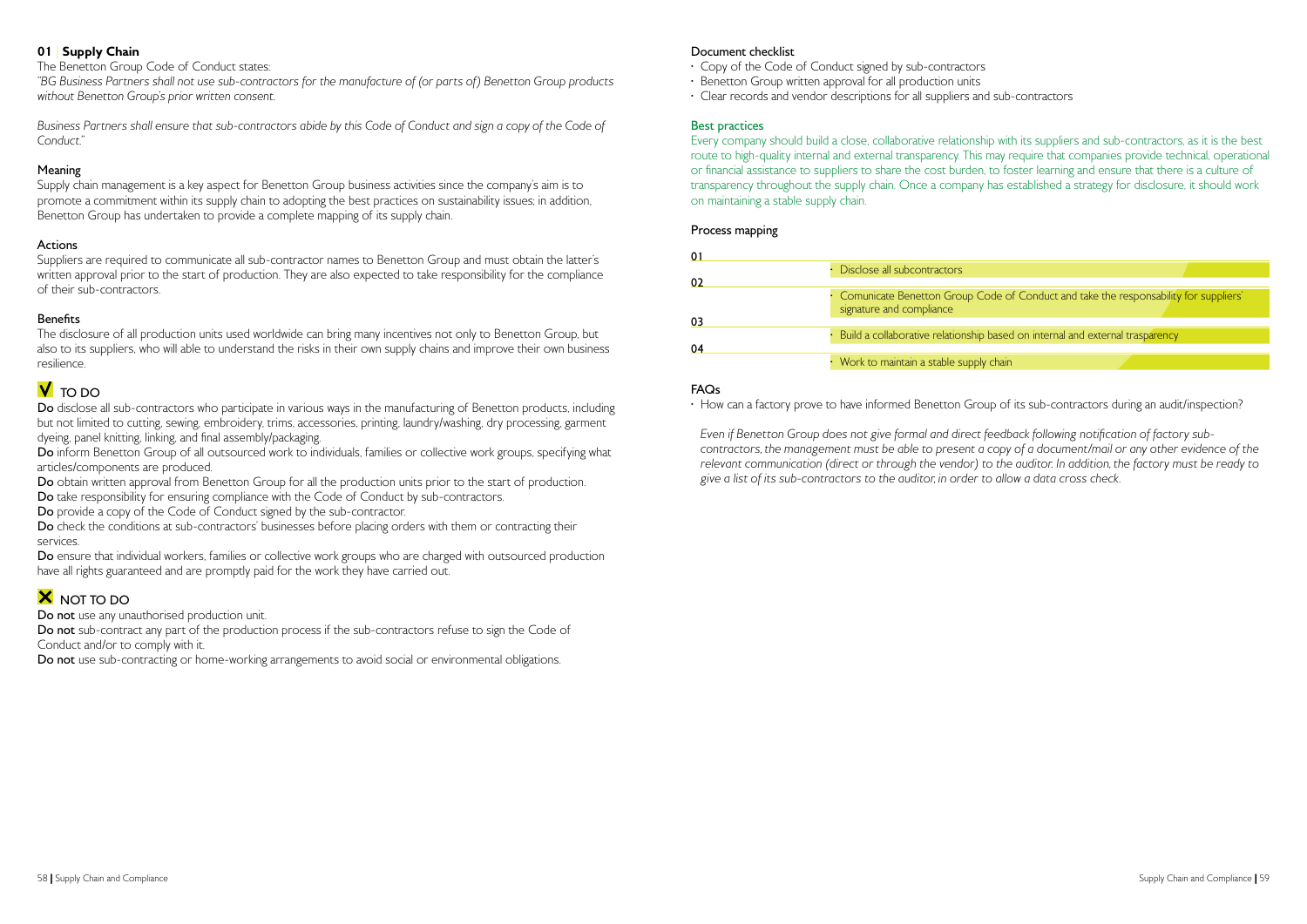### 02 | Monitoring and compliance

### The Benetton Group Code of Conduct states:

*"Upon request by Benetton Group, BG Business Partners shall permit and provide (free of charge) all necessary assistance to Benetton Group and its designated agents (including third parties) to facilitate unrestricted access to all BG Groups' Business Partners and their sub-contractors' workplace and/or to all relevant records to verify compliance with this Code of Conduct, including but not limited to unannounced on-site inspections, records and correspondence, appropriate documentation and private interviews with workers.*

*BG Business Partners are required to keep Benetton Group informed at all times of where each product is being produced, including subcontracting and homeworking.*

*Relevant documentation must be maintained for auditing purposes."*

### Meaning

Benetton Group encourages its Business Partners to be completely transparent during audits and to pay close attention to the documentation and record-keeping requirements because auditors rely on written records to verify compliance with BG standards. In addition, suppliers' lack of cooperation and transparency will negatively impact on continuation of the business relationship.

Do be cooperative and transparent during an assessment and provide unrestricted access to workers, records, work areas and to dormitories, if applicable.

Do allow private interviews with workers without interfering with these activities.

Do promptly inform Benetton Group of where each product is being produced, including sub-contracting and home-working.

### Actions

BG Business Partners must cooperate with third-party auditors, allowing access to all production units, providing business records and relevant documentation, and conceding private interviews with workers. They are also expected to provide assistance to Benetton Group in supply chain mapping activities.

### **Benefits**

Do not prohibit workers from talking openly with the visitors and do not coach employees on how to respond to investigative questions.

Do not conceal, falsify or alter records in order to misrepresent any aspects of factory operation.

Do not discipline or punish workers for discussing factory conditions with the auditors.

Cooperation and transparency are inherently part of the audit process. Working together with the assessors/ auditors provides the opportunity to create significant efficiencies, minimise duplication, reduce time-consuming activities and ultimately to objectively recognise the strengths and weaknesses of the factory.

### **V** TO DO

Do allow BG and/or its designated agents (including third parties) to perform assessments, whether announced or unannounced.

## 01 Audit/inspection • Collaborative attitude

Do maintain complete and accurate records so that compliance can be effectively assessed.

Do provide assistance to third-party assessors/auditors to perform assessments/inspections at suppliers' and subcontractors' factories, upon the request of Benetton Group.

Do make sure that staff and safety guards grant access to the assessors/auditors for the audits.

Do work in cooperation to implement the corrective action plan signed with the auditor.

### $X$  NOT TO DO

Do not refuse access by an auditor to any facilities or relevant document.

### Document checklist

- National and local labour codes
- National and local health and safety regulations
- National and local environmental requirements
- Liability insurance documents
- Business registrations and certificates
- Government registrations or permits
- All relevant records to verify compliance with the Code of Conduct

### Best practices

The company should consider the corrective action plan not as an external imposition, but as an opportunity for continuous improvement. Factories are expected to correct all identified compliance issues as a condition for a continuing business relationship, but on the other hand Benetton Group is ready to provide all the support required to reach this goal. The ultimate objective of this monitoring and collaboration process is to raise factory conditions to a standard whereby the social and environmental audits are no longer needed.

### Process mapping

• Full access to work areas, business records and relevant documentation • Privacy during the interviews with employees **Implement all corrective actions** Respect the timeline agreed with the auditors • Continuous improvement approach

02 Monitoring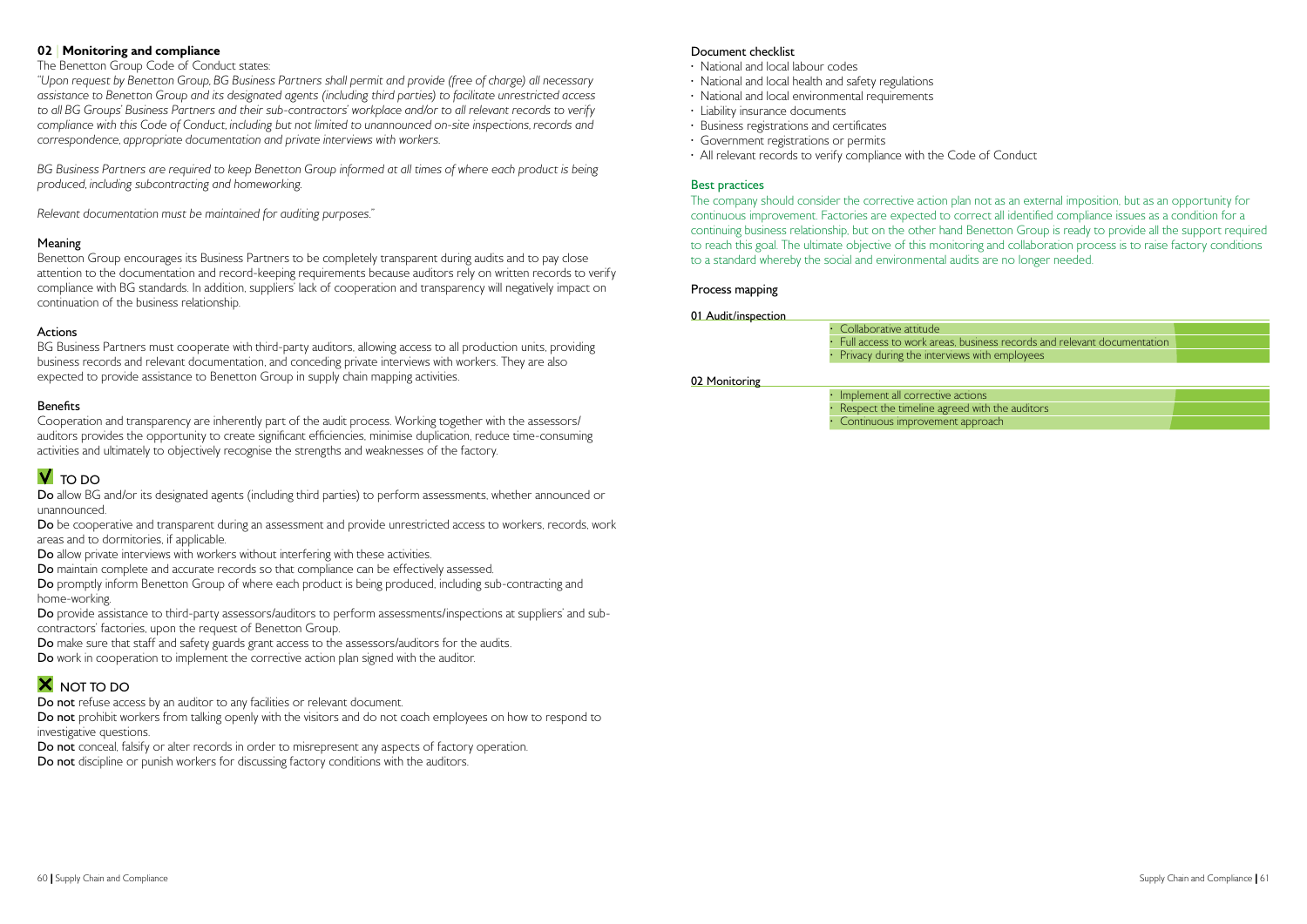

**Definitions**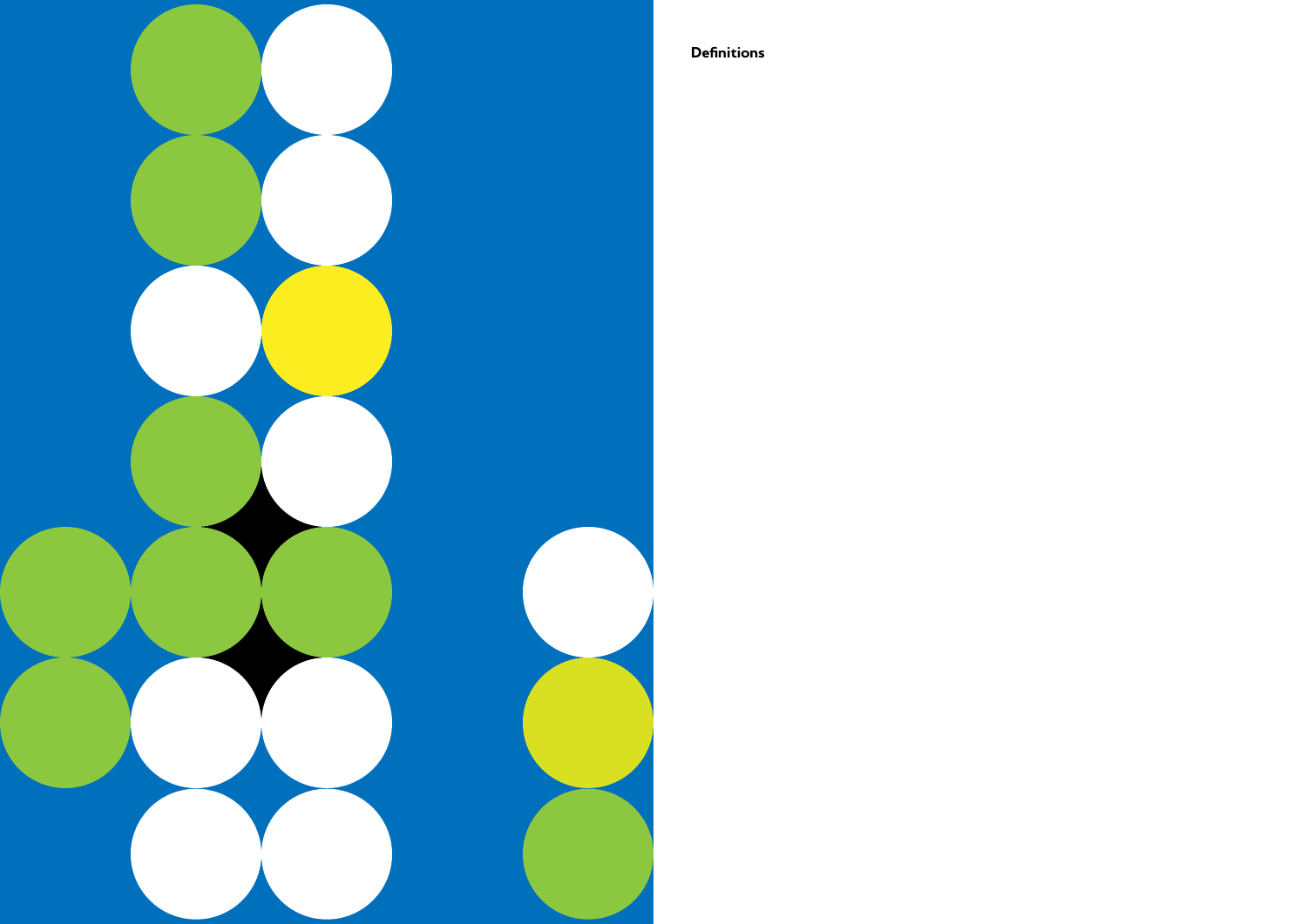Adult labour | The employment of workers aged 18 years and above.

Agent | 1) If used in an auditing relationship, agent refers to any individual or company acting on behalf of BG. 2) If used when referring to the hiring of workers, agents are organisations or individuals who supply workers for factories.

Assessor | An internal BG associate or an external third party vendor contracted to perform an assessment of the factory.

Assessment Report | A detailed, written record of the finding cited during a full factory assessment.

Basic Needs | Essential expenses such as food, clean water, clothes, shelter, transport, education.

Annual Leave/Vacation | A certain number of paid days per year given to a worker as time off from his/ her occupation for the purpose of rest and recreation and usually mandated by law or through collective bargaining.

Benefits | Compensation paid to employees in addition to remuneration (wage/salary). Benefits can be classified as legal when stipulated by labour or federal agencies, e.g. holiday or vacation pay, or voluntary when not required by law, e.g. tuition reimbursement or food baskets.

Bonded Labour | An illegal practice in which employers give high-interest loans to workers, who either individually or as an entire family then work for low wages to pay off the debt.

Broker | A person who is contracted by an employer to recruit workers from the country of origin.

Blacklisting | Creating, maintaining, using and/or communicating lists of employees or potential employees for the purpose of denying employment or other penalty based on non-job related criteria, such as association/trade union membership.

Bribery | Any offer to, and acceptance by, any BG associates or agents of money, gifts, travel or entertainment or other consideration that is intended to or may be construed as an inducement to act in any manner (whether by commission or omission) is strictly prohibited.

Child Labour | The employment of any worker less than 15 years old or 14 years old where national legislation so permits.

Coercion | Any behaviour that involves force (actual or threatened) that restricts another person's choice or freedom to act.

Collective Bargaining | Negotiations between an employer and a group of employees that determine the conditions of employment; often employees are represented in the bargaining by a trade union or other labour organisation.

Collective Bargaining Agreement (CBA) | An agreement negotiated between a group of employees (e.g. union) and an employer, which sets forth the terms of employment. This type of agreement may include provisions regarding wages, vacation time, working hours, working conditions and health and insurance benefits. When legally negotiated and registered, the terms of the CBA become legally binding and are accepted workplace terms and conditions.

Contract Workers | Workers who are hired for a specific period of time to conduct a certain kind of work as described and agreed to on the basis of a contract.

Corporal Punishment | Any disciplinary practice that involves bodily contact or harm, or the threat of bodily harm.

Denial of Access | Any situation where a BG associate, its agents (including third parties) or Independent or External Assessor/Consultant is refused entry to the manufacturing site, access to documents or permission to interview workers.

Disciplinary Practice | Actions used by managers or supervisors to change the behaviour of employees.

Discretionary Expenditure | An amount of money remaining once basic needs have been met, which may be used by employees as they choose for saving or spending, e.g. towards the purchase of a home or the development of a small business.

Discrimination | Any distinction, exclusion or preference based on a personal characteristic which deprives a person of access to equal opportunity or treatment in any area of employment.

Corrective Action Plan (CAP) | A written corrective action plan, which details a factory's action items for improvement, the person responsible for monitoring the factory's implementation of such action items and a timetable for completing those items.

Domestic worker | An individual whose nationality/country of origin is the same as that of the country in which the supplier's facility is located.

Emergency Action Plan | An emergency action plan (or contingency plan) is a building or site specific plan that takes into account all actions (e.g. evacuation) related to fire or other emergencies, with a clear definition of roles and responsibilities, to prevent, mitigate and recover from an event such as a workplace fire or other emergency (e.g. earthquake, flood, act of terrorism, etc.). An emergency action plan must be in writing, kept in the workplace and available to employees for review.

Emergency Alarm System | System used to identify or warn of an emergency within a worksite, based on electrical or manual warning devices.

Extraordinary circumstances | Events which are extremely unusual, including natural calamities such as earthquakes and floods, fires, riots and demonstrations, and in some cases power failures. Events which happen frequently, such as interrupted electrical supply or late delivery of materials, do not constitute extraordinary circumstances.

Fair Wage | Compensation sufficient to meet workers' basic needs and provide some discretionary income.

**Freedom of Association** | Freedom of association is referred to forming or joining any type of organisation (e.g. a workers' trade union) without persecution or hindrance from the employer or the government.

Harassment | unwelcome conduct which manifests in unnecessary or excessive contact or communication with a person, to the point where that person feels intimidated, tired or demoralised. Harassment can be severe enough to create an intimidating, hostile or offensive work environment.

Hazardous Work | labour or work that can cause the worker physical or psychological harm; requires the use of dangerous machinery; places the individual in an unhealthy environment due to the materials used; or places the worker in difficult physical conditions.

First Aid | Emergency treatment for injury or sudden illness administered before regular medical care is available.

Forced Labour | Any situations in which women and men, girls and boys are made to work against their free will or do not have the choice to leave when they choose, coerced by their recruiter or employer. Coercion can be expressed through violence, threats, debt or retention of ID papers, and it includes human trafficking and slave labour in the cruellest situations.

Forced Overtime | Overtime that is imposed under some form of penalty (dismissal, transferral to a lower grade job, no future overtime opportunities, etc.), by threat of force, by physically stopping workers from leaving by closing factory gates, or by restricting access to transportation.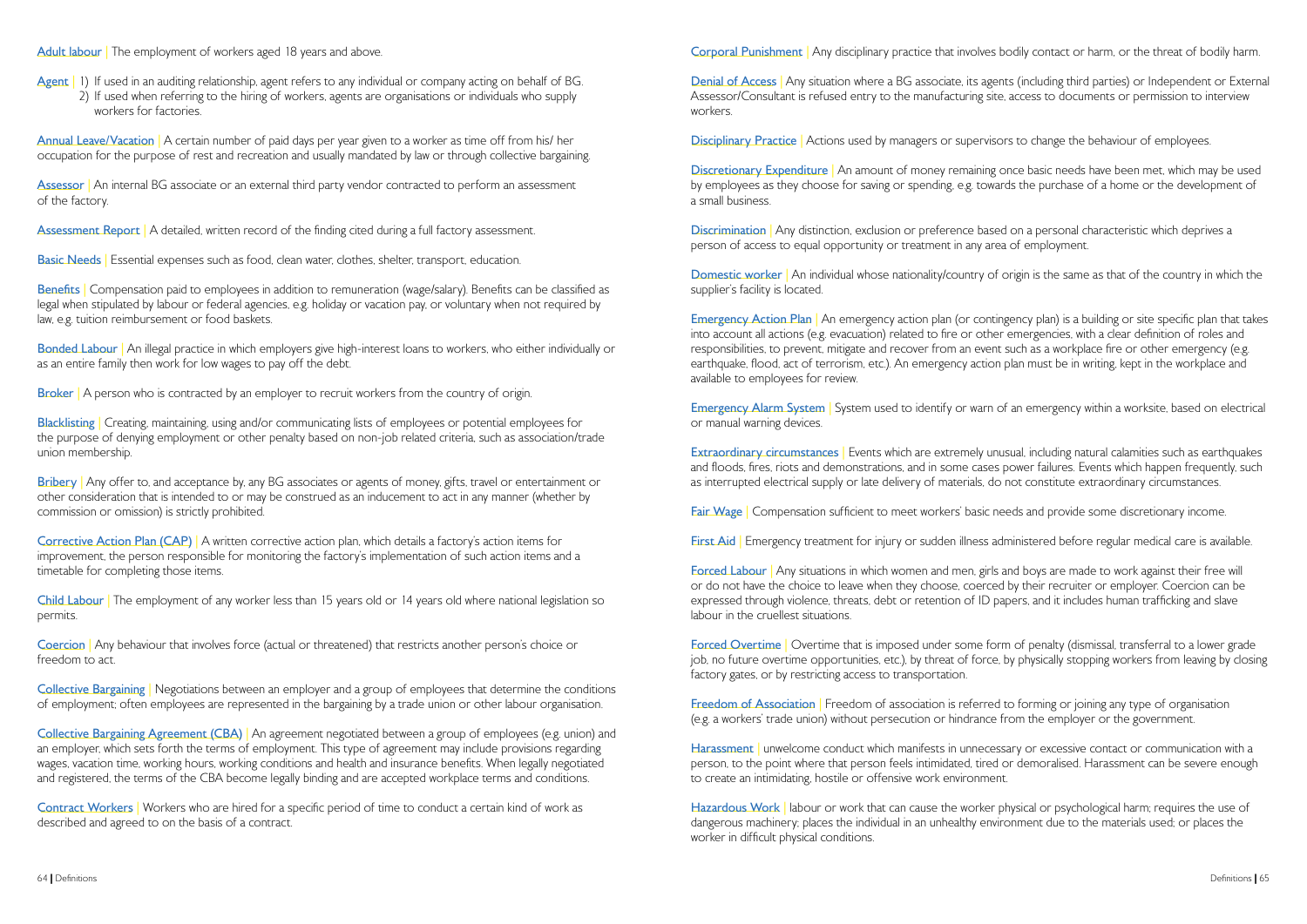Hazardous Material | Any substance or material, which presents a risk to health, safety, environment and property when used, stored or transported.

Hazardous Waste | Any waste or combination of wastes with the potential to harm human health, living organisms or the environment when improperly treated, stored, transported or disposed of. A waste may be considered hazardous if it is ignitable, corrosive or reactive, or if it contains certain amounts of toxic chemicals.

Health and Safety Committee | A committee of both workers' representatives and management representatives that meets regularly to establish procedures for investigating all health and safety related incidents, ensure workplace inspections are performed and make recommendations for actions. The purpose of a committee is to get workers and management working together to prevent workplace injuries and accidents, ultimately producing a safer and healthier workplace.

Home Worker | A person who carries out a job i) in his/her home or on other premises of his/her choice, other than the workplace of the employer, ii) for remuneration, iii) which results in a product/service as specified by the employer, irrespective of who provides the equipment, materials or the other inputs used, unless this person has the degree of autonomy and economic independence necessary to be an independent worker under national laws, regulations or court decisions.

Juvenile Labour | The employment of workers between the minimum working age and the age of 17; typically they need written permission to work and are restricted from working overtime and in hazardous occupations.

Material Safety Data Sheet (MSDS) or Safety Data Sheet (SDS) | A document that is intended to provide workers and emergency personnel with procedures for handling or working with the substance in a safe manner and includes information such as physical data (melting point, boiling point, flash point, etc.), toxicity, potential hazardous effects, first aid, reactivity, storage, disposal and recommendations for appropriate human protective measures.

Maternity Leave | The period during which a worker takes leave to give birth and/or care for an infant. In most jurisdictions, maternity leave is defined and usually ranges from 3 months to 1 year.

Migrant Worker | A person who is to be engaged, is engaged or has been engaged in a remunerated activity in a country of which he or she is not a national.

Incompatible Materials | When certain materials are mixed together and produce a reaction such as fire or explosion. Incompatible materials should be physically separated in the storage area.

Minimum Wage | Minimum sum payable to a worker for work performed or services rendered, within a given period, whether calculated on the basis of time or output, which may not be reduced either by individual or collective agreement and which is guaranteed by law.

Minimum Working Age | The legal age requirement that is mandated by the government and/or defined by international law.

Overtime | Work performed in addition to regular working hours as defined by national law. In many countries, this is usually the time worked in excess of 8 hours a day and 48 in a week.

Indentured Labour | Work, performed by an individual contractually bound to an employer for a specific time period, which is usually in return for payment of travel and living expenses. Indentured labourers may work on behalf of another person to pay off the latter's debt.

Overtime Wage | Compensation for work that exceeds the basic hours established by law; this premium should be described in a country's labour laws.

Personal Protective Equipment (PPE) | Devices used to protect employees from injury or illness resulting from contact with chemical, radiological, physical, electrical, mechanical or other workplace hazards.

**Prison Labour | Work performed by individuals who are incarcerated by the state, military or any other entity.** Under prison labour arrangements, prisoners may be brought to the factory or the production may be carried out in prison facilities. Although prisoners may be paid, it is a form of forced labour since they do not have the choice to refuse work.

Prevailing Wage | The level of wage generally paid in the relevant country or region of the country for work in the same sector and for comparable levels of responsibility and experience.

Psychological Abuse | Behaviour that may result in psychological trauma, including anxiety, chronic depression or post-traumatic stress disorder.

Recruitment | The engagement of a person in one territory on behalf of an employer in another territory, or the giving of an undertaking to a person in one territory to provide him/her with employment in another territory, including the seeking for and the selection of migrants and the preparation for departure of the emigrants.

Recruitment Agencies | A fee-charging employment agency that carries out, under contract and in exchange for financial compensation, operations on behalf of the Contractor to ease or speed up access to employment procurement or career progression by filling a vacancy.

Risk Assessment | A systematic process of evaluating the potential risks that may be involved in an area, task, job or other activity.

Secondary Containers | Apparatus installed around storage devices to prevent waste or accumulated liquids from leaking into the soil, groundwater or surface water by capturing any leaks.

Sexual Harassment | Harassment involving the making of unwanted sexual advances or obscene remarks.

Sub-contracting | Refers to the process of outsourcing part of all production to another vendor, factory or facility, including but not limited to sewing, cutting, embroidery, dyeing, washing, ironing, packaging, screen printing, fabric mills; Benetton Group does not allow sub-contracting without prior approval.

Temporary Worker | A person with a labour contract of limited or unspecified duration with no guarantee of continuation.

Verbal abuse | Behaviour that includes screaming, insulting language, name calling, threatening, and/or sexually demeaning language.

Physical Abuse | Physical abuse is any act that includes pushing, slapping, cutting, punching, kicking and/or tripping which is intended to inflict pain on another person.

Post-hiring | Includes any procedure, process, activity or terms and conditions related to employment after a person has been recruited. For example, training, promotion, transfer or disciplinary action.

Short-Term Contract | An employment agreement that is valid for a short period of time.

Wages | Monetary compensation (money) paid to workers for producing goods or providing services.

Wastewate | Process water that contains chemicals or additives generated through the manufacturing process.